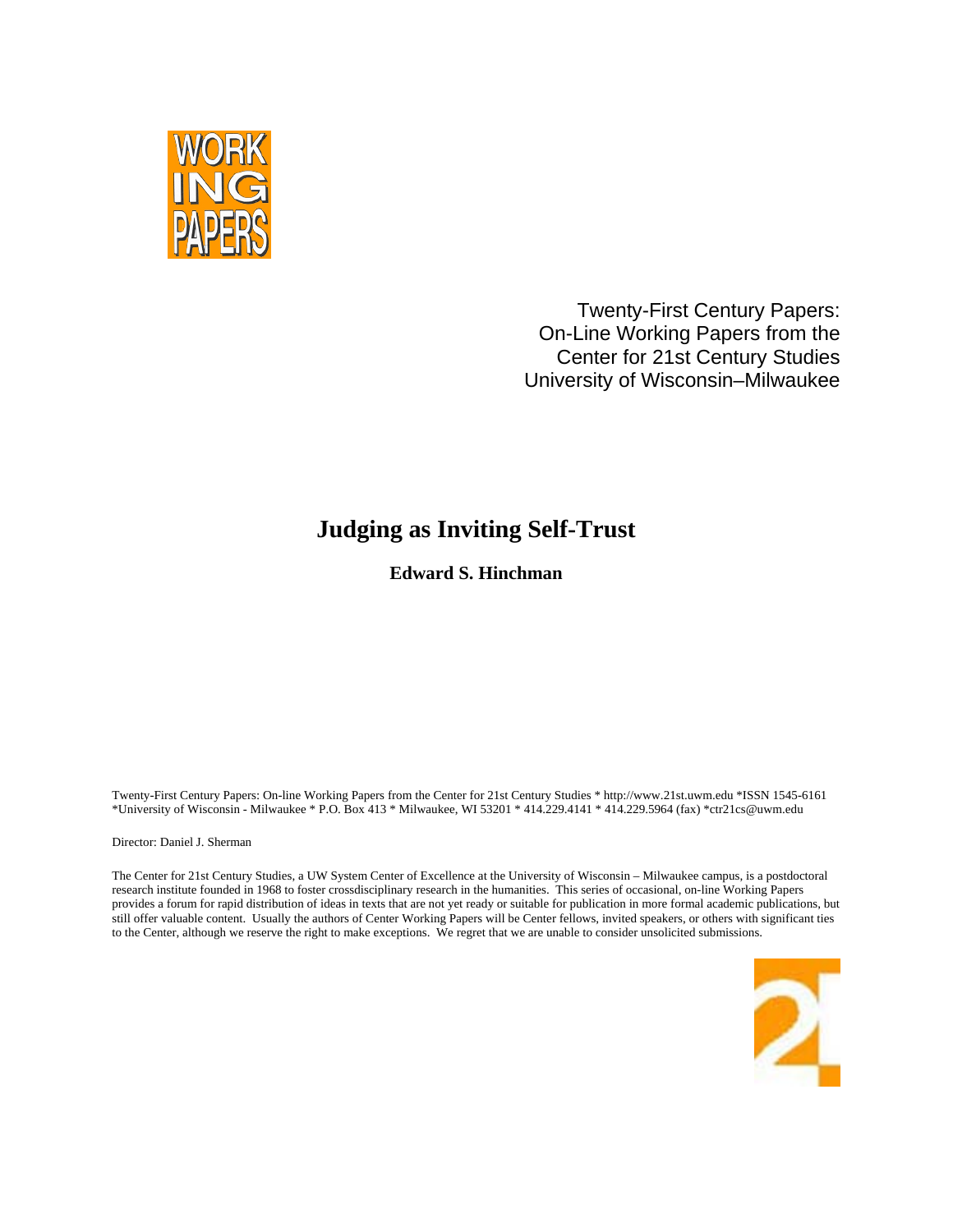

 $\overline{a}$ 

# **Judging as Inviting Self-Trust**<sup>∗</sup>

[Draft of 20 November, 2007]

**Edward S. Hinchman**  hinchman@uwm.edu

Department of Philosophy University of Wisconsin–Milwaukee

Twenty-First Century Papers: On-Line Working Papers from The Center for 21st Century Studies University of Wisconsin–Milwaukee

**Number 8** 

November 2007

© Copyright 2007 by the Center for 21st Century Studies all rights reserved



<sup>∗</sup> Thanks to Krista Lawlor and to participants in Susan Hahn's seminar at UWM, Spring 2006, for stimulating comments on an earlier draft.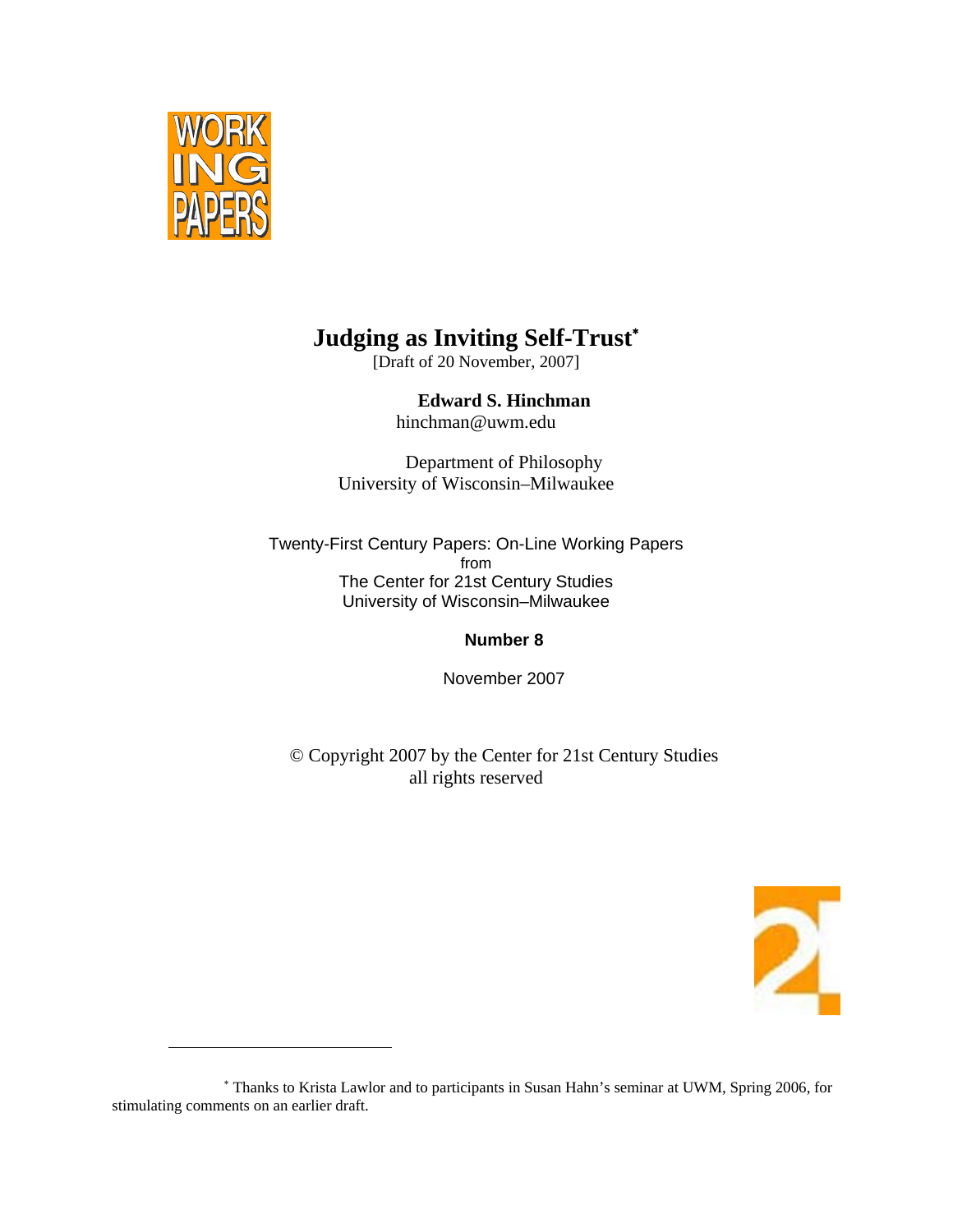*What follows extends a project that I've been developing for several years on the role of trust, including self-trust, in rationality and personal autonomy. I'm interested equally in epistemic questions (what to believe) and in practical questions (how to act), though the present paper addresses only the former. In an earlier paper on the epistemic side of my project, "Telling as Inviting to Trust" (Philosophy and Phenomenological Research, May 2005), I offered an explanation of how you can get an entitlement to believe something simply by trusting someone when she tells you it's so, the entitlement deriving not merely from the assurance but from the trustworthy character of the one who gives it. The present paper adapts my explanation of believing-on-another's-word to belief as such, via the observation that you can't form a belief without trusting someone's judgment – if only your own. I view intrapersonal reasoning about*  what to believe as an internalization of the interpersonal cases I analyzed in that earlier paper. *In each instance, belief-formation has a second-personal dynamic: an invitation to trust on one side, trusting acceptance of that invitation on the other. If I'm right, the dynamic at the heart of all belief manifests not autonomy but a trusting heteronomy, whereby you render yourself appropriately receptive to judgment – your own or another's.* 

*The idea that judging is inviting self-trust first occurred to me in 2002, but I didn't get a chance to develop it properly till 2005-06, my fellowship year at the Center for 21st Century Studies. I appreciate the support.* 

-o-o-o-o-o-o-o-

Judging is regarded by some as 'inner' assertion.<sup>1</sup> And asserting that  $p$  is regarded by some as representing yourself as knowing that  $p^2$ . If we combine these theses, we make judging that p representing yourself 'inwardly' – that is, to yourself – as knowing that p. Though I do not accept either component thesis on its own, $3$  I believe that the combined thesis is close to correct. (As I'll explain in section VIII, to get the correct thesis we need merely replace 'knows' with 'has conclusive warrant.') Though one may reject either or both of the component theses, I aim to reveal the philosophical attractions of putting them together.

These attractions follow from my emphasis on the intrapersonal relations at the core of judgment and belief. Judging manifests two distinct dimensions of self-reliance, I'll argue, and invites the relation of self-trust. Believing, I'll argue, is accepting the invitation. This explains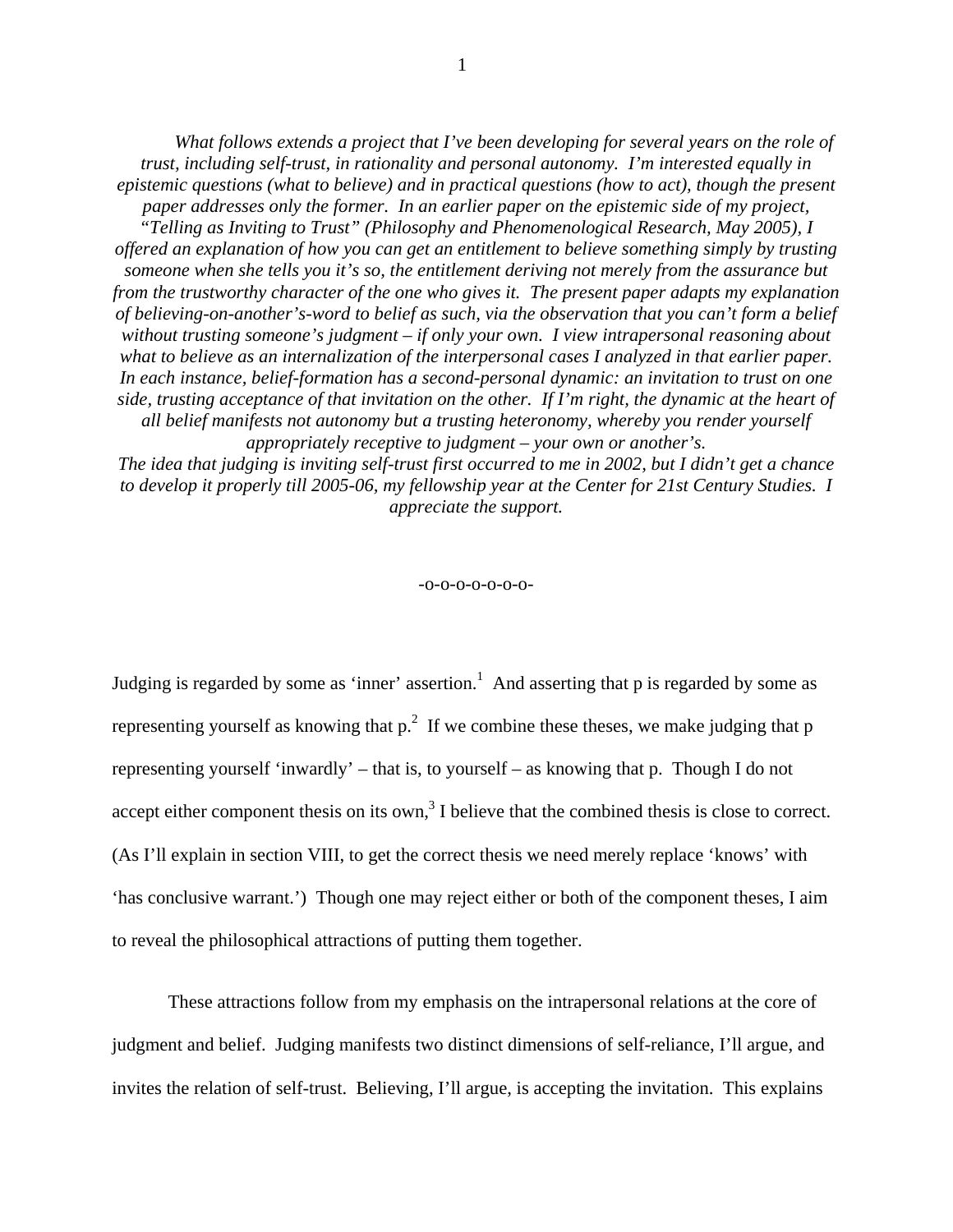an interesting linguistic datum, that it makes sense to speak of 'trusting your own judgment' but not of 'trusting your own belief.'<sup>4</sup> And it provides the resources for a novel treatment of epistemic normativity.

I begin by developing a case that motivates my explanation of the linguistic datum (§§I-II), an explanation targeting the possibility of the species of doxastic akrasia that underlies it (§§III-V, XII). Having formulated my contribution in intuitive terms (§VI), I further argue that it offers an important corrective to both pragmatist and strong evidentialist accounts of doxastic norms (§VII). I then present my accounts of judgment and belief in detail (§§VIII-X), fending off some objections (§§XI, XIII) before sketching the more fundamental contribution to questions of epistemic normativity.

One way to conceptualize this contribution is in terms of the metaphor that belief has an 'aim.' Belief does not have an aim, on my account, but judgment does, and judgment's aim can be revealingly specified as both belief and knowledge. Judgment aims at belief (and truth) by aiming at knowledge. Since judging is inviting self-trust, and the invitation is to trust *as a knower*, accepting the invitation is implicitly crediting yourself with knowledge. This knowledge account of judgment explains belief not merely as a state or as a status but as a robust trust relation.

I

Imagine you're taking an autumnal solo hike on a trail that fallen leaves frequently obscure. The feeling creeps over you that you're no longer on the trail. So you stop. You look around. Then,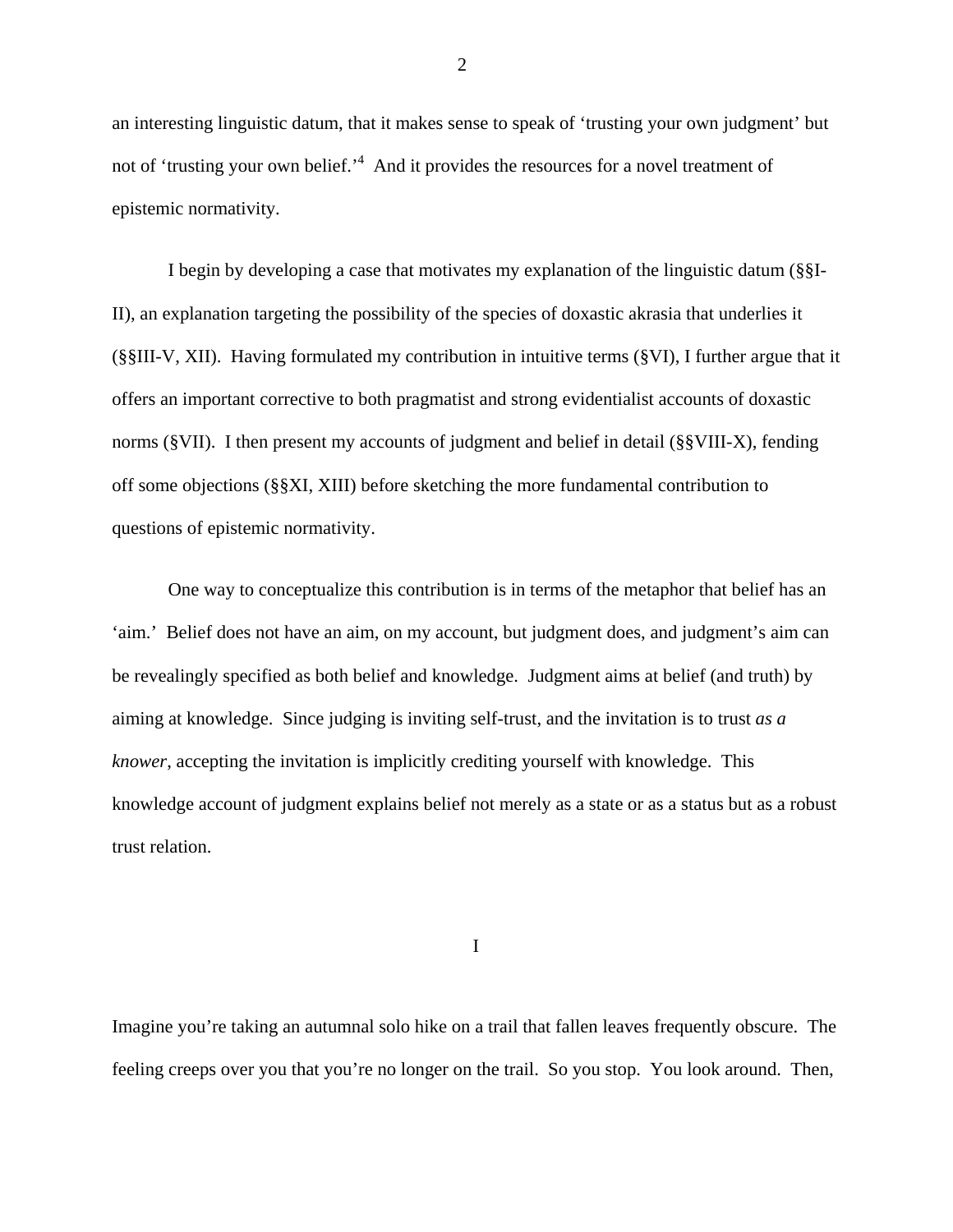after a minute or two, you form a judgment that the trail is "over there" to the right (as you put it to yourself, ostending with your gaze), and the judgment generates – or is simply manifested as – an inclination to resume your hike in that direction.

Now consider four variations on this scenario, in each of which we'll naturally say that you either do not or should not trust your own judgment. First, imagine you're a government surveyor just returned from several weeks in a national forest updating maps of its hiking trails. Since hikers rely on the maps you update, when 'on the job' you hold yourself to high epistemic standards and invest each judgment with far more care than you would if you were merely trying to keep from getting lost yourself. The problem, of course, is that you're not on the job today, and epistemic stringency will yield no cartographic improvements. But you can't shake yourself free from the habit of holding yourself to these exacting standards, even when you can see that the exacting standards are pointless. By your own lights you'd do better to make a call about where the trail continues and get on with your hike. But you can't bring yourself to make that call.

Second, imagine you're a student in your first philosophy course, taking a hike after class. You've just had your first encounter with Descartes' evil genius and find yourself gripped by the possibility that you don't know any of things you'd formerly assumed you knew. When you begin to feel you've lost the trail and find the doubt causing your legs to slow down, it feels like a piece of this more principled doubt and renders you unable to reach a decision how to proceed.

Third, imagine you're giddy with delight at some news you've just received and find yourself disinclined to take any decision very seriously. "Lost? Well, then let me be lost!" you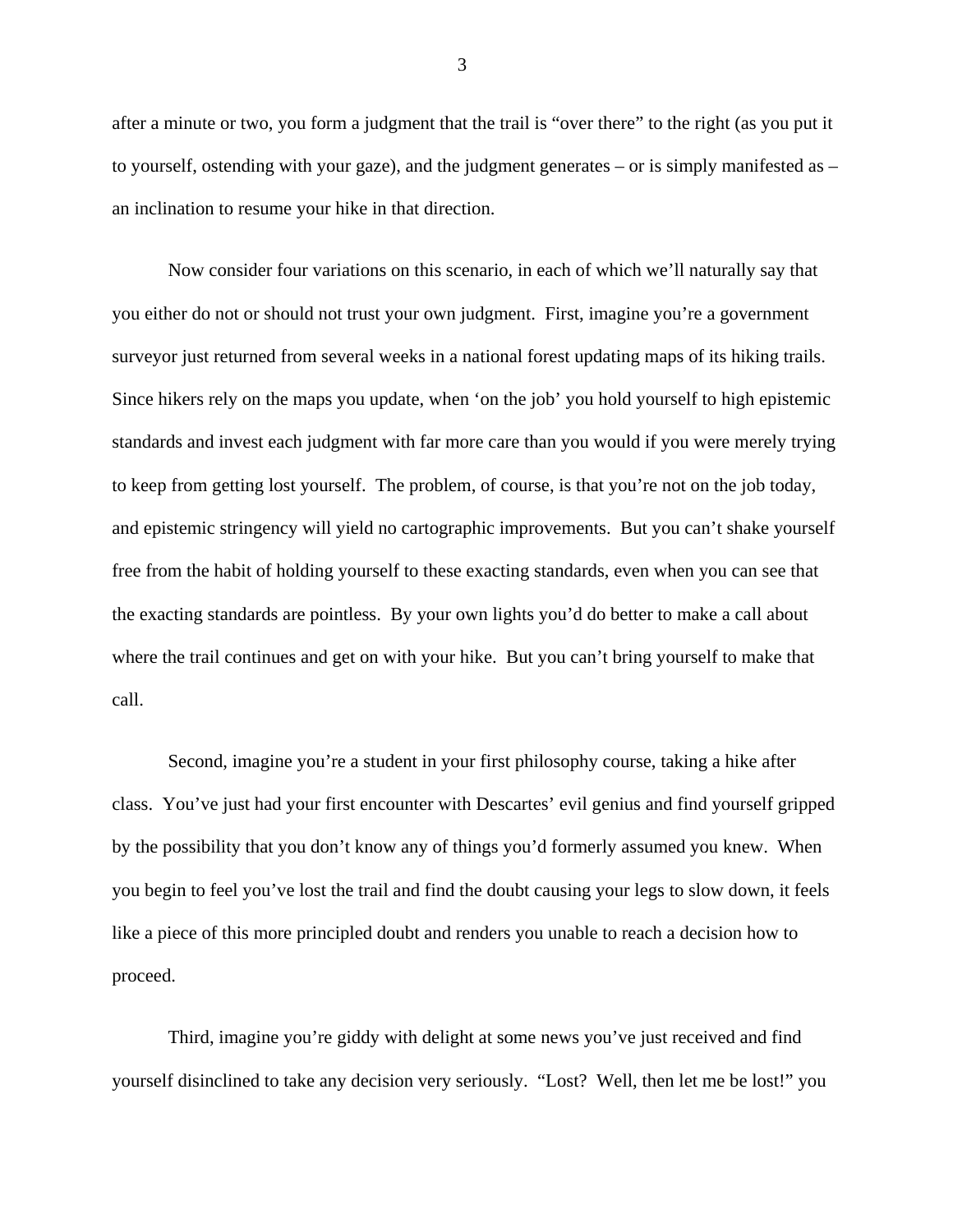exclaim as you find yourself inclined to charge off in the direction of your first hunch as to where the trail might be. (I'll develop this case in more realistic detail in section III.) Fourth, go to the other extreme and imagine you're morbidly depressed at the death of a loved one. Here you think, without the exclamation point, "Lost? Well, then let me be lost. I'm all loss anyway..." – as you find yourself inclined to shuffle off in the direction of a casually despairing stab at where the trail might be. Imagine that you do make a judgment, however pointillistic, in each of these last two cases, and consider them up to the point at which you're about to start moving.

The question raised by the first two variations is whether you should trust your faculty of judgment. You are unable to settle on a judgment, and the question is whether this doesn't show that your faculty of judgment is untrustworthy. The question raised by the second two variations is whether you should trust not only your faculty of judgment but an actual judgment that you've made. If we answer both questions in the negative, a third question arises: Does all this mistrust share a common basis?

We can easily imagine these cases such that you should trust yourself in none of them, and on a common basis: your status as an untrustworthy judge. In the first two cases, your judgmental faculty seems infected with a misplaced caution: you ought to be reaching a decision, yet you find yourself unable to. Moreover, you yourself can easily feel that the caution is misplaced: your judgmental faculty is untrustworthy from your own perspective. In the second two cases, you judge where perhaps you ought not to have judged, and again you're well positioned to see that the judgment should not be trusted. The first two cases needn't amount to mere hesitancy. We can imagine them raising the same questions of self-relation as the second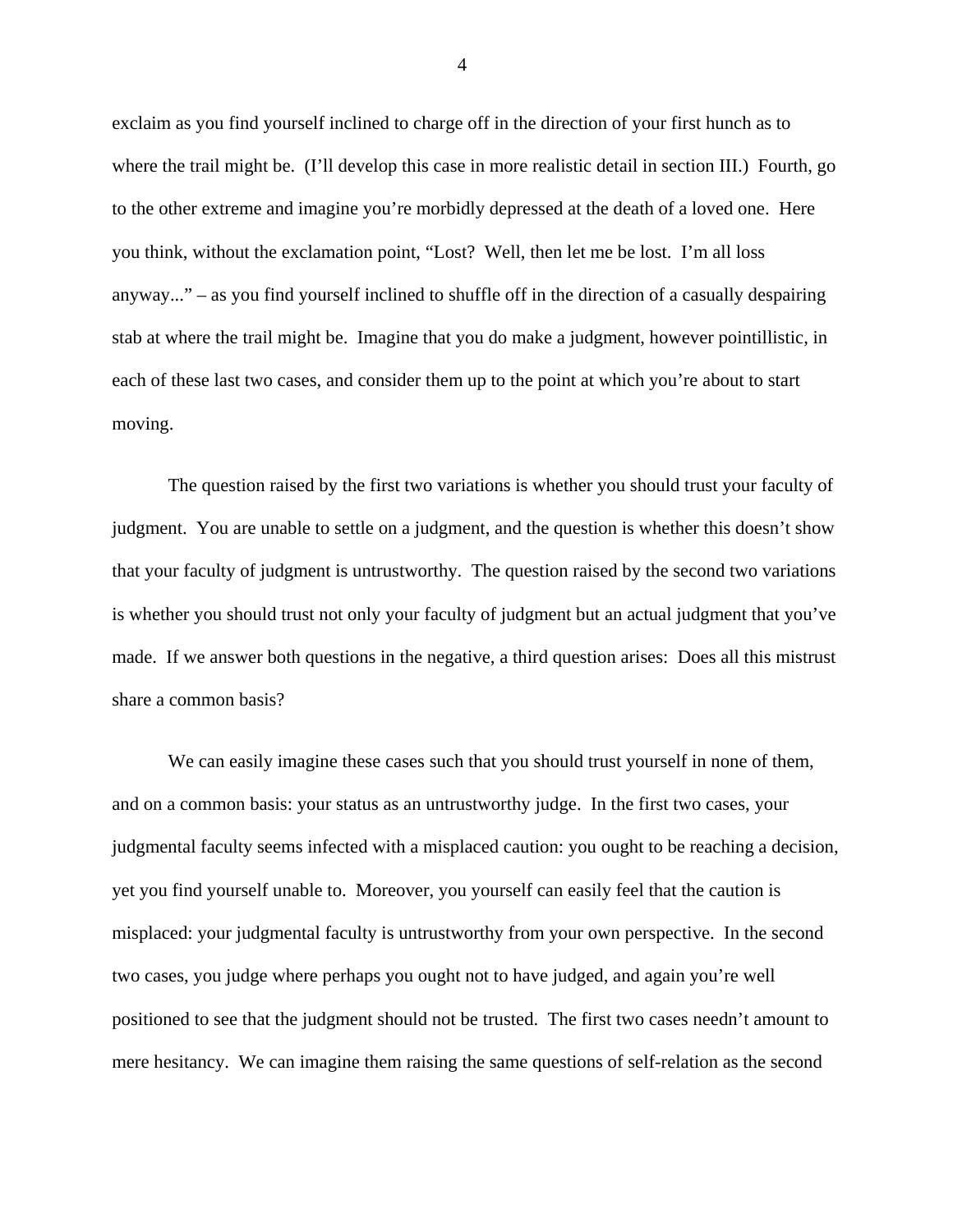two cases. Moreover, this common basis explains why the untrustworthiness is manifest from your own point of view. Your judgment is not adequate to the demands of your own perspective. As the one who occupies that perspective, you therefore should not trust your judgment.

II

This diagnosis of the cases counters an alternative that begins from the thought that if you doubt your faculty of judgment, you simply can't make a judgment. That's what's going on in the first two cases, the alternative claims, and it shows that my diagnosis of the second two cases cannot be correct. The alternative explains the second conjunct of the linguistic datum as follows.<sup>5</sup> You can't doubt your belief because (a) there is no special faculty of belief, since you use your faculty of judgment to form beliefs, and (b) when you believe that p you've already judged that p, so you *do* trust your faculty of judgment. On the alternative diagnosis, doubting a judgment that you've made simply reopens the deliberation by which you made it, thereby directly undermining the judgment. I'll say why I do not accept this diagnosis in sections III through V.

Let me first codify what I believe the cases show about the explanandum of any theory of judgment and belief. On my diagnosis of them, cases such as those just presented show that there can be a gap between judging and believing. The gap that appears here is not the gap revealed by the apparent possibility of believing contrary to your 'better' judgment. The gap revealed by my second two cases works the other way round: you judge without forming any belief on the matter. If in these cases you resist the inclination that would send you back on your hike, we can coherently say that though you judge that the trail is over there you do not believe it. My approach to belief and judgment aims to explain this gap.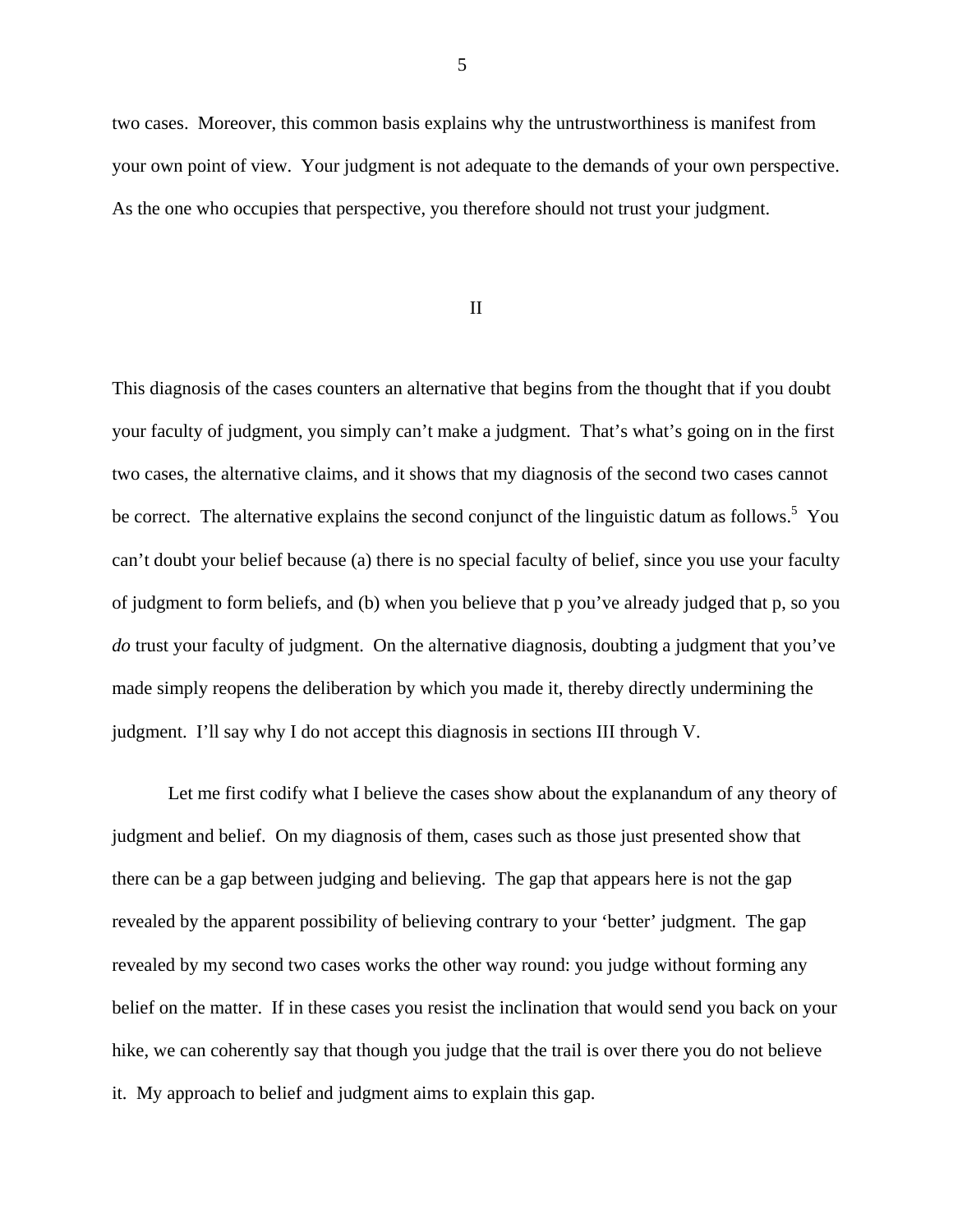Acknowledging the gap thus creates space for a distinctive species of doxastic akrasia. In this species, you judge that p but do not believe that p. In what I'll call the 'standard' species, by contrast, you both judge and believe that p – though both judgment and belief govern your conduct at a level beneath that of your reflective autonomy and stand in conflict with more considered judgments and beliefs.<sup>6</sup> What distinguishes the two species is that in the first you do not trust your judgment and in the second you do. Each species of akrasia is puzzling in its distinctive way.

To see more fully how the species differ, imagine my second two cases as follows: you judge that the trail is over there, feel the inclination to resume your hike in that direction, and then reflect that your mood renders you untrustworthy on this matter but march off anyway, too elated or depressed to care. That would be crucially unlike the standard sort of doxastic akrasia, in which you manage to judge *and* believe that p by mechanisms that you do not and cannot acknowledge, an untrustworthiness that extends to your entire self-trust relation. In the newly imagined case three or four – the earlier version plus follow-through on the inclination – you don't trust yourself, but in the standard case of doxastic akrasia you do. In some standard cases it may be precisely this self-trust relation that you don't want to acknowledge. It thus seems possible to trust yourself in ways that you in some sense 'cannot' acknowledge – though it's admittedly hard to explain how the possibility works. The newly imagined case three or four is hard to explain in a different way. How could a judgment you don't trust control your behavior? That is, how could you both conclude a doxastic deliberation whether p by forming a disposition to act as if p (should the matter be relevant to action) without thereby 'buying into' this conclusion in the way characteristic of belief? This only superficially resembles the standard case of doxastic akrasia, in which through self-trust you do buy into your conclusions, albeit in a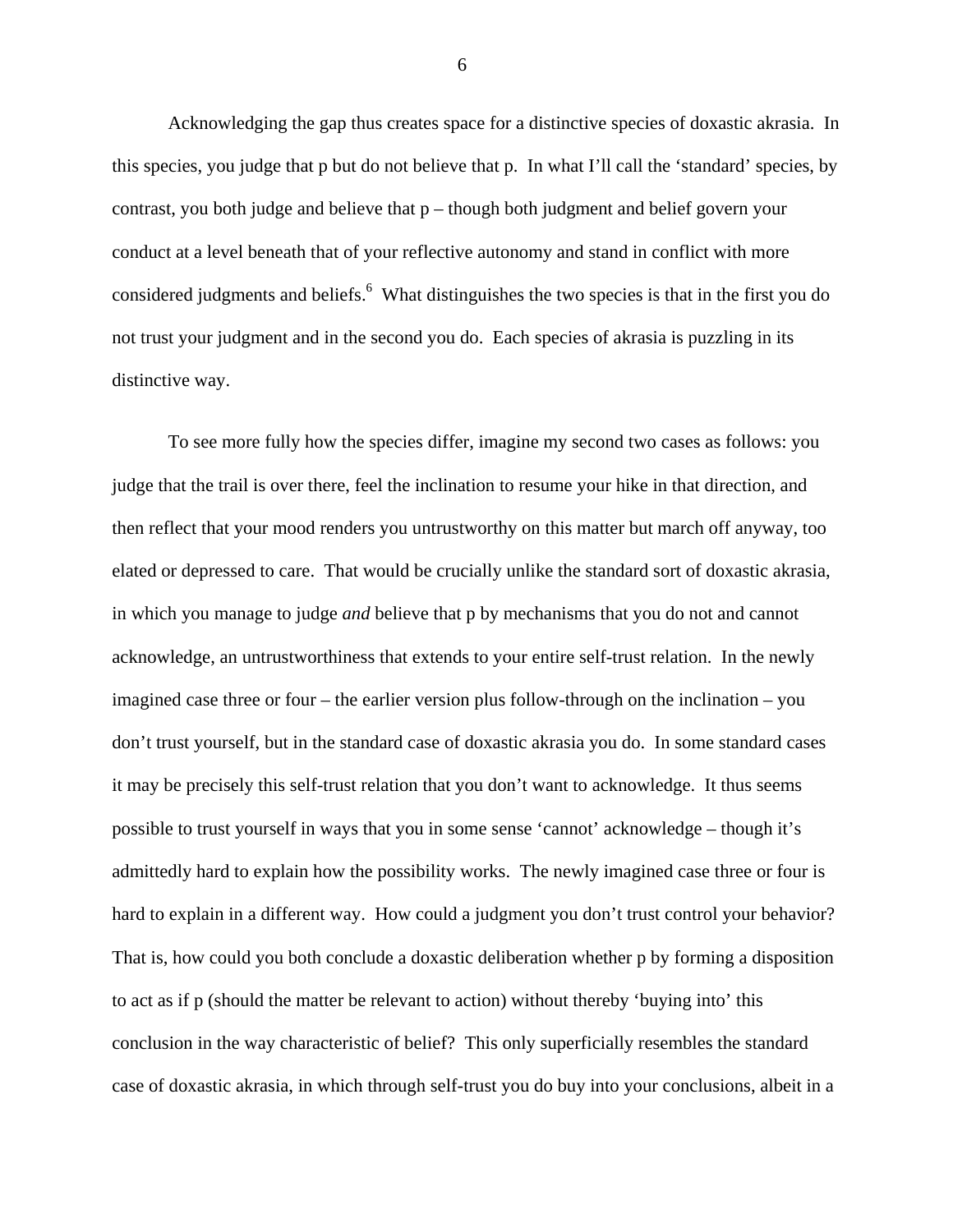way you cannot acknowledge. Each kind of case gives rise to puzzles, but the puzzles are very different.<sup>7</sup> I'll sketch my account of the new species of akrasia in section XII.

#### III

Before proceeding to my account of judgment, which explains this non-standard species of akrasia, let me say more in defense of my claim that there can be the gap I've characterized between judgment and belief. One way to characterize judging and believing is to say, with Nishi Shah and David Velleman, that judging is the act of affirming that p and believing a consequent affirmative attitude toward  $p$ <sup>8</sup>. If that's how you define the terms, then you'll have a hard time seeing how there could be an akratic gap between judging and believing. You'll be tempted, with Shah and Velleman, to regard the subject of my inquiry as 'ineffable.'<sup>9</sup> For Shah and Velleman, drawing the doxastic conclusion that p is a matter of coming to regard *p* as true in a way that is governed, both normatively and descriptively, by the standard of truth. The key to the status of this act as a *judgment* – that is, as the forming of a *belief* – is this classificatory element in the subject's self-conception: she conceptualizes her cognitive act or attitude with a concept – judgment or belief – that is constitutively informed by the standard of truth. And this classificatory element works the same for judgment and for belief, the difference between them involving nothing more than the grammatical fact that one is an act and the other an attitude.

Shah and Velleman do acknowledge that, as they put it, "[a]rriving at the judgment that p doesn't necessarily settle the question whether one now believes it, since one may find oneself as yet unconvinced by one's own judgment."10 They consider a case in which the subject judges that the plane on which she is traveling won't crash but nonetheless finds herself believing that it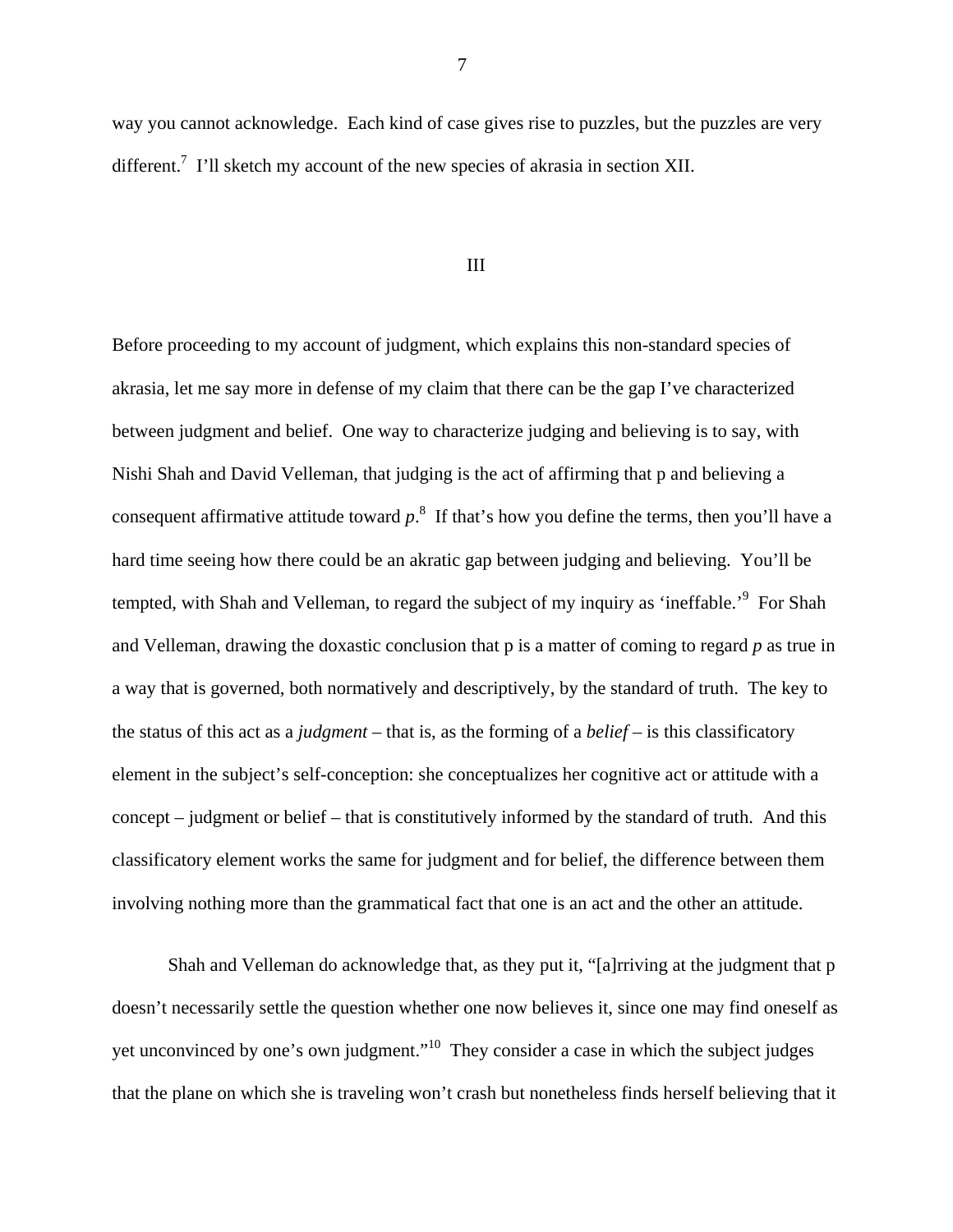will. As they diagnose the case, an irrational phobia has "had a dominant hand" in determining what the subject believes.<sup>11</sup> By Shah and Velleman's own account, however, it seems that this subject's attitude toward the proposition that the plane will crash cannot be a belief, since her contrary judgment shows that the attitude is not governed in the right way by the standard of truth. True, she fears that the plane will crash, and that fear grips her so deeply that she cannot help acting on it as she might act on a hypothesis she just can't shake. If she really does judge that that plane will not crash, then both her fear and her conduct – acting on and reasoning from the hypothesis (looking nervously at the exits, planning an underwater escape, and so forth) – are irrational. But we cannot say, with Shah and Velleman, that she irrationally believes contrary to her own judgment.

The species of doxastic akrasia that I'm examining does not amount to believing contrary to your own judgment. It amounts, more fundamentally, to *failing* to believe what you judge. So this species of akrasia is present in Shah and Velleman's case, but not by virtue of the subject's 'belief' that the plane will crash. It is present by virtue of the subject's failure to believe that the plane won't crash, given that she judges that it won't crash. But we cannot explain the akrasia in the way that Shah and Velleman try to explain it – as her not being "convinced" by the judgment because a phobia holds her in its sway.

It is revealing that Shah and Velleman view the transition between judging that p and believing that p as a matter of 'convincing' yourself that p. It reveals that they view 'conviction' as, in effect, a synonym for 'belief.' The assimilation is natural enough – until we reflect that judging that p is *closing* deliberation on the question whether p, which does not leave open whether you are convinced that p. If you are not convinced that p, then your deliberation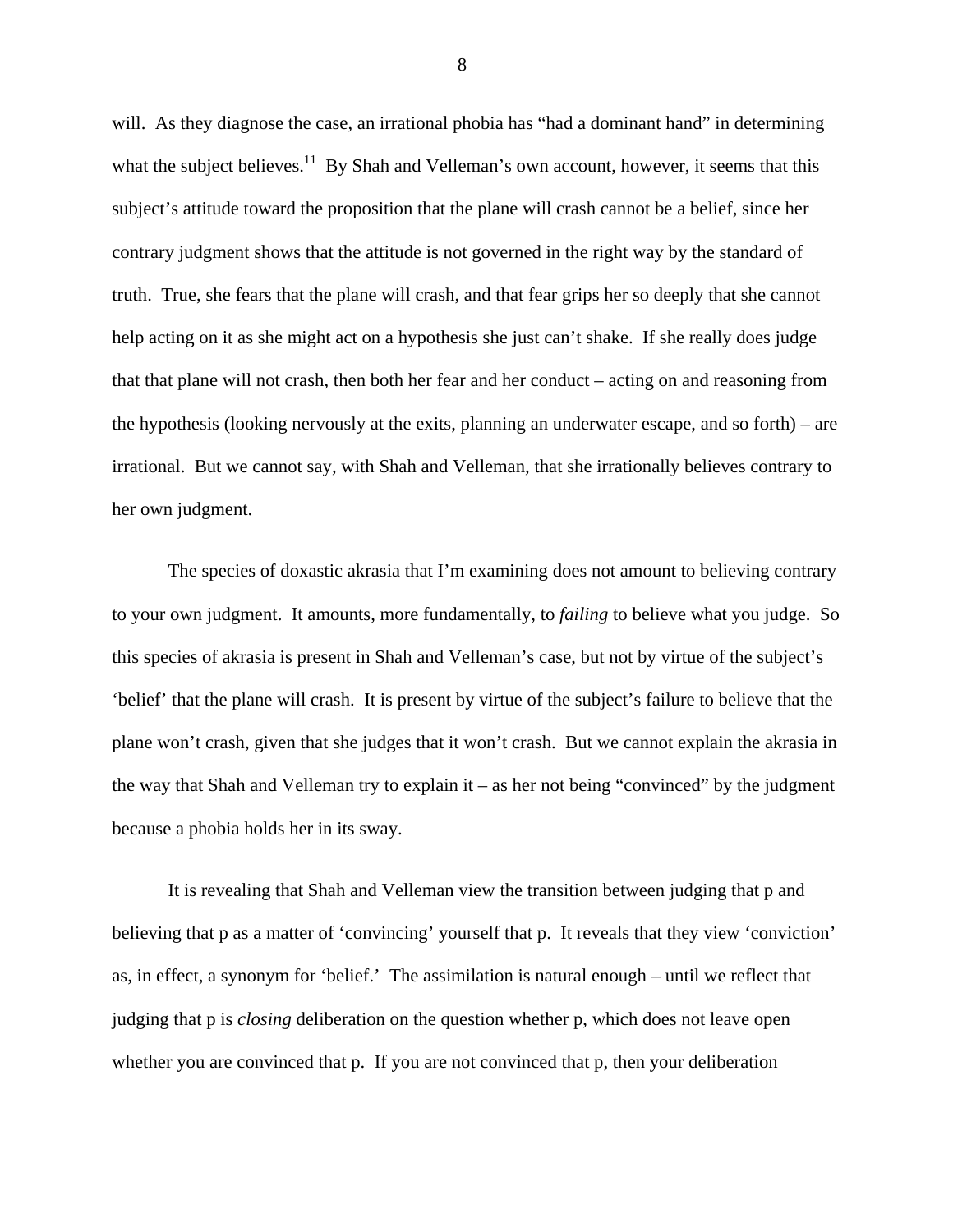whether p is *not* closed, so you haven't really judged that p. Your judgment does not leave open whether you are convinced that p; it leaves open only whether you trust it – that is, whether you trust yourself qua judge – and manifest the deliberative closure in a settled commitment. It may be that fear prevents you from trusting yourself in this respect. Judging that p is not a matter of 'convincing' yourself that p, just as it is not a matter of 'telling' yourself that p. We can say that judging is *being* convinced – that is, undertaking a conviction. The only question left open is whether you trust that conviction.<sup>12</sup>

Of course, that formulation merely states my thesis in the language of 'conviction'; it is not an argument in its own right. We still need to know how it works. We need in particular to understand how judgment and belief stand in a relation that could break down in this way. Shah and Velleman's characterization of the transition from judgment to belief as "ineffable" suggests an assumption that there is nothing to understand here. I'll now demonstrate why the assumption is mistaken.

### IV

For the purposes of my larger argument in this paper, I can agree with Shah and Velleman that concluding a doxastic deliberation by forming a judgment is a matter of regarding *p* as true in a way that is descriptively and normatively governed by the standard of truth. I can concede that if you've made a mistake about what the standard of correctness is for the kind of act you're performing, then you aren't really performing the kind of act you meant to be performing – judging – but instead doing something else. The problem is that Shah and Velleman overlook another kind of mistake you could make and thus could worry you're making: you could worry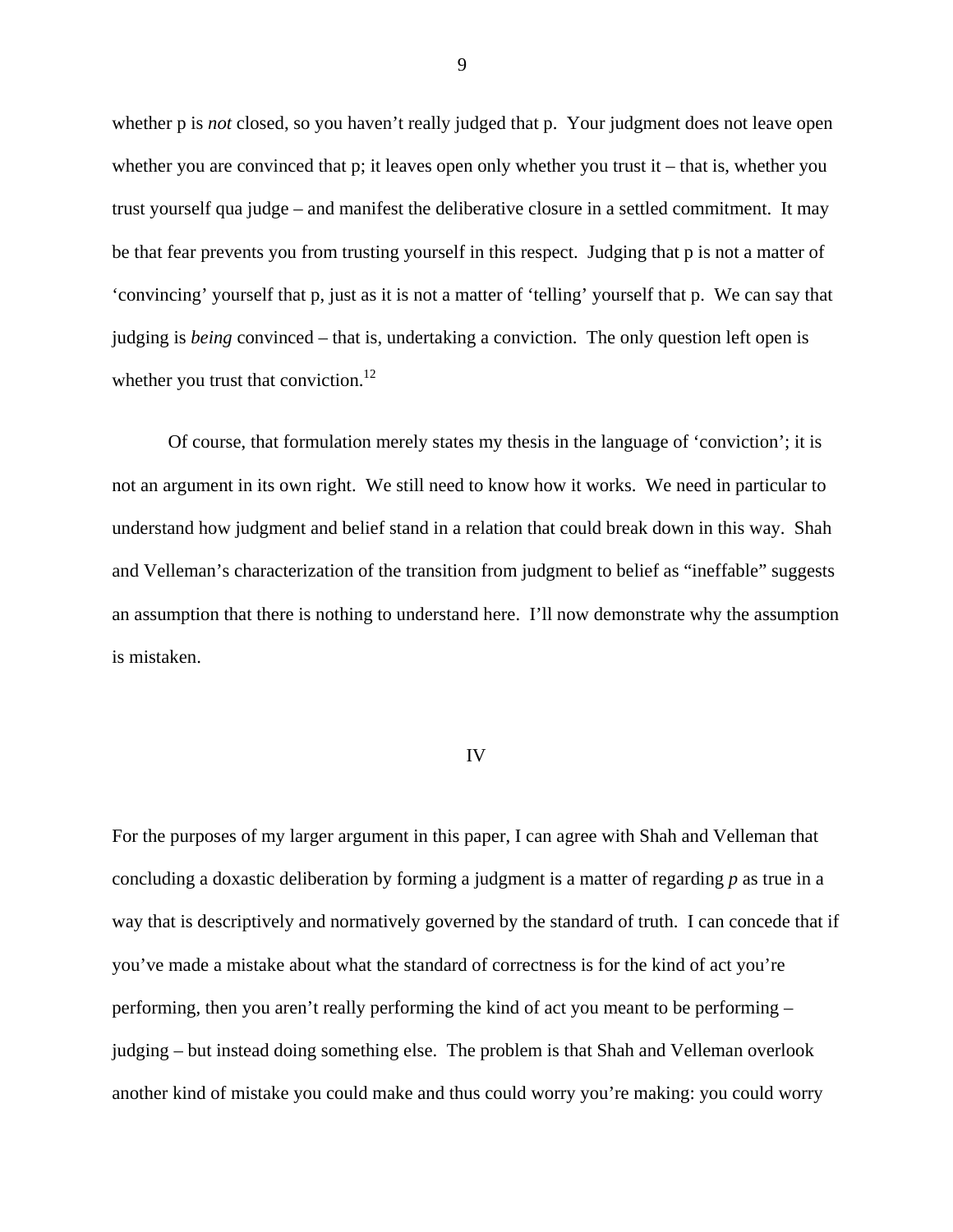you're applying the correct standard incorrectly. The worry might take either of two forms. You could worry that you're misweighing the evidence, or you could worry that you're failing to govern yourself by the correct standard for how much evidence is required for you to be entitled to conclude your deliberation with a judgment. You could of course have worries of both sorts at once, but I'll proceed by considering them in turn. (Even when you have both sorts of worry, it's easy enough to prize them apart.)

If you're worried you're misweighing the evidence – perhaps overlooking some evidence ready to hand, perhaps reasoning badly about evidence in hand – it seems your attitude towards your possible error has to be deliberative, and that this deliberative basis for the worry suffices to keep the deliberation open. Otherwise put, insofar as you're actively, occurrently worried that you've misweighed evidence, your deliberative stance has to be that the 'conclusion' you've reached is not a judgment but a hypothesis. And if you're merely disposed to such worry, then we can still say that you haven't really closed deliberation, since the disposition renders you disposed to keeping it open. This alternative therefore confirms Shah and Velleman's view. If the issue is merely that you've misweighed evidence, then there is no possible gap between judgment and belief. To 'doubt' your judgment on this basis could only be to doubt your faculty of judgment. And if you doubt your faculty of judgment, then you cannot form a judgment and must abandon any judgment you've made. Less grandiosely, such worries would typically manifest a more localized inability to close deliberation or to keep it closed. Either way, there is no judgment to mistrust in the akratic way introduced in section II.

Still, what if you're worried not that you've misweighed the evidence but that you're operating with a mistaken sense of *how much* evidence is required for you to count as entitled to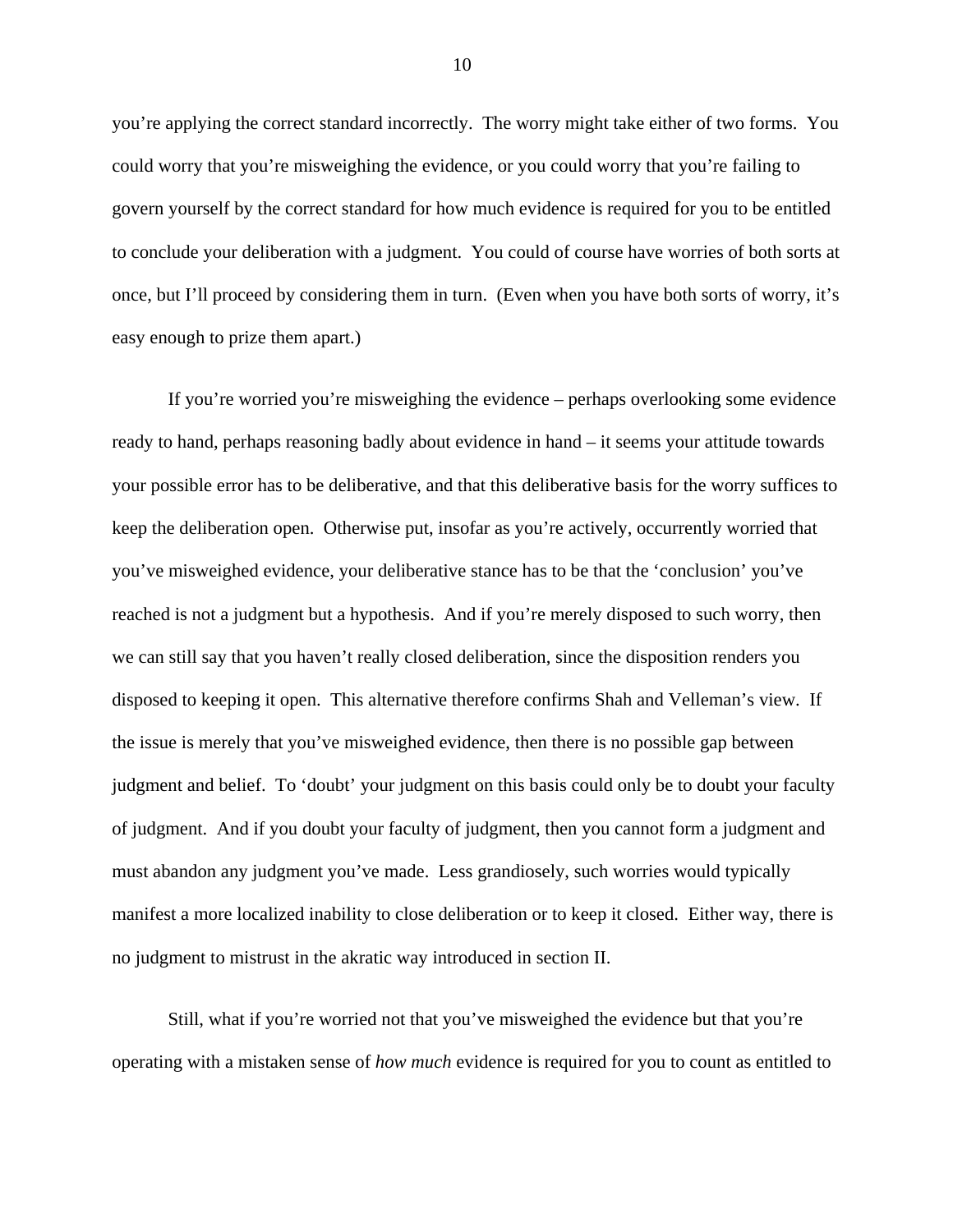close deliberation with a judgment? We can codify the issue in terms of an 'epistemic standard,' construed as governing not primarily whether others may say of you that you know but whether you may treat available evidence as entitling you to close your doxastic deliberation. I'll say much more about how the standard works, and about the relation between knowledge ascription and doxastic entitlement, in later sections. For now, I need only the idea that the entitlement to close doxastic deliberation with a judgment is sensitive to 'what's at stake' in the context in which you're deliberating.

If you're worried that you're operating with a mistaken sense of this standard, that's importantly different from worrying that you've closed deliberation through misweighing evidence. If you're worried that you've got the standard wrong, then you're worried that you've closed deliberation when you should have left it open<sup>13</sup> – not because you've made an error *within* the deliberation but because you've made an error *about* the deliberation. You're worried that you're operating with a mistaken sense of what's at stake in your doxastic context. Again, we assume you're governing yourself by the standard that constitutes what you're doing as a doxastic judgment – you aren't worried that you've mistaken *that* standard. You're worried that you're misapplying that standard in the doxastic context in which you find yourself. You're clear that your judgment will be correct if and only if it is true, but the recognition doesn't at all help you meet the standard. To meet the standard, the standard constitutive of judging that p as opposed to some other mode of accepting that p, you have to govern yourself by another standard determining how high a threshold your evidence must meet for you to be entitled to conclude that p. If you're worried you're operating with a mistaken sense of this latter standard, then *any* conclusion you reach will strike you as possibly illegitimate. You may be weighing the evidence in your possession perfectly properly, and you may not be overlooking any evidence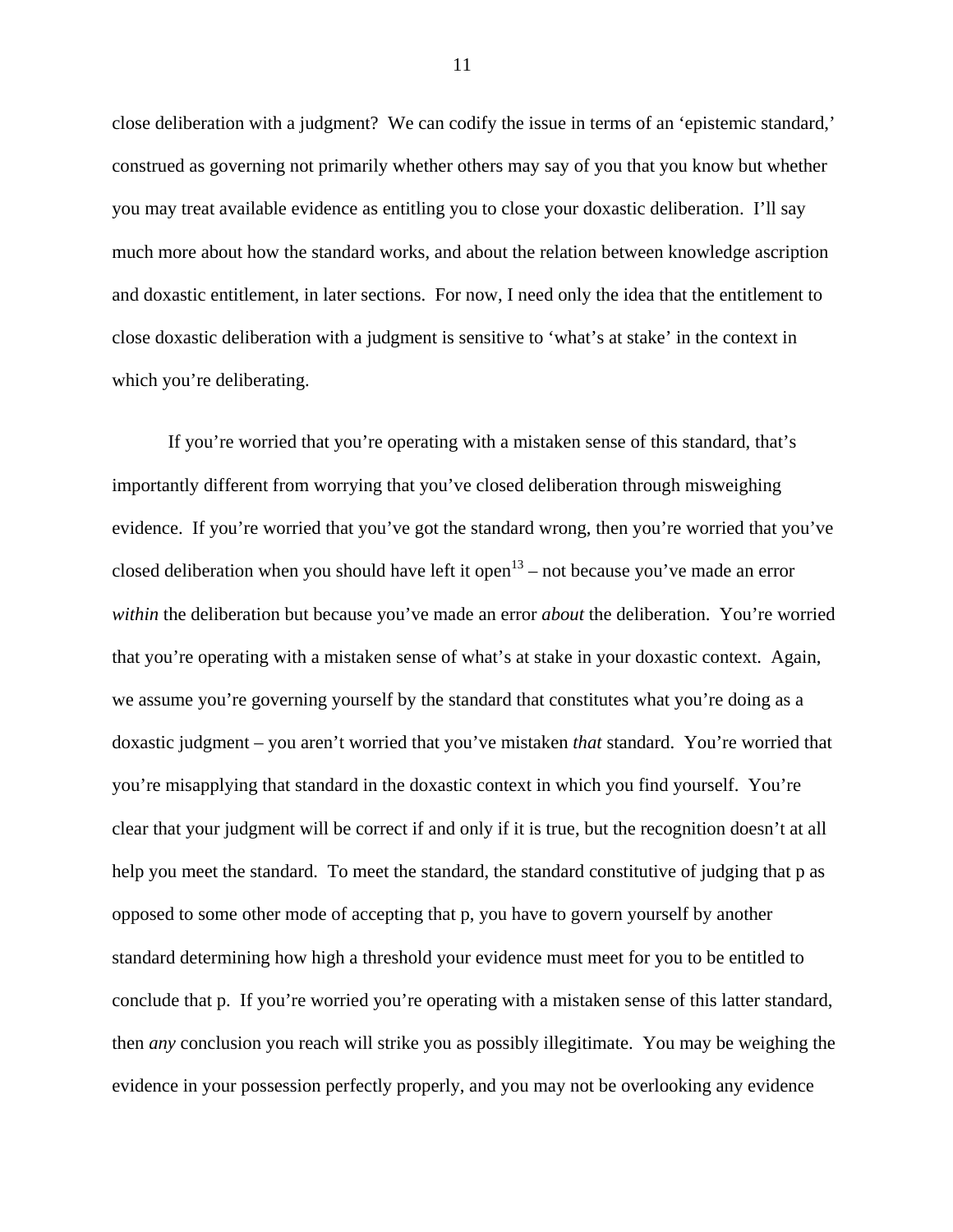ready to hand. Still, perhaps you should have kept your mind open and devoted more time and energy to further inquiry.

Such a worry does not by itself reopen deliberation. There are three possible cases in this neighborhood, and yours is the one in the middle: (a) your worry is idle second-guessing, a thought that bounces around in your head, making you uneasy but without affecting your selfrelation; (b) the second-guessing affects your self-relation by leading you to doubt the judgment you've reached, but without leading you to abandon that judgment and reopen deliberation; (c) self-satisfaction is restored when you align yourself with the worry, abandon the judgment and reopen deliberation. In the middle case, (b), you judge that p without (yet) believing that  $p<sup>14</sup>$ 

#### V

One might reply that there could be no such middle case, because the only way for your worry to move out of 'idle' into gear is for it to reopen deliberation. One might argue that even if the worry hasn't *yet* reopened deliberation, that is its telos: not distancing you from your own judgment but undermining the judgment. Perhaps it takes time for the worry to reach its goal, but once you embark on this path you are in the course of abandoning that judgment. Why should it make any difference that the process takes time?

It is true (if we wish to speak thus) that this is the 'telos' of the worry. Moreover, my claim that (b) is a distinct case isn't merely the claim that (b) codifies a temporal stage in the transition from (a) to (c). The problem with this argument is that it misconceives how the worry functions in driving you down that path. The transition from (a) to (c) isn't a mere intensifying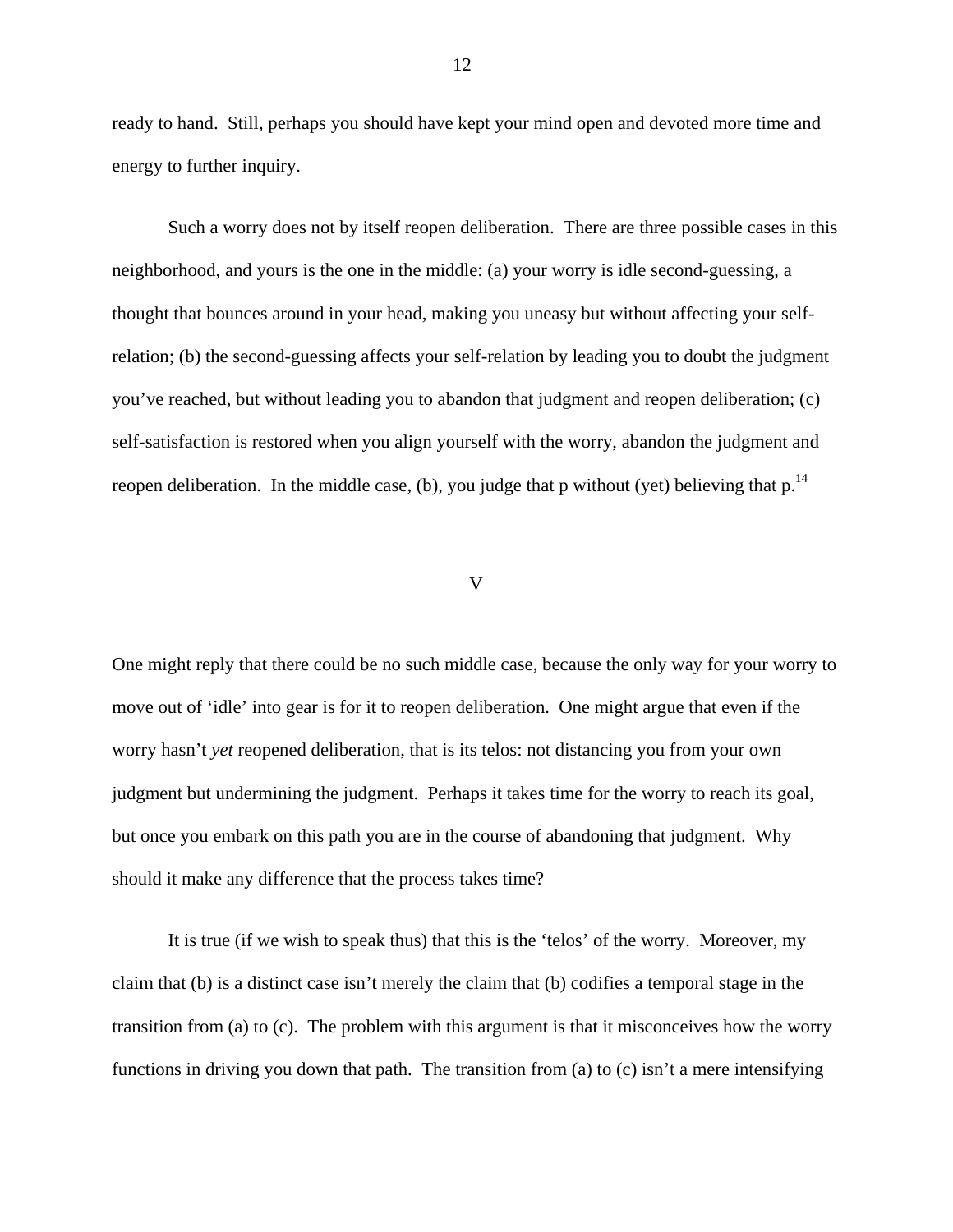of the worry. In fact, the worry needn't grow more intense at all. The difference is that in case (a) you don't at all 'identify' with the worry: it merely floats around in your head. In case (c) you do identify with the worry, and as soon as you identify with the worry you no longer identify with the judgment that it undermines. A natural metaphor views you as 'switching sides' from the judgment to the worry. This process depends on a shift that is not driven by the worry, or by any other motive, merely on its own. After all, any motive can 'float around in your head,' in the sense that you feel it, without being or ever coming to be something with whose operations you identify your epistemic agency.

My theory of belief is in the end a theory of the 'identification' at the core of epistemic agency. But that piece won't fall into place till section XV. For now, I'll rest with the following reply to the argument that there is no stable middle case between the idle worry and one that undermines judgment. It is plausible, I concede, that the criterion of whether such a worry is merely idle is whether it plays any deliberative role. But it's a mistake to assume that the only deliberative role such a worry could play is to reopen the very deliberation about which you have these doubts. That's how the worry would operate if it were the first sort of worry I described: one directed at your weighing of evidence. But we're now imagining the second sort of worry – that you're operating with a mistaken sense of the epistemic standard – and that very different sort of worry gets a deliberative grip not by *re*opening deliberation but by opening a new deliberation: a deliberation on how to deliberate. This higher-order deliberation doesn't necessarily undermine the judgment you formed on the basis of your earlier first-order deliberation; it merely places you at a certain distance from it.

How should we characterize this distance? It's the distance, I propose, created by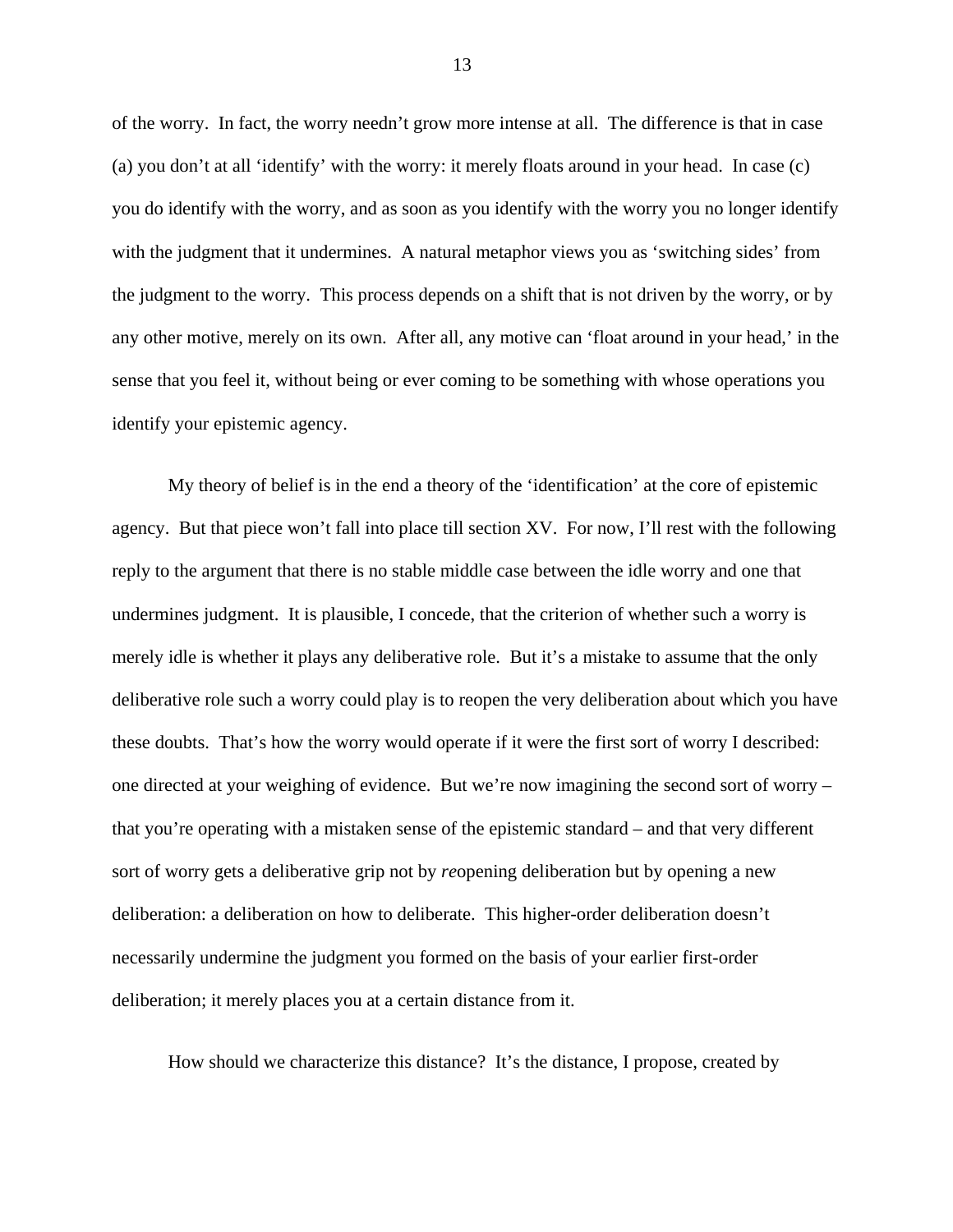mistrust in an epistemic authority. Mistrust in an epistemic authority needn't generate disagreement. When you mistrust a testifier, for example, you needn't view her as stating a falsehood. Your mistrust merely means that you can at most treat her assertion as *evidence* for the truth of what she says: 'She is right,' you can think, 'but I don't believe what she says merely because I take her word for it.' You can deliberate whether she has deliberated the matter rightly, but as long as you're wondering whether she has deliberated rightly you aren't simply taking her word for it – even if you believe that her conclusion is correct.<sup>15</sup> Of course, when you mistrust your own judgment that p you can't treat it as mere evidence until you begin a new deliberation whether p, and if you're merely deliberating how to deliberate whether p you're leaving open that your earlier deliberation whether p was correct – in which case you won't redeliberate whether p. The point is that while you're deliberating how to deliberate whether p you don't trust your judgment that  $p$  – but without necessarily abandoning that judgment either. You neither trust your judgment that p nor abandon that judgment. In other words, you're in case (b): judging without (yet) believing.

What would such a worry look like in a realistic case? We could elaborate either of the two cases given schematically in section I. Take the first of these two (the third presented overall), in which your delighted mood leads you to treat your doxastic context as relatively undemanding. Feeling lost, you look around, backtrack a hundred feet to see if you recently missed a turn, then give the evidence available in perception and memory a few seconds' thought and draw a conclusion: 'The trail is over there.' You need have no worries about your competence in executing these tasks. But we can easily imagine you worried that your upbeat mood is leading you to misconceive your doxastic rights and obligations. 'Shouldn't I be taking this more seriously?' you non-idly worry. But you don't find yourself disposed to take it more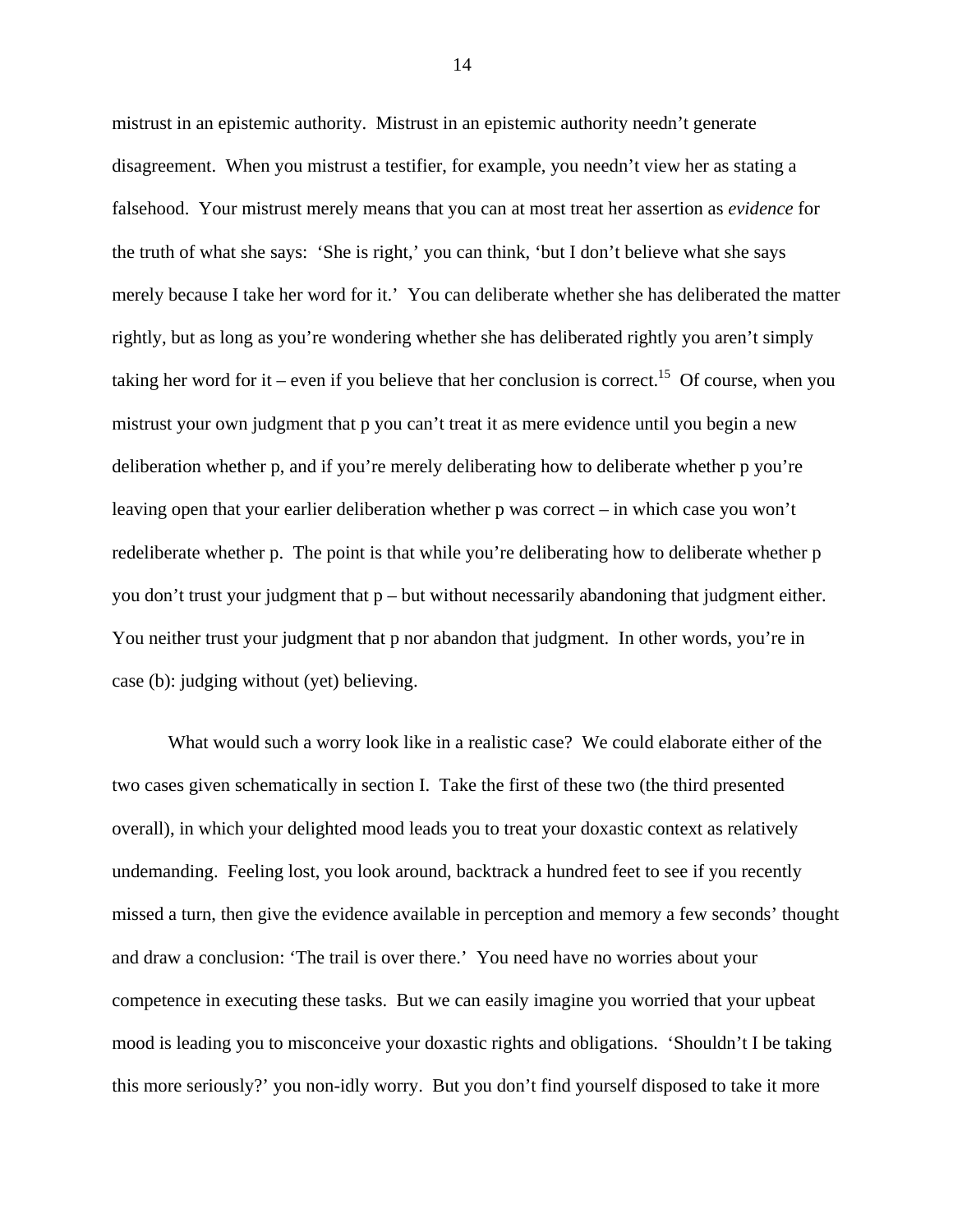seriously. So there you are: both not taking it more seriously and mistrusting this fact about yourself.

If I'm right that such a worry, though non-idle, needn't force open your deliberation, we can see that there can be a gap between judgment and belief. Moreover, since with these remarks I've begun to talk about it, we can see that Shah and Velleman are wrong to characterize the manner in which you might succeed in bridging this gap as "ineffable." In the remainder of the paper I'll have plenty more to say about the self-trust relation whereby you pull off what Shah and Velleman rightly call this "perfectly familiar accomplishment."<sup>16</sup> It's this very familiarity, I fear, that has bred a philosophical contempt for the transition's complexity. My guiding hypothesis, by contrast, is that our self-relations, like our interpersonal relations, tend to be fraught with philosophically fascinating dynamics just where we feel them to be most familiar.

#### VI

My account of judgment, which I'll introduce in this section and the next and elaborate more precisely in sections VIII and IX, provides the resources to explain how there could be an akratic gap between judgment and belief. (I'll complete the explanation in section XII.)

Judging, I've claimed, is (roughly<sup>17</sup>) representing yourself *to yourself* as knowing. In resuming your hike, then, you manifest this 'inner'-directed representation: that you take yourself to know that the trail is in that direction. It's the possible gap between the you doing the representing and the you to whom the representing is directed that explains the possibility of a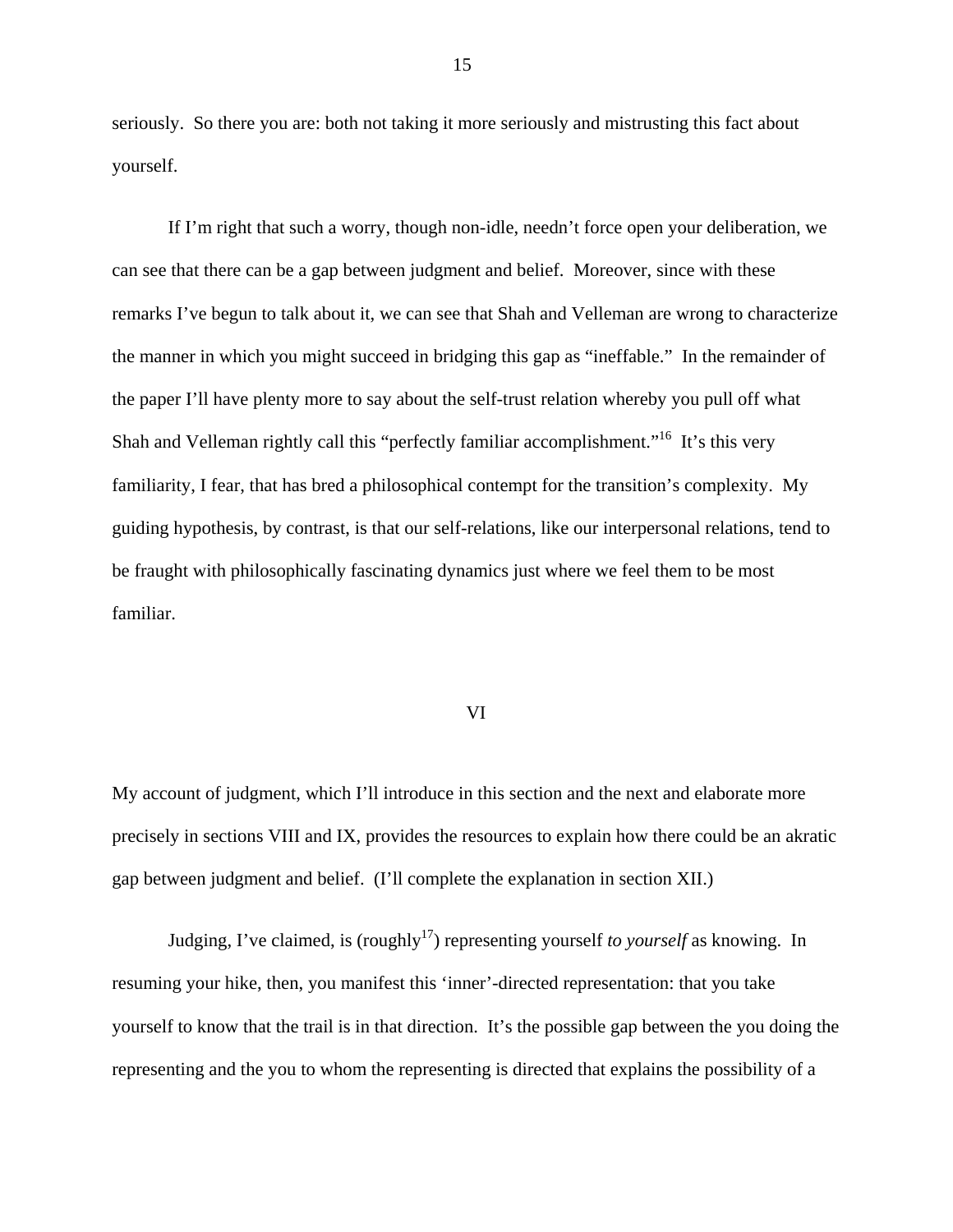gap between judgment and belief. You can mistrust your judgment because you can mistrust your judging self.

If you didn't think you knew it, then you should have kept deliberating – treating your mental state as a mere hypothesis, not as a judgment. Moreover, self-consciously acknowledging that you don't know has the force of reopening the deliberation, as long as the issue remains a live one. If the question whether p poses a live issue for you, then when you take yourself not to know that p, you take the question whether p to stand in need of further deliberation, which is to treat your disposition to act as if p as a mere hypothesis. If you have reached a conclusion and thus take the matter not to require further deliberation, it follows that you take yourself to know the answer.

#### VII

This view has a number of attractions, I would argue more broadly, the most immediate of which is that it avoids the pitfalls of its competitors. Call 'pragmatism' the view that reflection on a purely practical consideration – whether it would promote some practical purpose if you believed the proposition – could serve to close deliberation. Call 'strong evidentialism' the view that only evidential considerations – indicating likelihood that the proposition is true – could play a role in closing deliberation. Neither view can be right, and my approach provides the necessary middle way between them.

Pragmatism must be false because, if the deliberation really is whether p and not merely whether it would be good to act as if p, no purely practical consideration addresses the question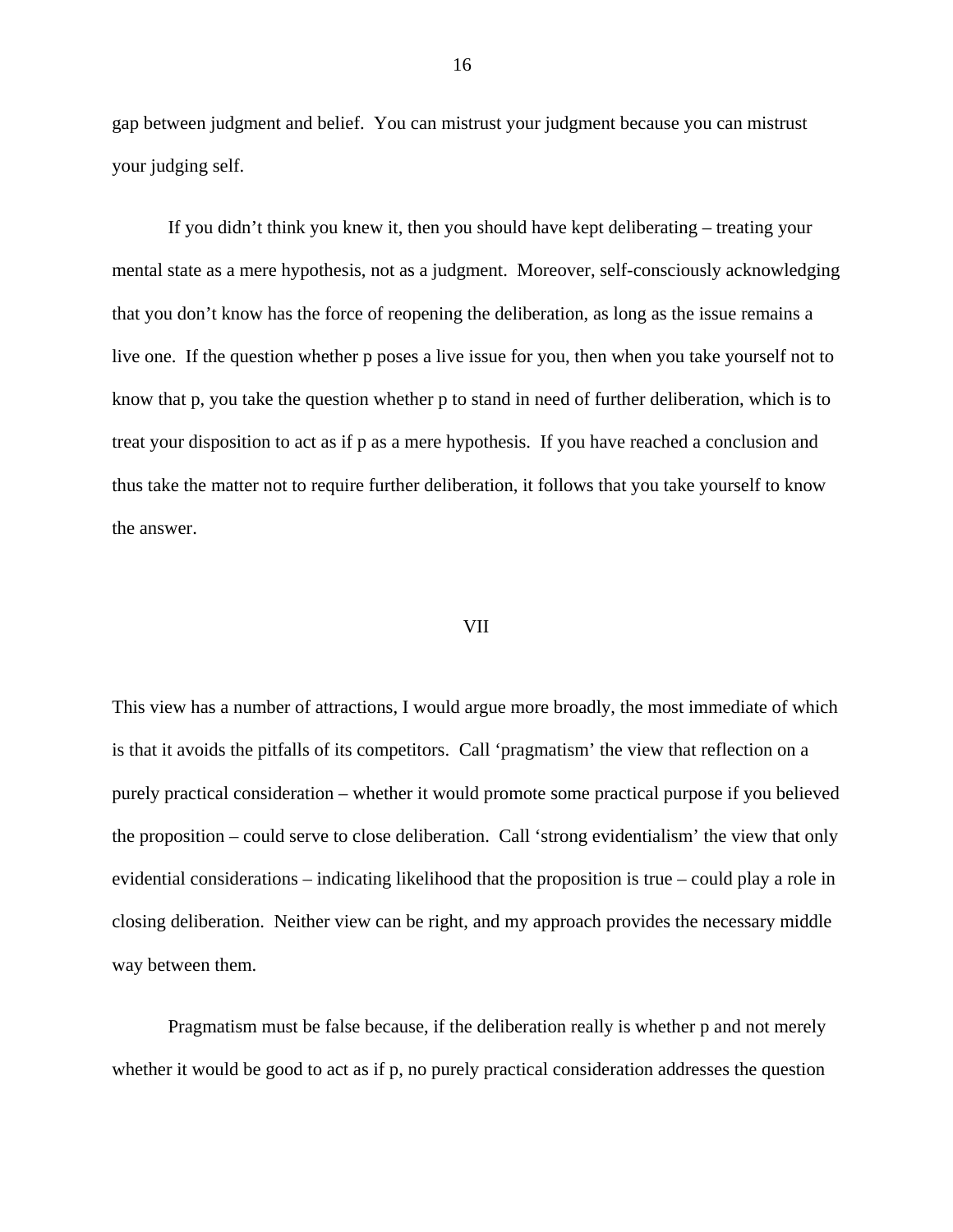you're deliberating. Setting aside cases in which the proposition has practical content, where a practical consideration can serve as evidence, the question whether p is simply not the same as the question whether it would promote some purpose if you believed that p. If you're asking whether p, it won't help your deliberation – at least, not directly<sup>18</sup> – to answer this other question. But strong evidentialism must also be false, because if practical considerations didn't play *some* legitimate role in closing deliberation many if not most deliberations could never be legitimately closed. In many instances, for example, we close deliberation because we cannot afford to spend any more time deliberating. But the consideration that you cannot afford to spend any more time deliberating whether p is not relevant to the question whether  $p<sup>19</sup>$ . And every deliberation is bounded by some such practical constraint – if only the exigencies imposed by your own mortality.<sup>20</sup> These practical considerations must play some role, though not an evidential role, in shaping the course of your deliberation and in setting conditions under which you may legitimately conclude it. The question is how they could do this.

This dialectic sets the framework for David Owens's *Reason without Freedom*. 21 Owens doesn't draw a distinction between judgment and belief, but he argues that your belief that p must be motivated by a *non*-reflective impression that you have a conclusive warrant or ground for *p*, since (a) only the impression that you have a conclusive ground could close your deliberation and (b) a *reflective* appreciation of how pragmatic factors create a context in which the ground counts as conclusive could not figure in doxastic deliberation. Now I accept the spirit of Owens's (a), though as I'll explain I prefer to speak of 'the disposition to treat yourself as knowing' instead of 'the impression of a conclusive ground.' I do not, however, accept even the spirit of Owens's (b), his claim that the impression of a conclusive ground (or, as I would say, the disposition to treat yourself as knowing) must be non-reflective. I accommodate the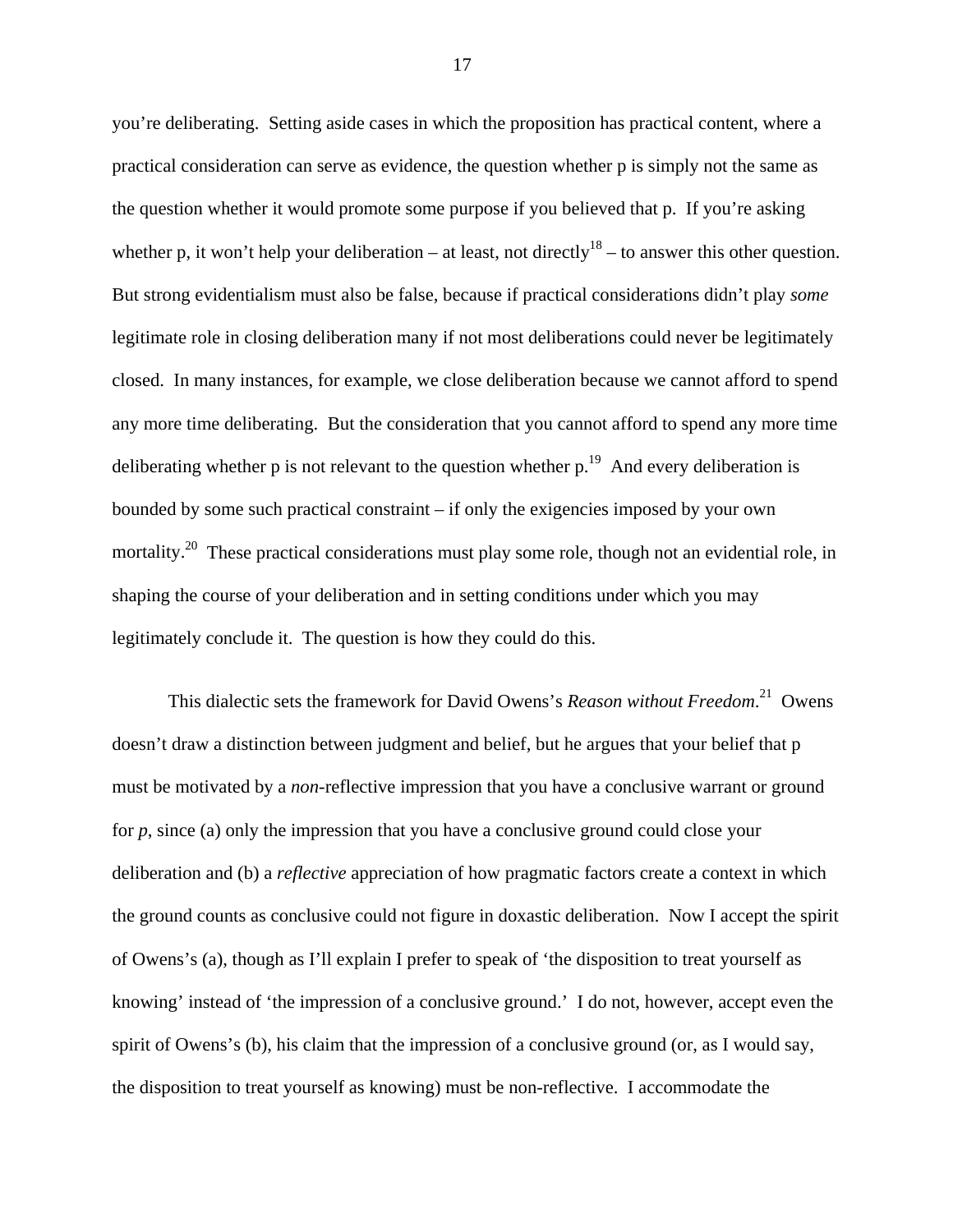principal motivation for (b) by emphasizing how judgment is shaped by reliance on a non*judgmental* appreciation of the contextually appropriate epistemic standard – non-judgmental, but not necessarily non-reflective. One central aim of this paper is to explain how there could be a non-judgmental species of self-reflection. I view this self-relation as posing a question of selftrust, resolving which manifests reflection not through positive deliberation or judgment but simply insofar as the resolution manifests a counterfactual sensitivity to evidence of your own *un*trustworthiness on the matter.

Trust, we can say generally, is a species of willed dependence, where the dependence is willed insofar as it is under appropriate guidance of a counterfactual sensitivity to evidence of untrustworthiness in the trusted. 'Appropriate guidance' here means: you would not trust if you had evidence that the trusted is not worthy of your trust. Trust need therefore involve no active assessing at all, if the trusted is trustworthy; it is enough merely to be (and, counterfactually, have been) disposed to notice and respond appropriately to evidence of untrustworthiness should there be (or have been) any. Though you may of course have practical reasons for or against trusting, I don't think the *epistemic* reasonability of trust derives from your possession of epistemic reasons or warrant *for* the trust. Self-trust thus manifests a relation of self-reflection, though it is non-deliberative and non-judgmental.

Returning to Owens's (a), then, we can see that we lack a rationale for positing a nonreflective 'impression' of warrant at the basis of judgment. Looking ahead, we'll see that my account improves on Owens's both by elaborating the self-relations at the heart of these epistemic attitudes and by locating the basis of judgment in a self-reflective, albeit nondeliberative, attitude toward a state of your own character.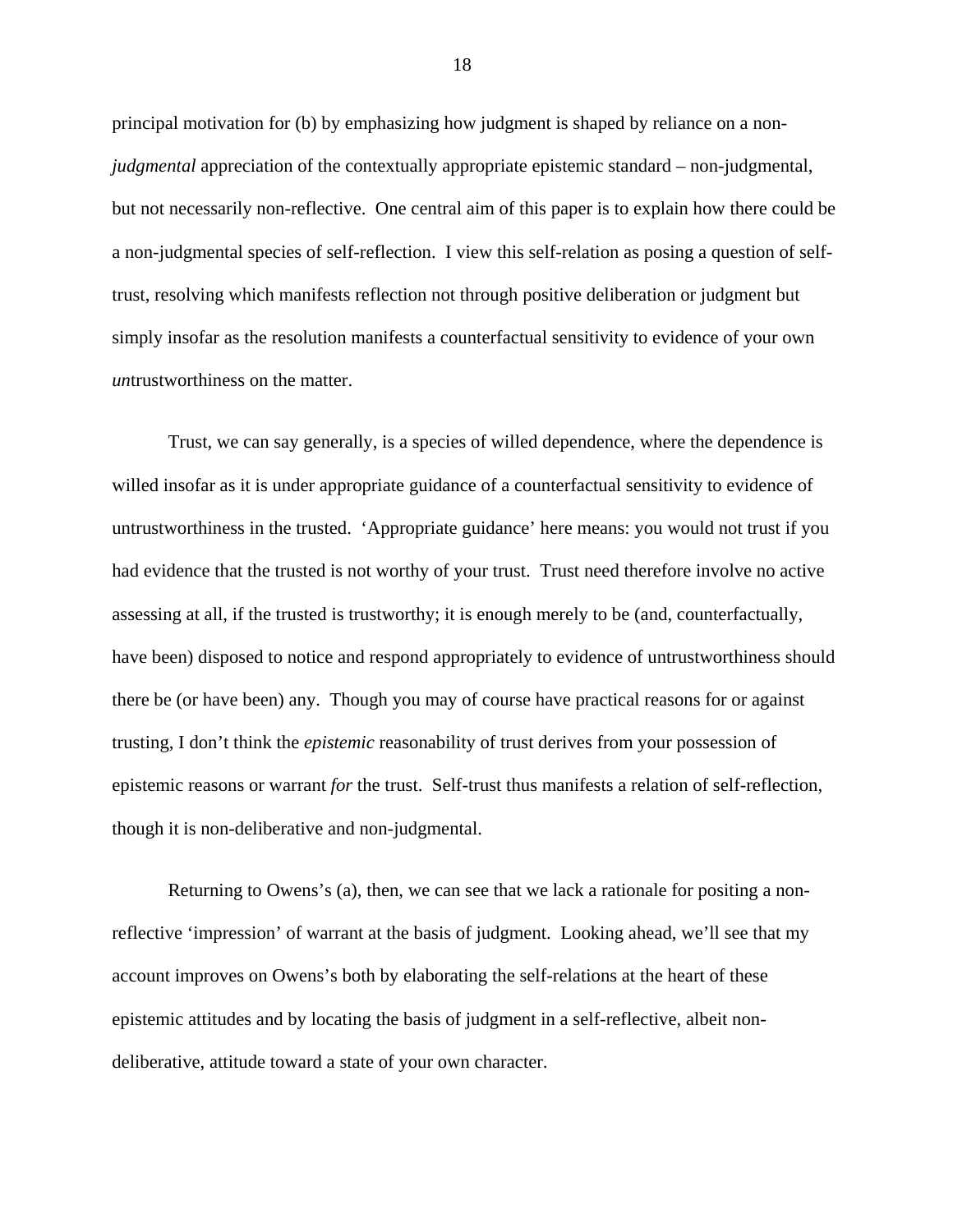From the perspective that I share with Owens, the question again is how practical considerations can play a role, though not an evidential role, in shaping the course of your deliberation and in setting conditions under which you may legitimately conclude it. My account of judgment explains how they could do this by noting that a practical consideration could play a role in the deliberation whether p by determining, not whether p, but whether you may legitimately conclude that p. It could do this if (i) you may legitimately conclude that p if and only if you know that p, and (ii) a practical consideration can play a role in determining whether you know that p (or at least in determining whether you have conclusive warrant for  $p$ ).<sup>22</sup> Those who reject strict invariantism grant that practical considerations – or, at least, considerations that are not evidential in the above-defined sense<sup>23</sup> – can play a role in determining how stringent an epistemic standard governs a knowledge-ascription in the relevant context. One of my aims in this paper is to treat that concession as the key to an account of judgment, whereby judging is representing yourself to yourself as having met the contextually appropriate epistemic standard. If practical considerations can play a role in determining that standard, but without thereby registering in how you deliberatively represent yourself (to yourself) as meeting the standard, then they can play a legitimate role in closing deliberation.

Though my account rejects both pragmatism and strong evidentialism, it aims to capture what pragmatists and evidentialists on their opposing sides rightly emphasize. Pragmatists are right that judgment and belief are to an important degree governed by practical interests. And evidentialists are right that these interests cannot play a direct role in producing judgment or belief. Both sides are right, because judgment and belief are expressions of your self-ascription of knowledge, and because practical considerations play an important role in determining whether you in context count as knowing. Only evidential considerations – indicating likelihood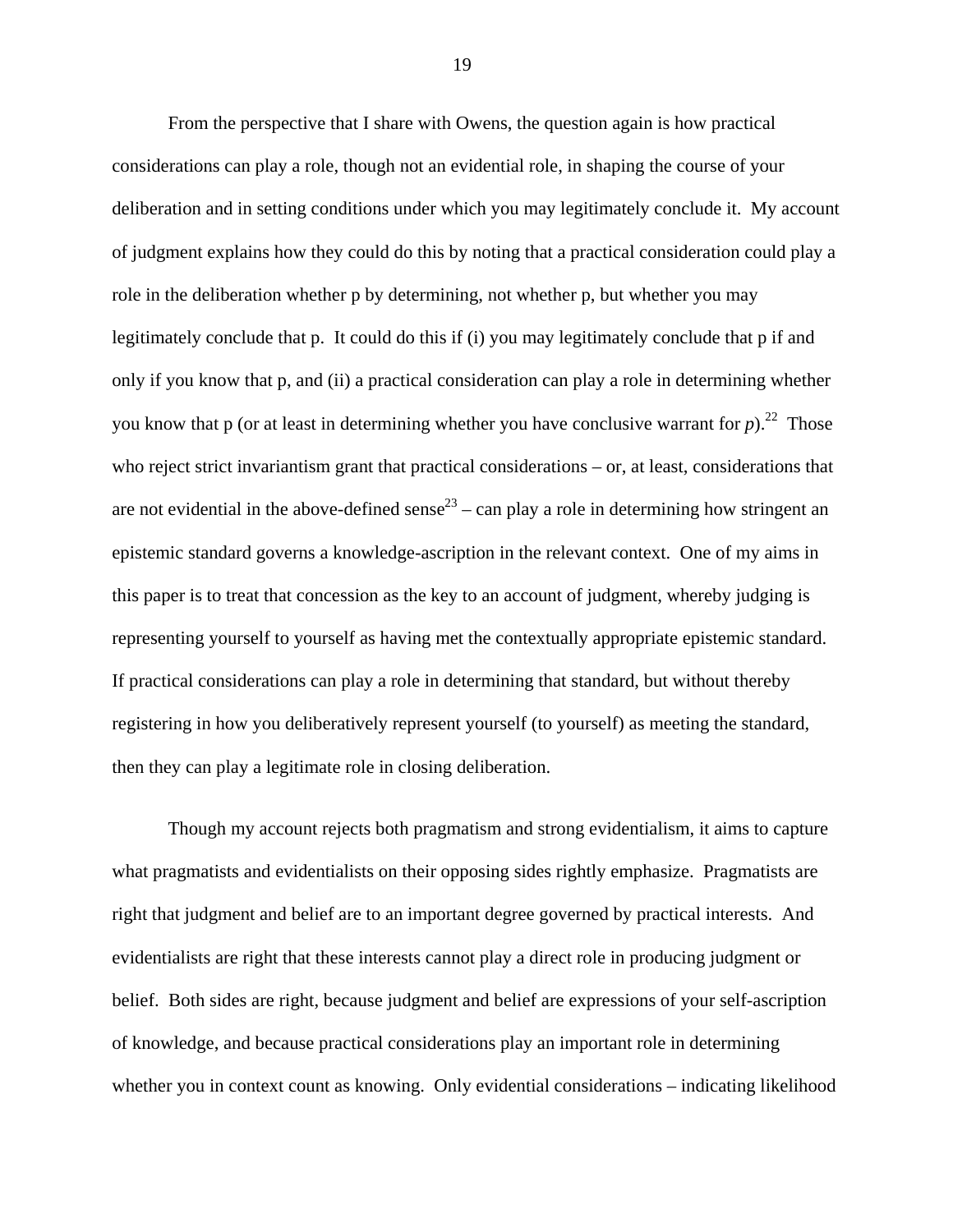of truth – count in answering the question whether p, but doxastic deliberation is governed by a norm that says to conclude that p when but only when you know that p, and non-evidential considerations – indicating what is practically at stake in the relevant context – do count in answering the question whether you know that p. You aren't deliberating *whether* you know that p. (You could, of course, deliberate that question, though you needn't be and typically aren't deliberating it.) Nonetheless, the norm governing deliberation is identical to the norm governing the ascription of that concept. You judge that p by aiming to satisfy the application conditions of 'I know that p.'

Again note well: I am not claiming that judging that p is judging that you know that p. The condition under which you may conclude that p is the condition of your knowing that p (or at least, as I'll clarify in the next section, of your having conclusive warrant for *p*). As I'll argue, this is the condition of your knowing that p (or of your having conclusive warrant for *p*) relative to the epistemic standard operative in the context of a possible *assessor* of the claim that you know that p. If you – optionally – *also* judge that you know that p and assess that claim from your own perspective, then you occupy all three positions yourself: subject, ascriber and assessor. But I'm going to argue that this case is not the most fundamental. My most general thesis is that the self-relations at the heart of judgment and belief internalize relations that we bear most fundamentally to others.

#### VIII

Let me now lay out my accounts of judgment and belief in detail.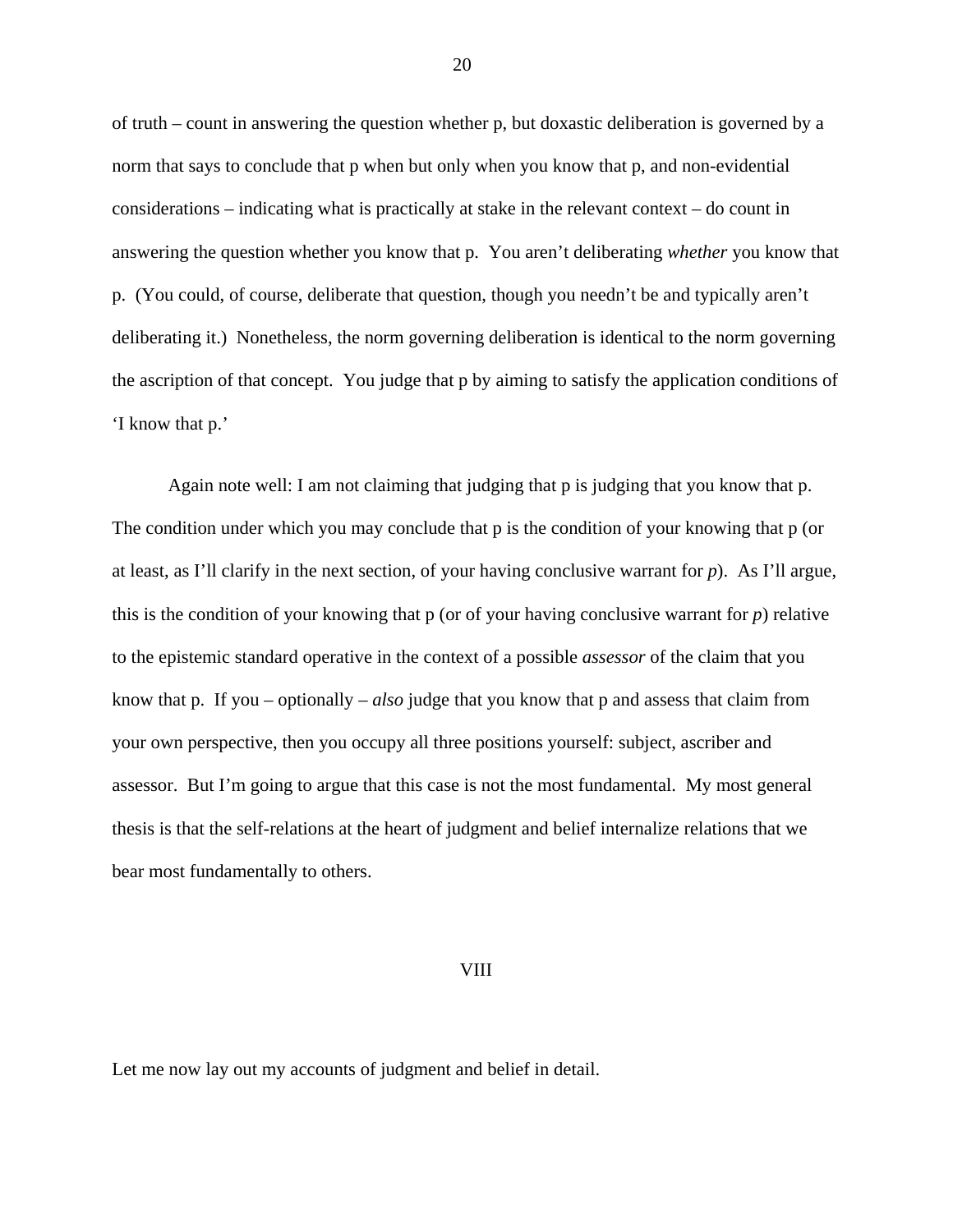Since it's simpler, I'll first state my account of belief. Call being disposed to act as if p 'accepting' that p. By 'act' I include mental acts as well as physical acts: the disposition in question may in some cases be restricted to thinking or feeling as if  $p^{24}$  Now:

(B) S believes that p iff S accepts: that she judges that p and in so judging knows that p.

Note that, on (B), believing that p directly includes being disposed to act as if you judge that p. But it indirectly includes judging that p, since you wouldn't be disposed to treat yourself as knowing that p unless you judged that  $p^{25}$  I don't mean that believing that p presupposes a discrete act of judging that p; I mean merely that believing that p includes the cognitive dispositions that figure in judging that p. It adds to those dispositions the further disposition to act as if you know that p.

To get my account of judgment, we need to amend my earlier formulations and eschew the factive 'knows that p' in favor of the non-factive 'has conclusive epistemic warrant for *p*.' By 'conclusive epistemic warrant for *p*' I mean: warrant sufficient for knowing that p, on the assumption that p. 'S knows that p' is factive, since to assert that S knows that p is (*inter alia*) to assert that p. To assert that S has conclusive warrant for *p* is not yet to assert that p. As I intend them, there is no other difference between the assertions: 'has conclusive warrant' does nothing more than subtract factivity from 'knows.' In light of the gap between judging and believing, we cannot construe judging in factive terms because judging that p is compatible with not trusting yourself whether p. We need an account of judging that p that does not commit the subject to accepting that p. My proposal is therefore not, strictly, a 'knowledge account' of judgment but a 'conclusive warrant account.'<sup>26</sup>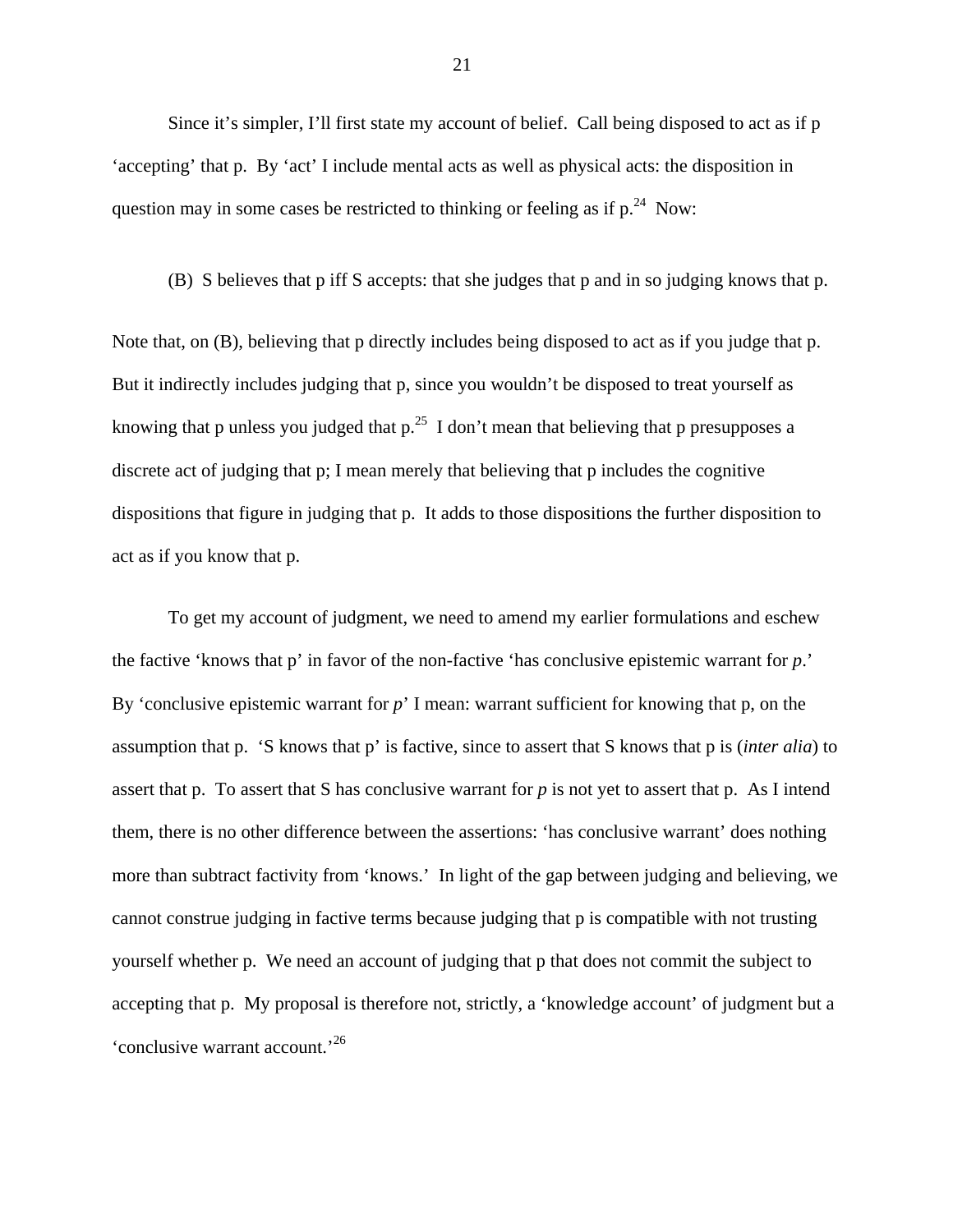Here is the full account I'll defend:

- (J) S judges that p iff S accepts:
	- (i) that she has conclusive epistemic warrant for *p*,
	- (ii) that she accepts (i), and
	- $(iii)$  that  $(i)$  because  $(ii)$ .

According to (J), judging that p is accepting that you've achieved an epistemic status – having conclusive warrant for  $p -$  as a result of your accepting that you accept that you've achieved this status.<sup>27</sup> Accepting that you have conclusive warrant for  $p$ , and that you accept that you accept this, is compatible with not accepting that p. You manifest the first acceptances by, for example, being disposed to reply 'P' (or 'I'd have to say that p') to the question 'P or not p?' and, most fundamentally, by no longer being disposed to deliberate the question whether  $p$  – that is, by being disposed to treat the matter as closed (no longer considering evidence for not-p, etc.). You can coherently have these dispositions while lacking the more general disposition to act as if p. As a self-doubting hiker you may treat the question of the trail's location as closed without being disposed to resume your hike (though you are disposed to resume your hike in the direction of the trail). You are not disposed to resume your hike in any direction, while being disposed to treat yourself as having concluded where to resume it, because you are not disposed to treat your concluding of this matter as authoritative. Though you of course *may* (and typically do) accept that p when you judge that p, you needn't do so. Sometimes you judge that p without accepting that p, sometimes you judge that p while accepting that p but without believing that p, and sometimes you do all three.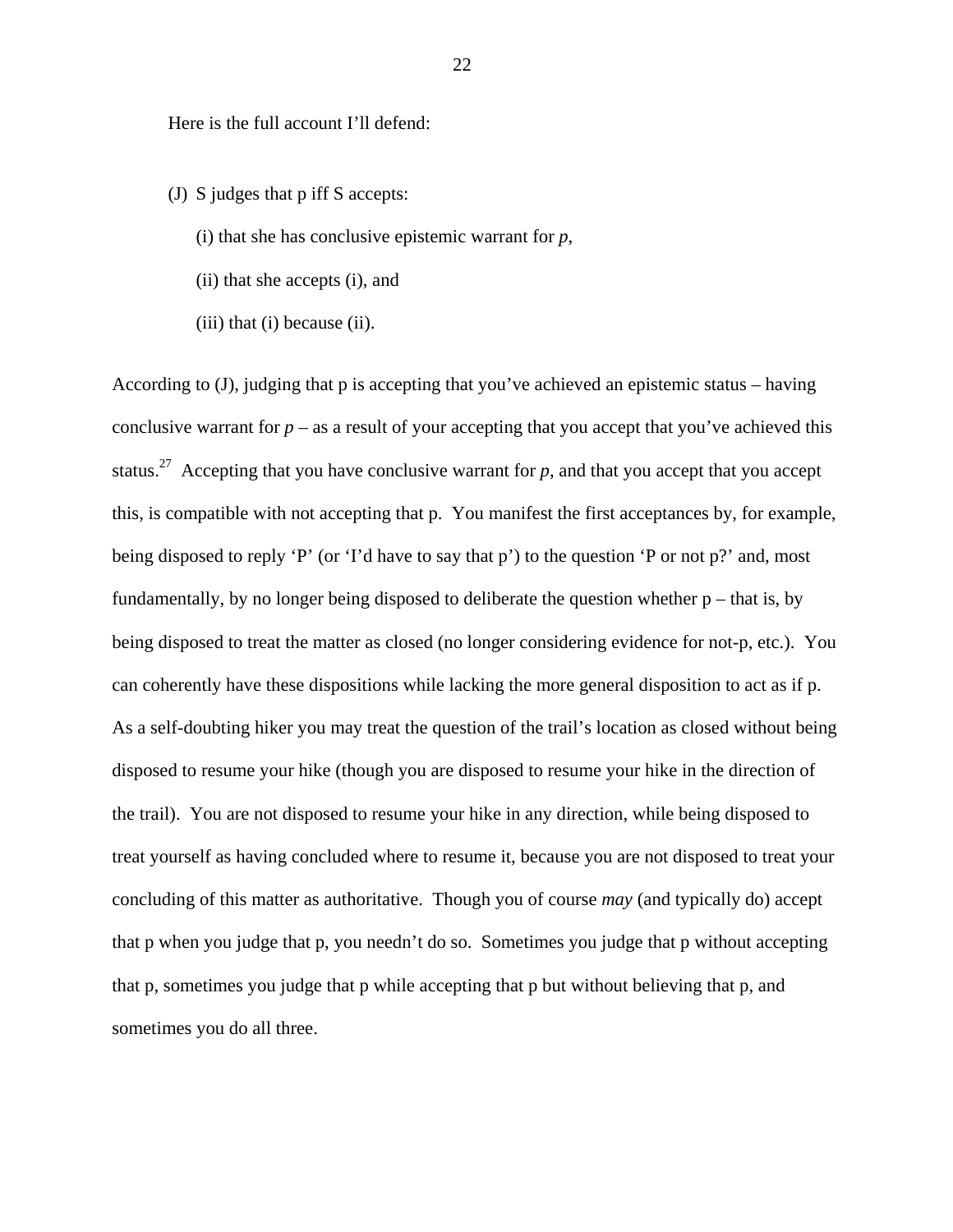Each account can be stated in a sentence – as  $(J)$  and  $(B)$  – but much remains to be said about how they work. Let me devote two sections to elaborating my explanatory framework, before turning to some natural objections in section XI.

The first explanatory challenge is simple: How could you have conclusive warrant for a proposition *because* you accept that you do? A way to express (J) is to say that judging is inviting warrant-generating self-trust. Though I have parried some objections in previous sections (and will consider further objections in sections XI and XIII), I must explain more fully how self-trust could generate warrant. In this section I'll characterize the self-relation in more detail; in the next I'll say how it can generate warrant.

Consider what (J) says. You judge that the trail is 'over there,' it says, not merely by accepting that  $-$  i.e. being disposed to act as if  $-$  you have conclusive warrant for the proposition. You're disposed to act as if you have such warrant when pretending that the trail is over there, but when you pretend that something's the case you don't (except rarely) judge that it is. A distinctive species of *commitment* to *p* figures in judging that p that does not figure in imagining, supposing or pretending that p. These other acts embody other species of commitment, but not the one distinctive of judging. What, then, is the latter species of commitment? It doesn't help to say that it's commitment to the truth of *p*, since supposition and pretense embody their own species of commitment to the truth of *p*. When you suppose or pretend that p, you suppose or pretend that *p* is true, and in that respect you're – imaginatively, we might say – committed to the truth of *p*. It doesn't help, therefore, to note that judging aims at the truth. So, in its distinctive way, does every other cognitive propositional attitude and act.<sup>28</sup> The question is *how* judging

23

IX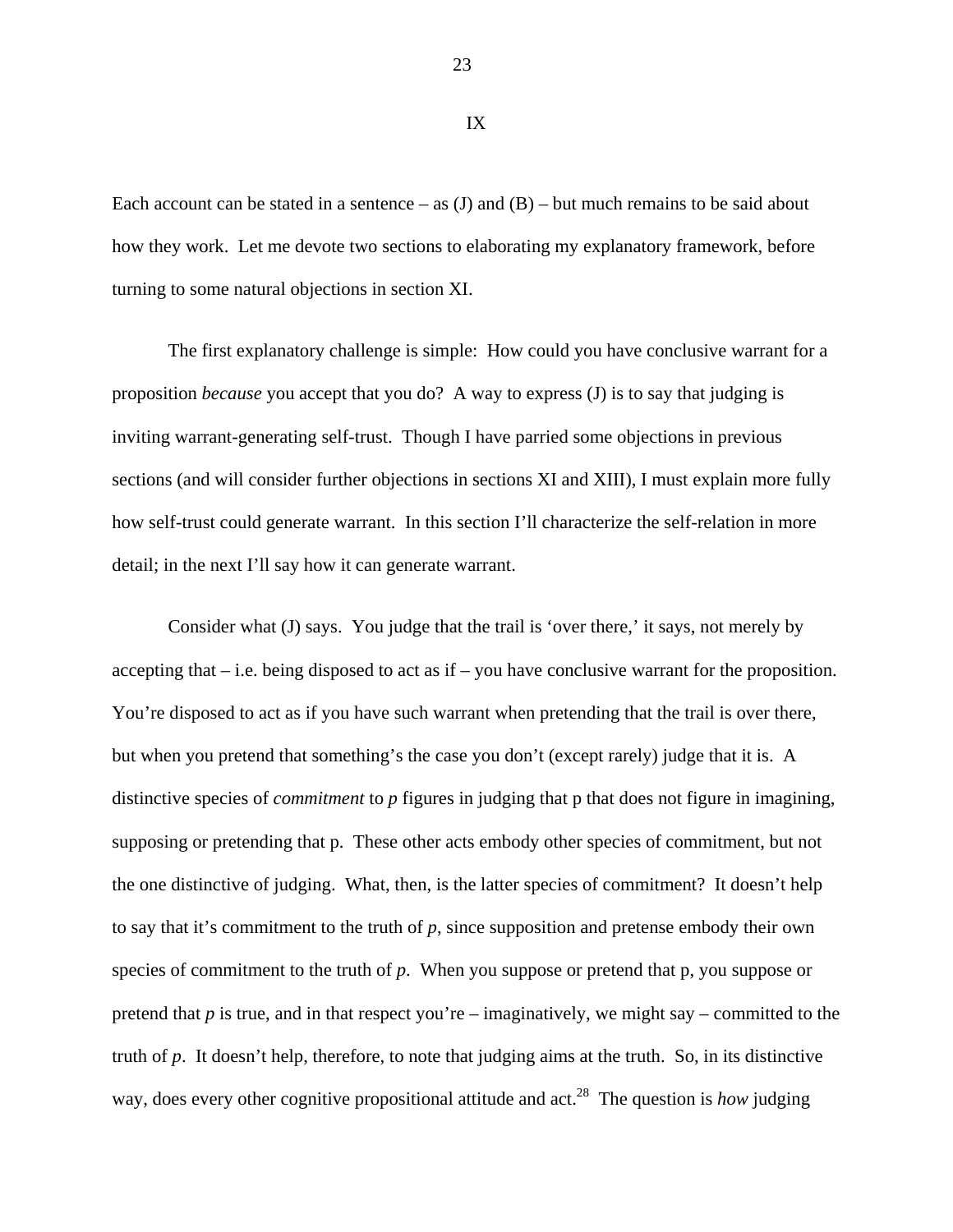aims at the truth.

To this question (J) provides the answer. In judging you aim at the truth, it says, by aiming to accept that p only when your acceptance that you have conclusive warrant for *p* gives you conclusive warrant for *p*. Consider in turn the two clauses of this necessary condition, (ii) and (iii) in (J). To say, with clause (ii), that you accept that you accept that you have conclusive warrant for *p* is to say that you're disposed to act not only as if that's true (i.e. that you have the warrant) but as if you're disposed to act as if it's true. This requires merely a minimal degree of self-consciousness – not that you think about yourself or your dispositions but that you're disposed to act as if you have those dispositions. (And remember: being disposed to act as if you have conclusive warrant for  $p$  – that is, to treat yourself as having the warrant – needn't involve the disposition to act as if p. Perhaps you don't trust the former disposition.) Clause (ii) merely describes the self-consciousness involved in the reflexivity of human thinking, which needn't yet involve self-awareness.29

The reflexivity of judging does not yet distinguish judging or believing that p from imagining, supposing or pretending that p. None of these acts is a mere disposition to act as if p. Sometimes we *are* merely disposed to act as if p. If stricken with an obsessive-compulsive disorder you may be disposed to act as if your hands are always dirty, not merely washing them repeatedly but thinking about their uncleanliness and as a result feeling a vague unease. But that's not yet to judge or believe that your hands are dirty. It's not even to imagine, suppose, or pretend that they're dirty, in the agential senses under discussion here. Of course, it's possible that as a result of these dispositions you do come to imagine, to suppose, or even (by seeking out evidence) to believe that your hands are dirty. But the ailment itself is merely to be stricken with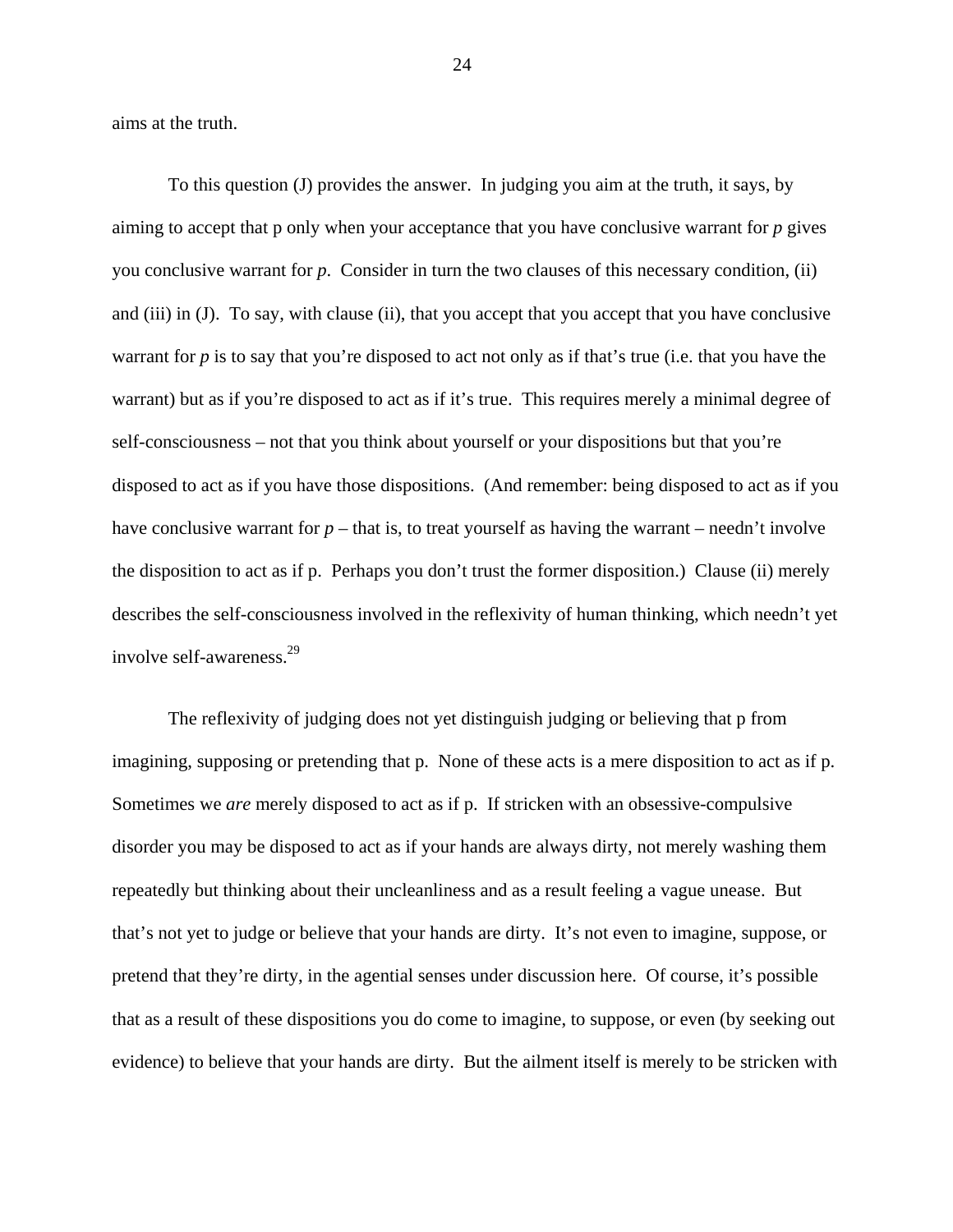uneasy thoughts of uncleanliness. Though it may cause you to imagine or even to believe that your hands are dirty, the ailment itself, a mere disposition, does not include the latter reflexive dispositions. By contrast, each of the cognitive acts and attitudes – imagining, supposing, pretending, as well as judging and believing – entails that you are disposed to act as if p, insofar as you are, in part because you're (in the right way) disposed to act as if you're disposed to act as if p.

Clause (ii) involves more, of course, than mere reflexivity. Call a disposition to act as if you're disposed to act as if p a *reflexive disposition* to act as if p. Clause (ii) asserts that you have a reflexive disposition not to act as if p but to act as if you have conclusive warrant for *p*. But that more complex reflexive disposition also fails to distinguish judging and believing from other cognitive attitudes. When you imagine that p, you're imaginatively disposed to act as if you have conclusive warrant for *p*. (For example, you imagine yourself entitled to tell others that p, which is to imagine yourself possessed of the relevant authority.) When you suppose that p, you're suppositionally disposed to act as if you have conclusive warrant for  $p$ . And so on.<sup>30</sup> Again, each cognitive attitude embodies its distinctive species of commitment to *p*. The commitment is merely the distinctive way in which you're reflexively disposed to act as if you have conclusive warrant.

The differentia of judging lies instead in clause (iii), which says that to count as judging that p you must be disposed to act as if your disposition to act as if you have conclusive warrant for p gives you conclusive warrant for *p*. No other cognitive act or attitude embodies that implication. When you merely imagine or suppose that p, you don't presume that your dispositions actually *give* you conclusive warrant for *p*; you merely manifest a disposition to act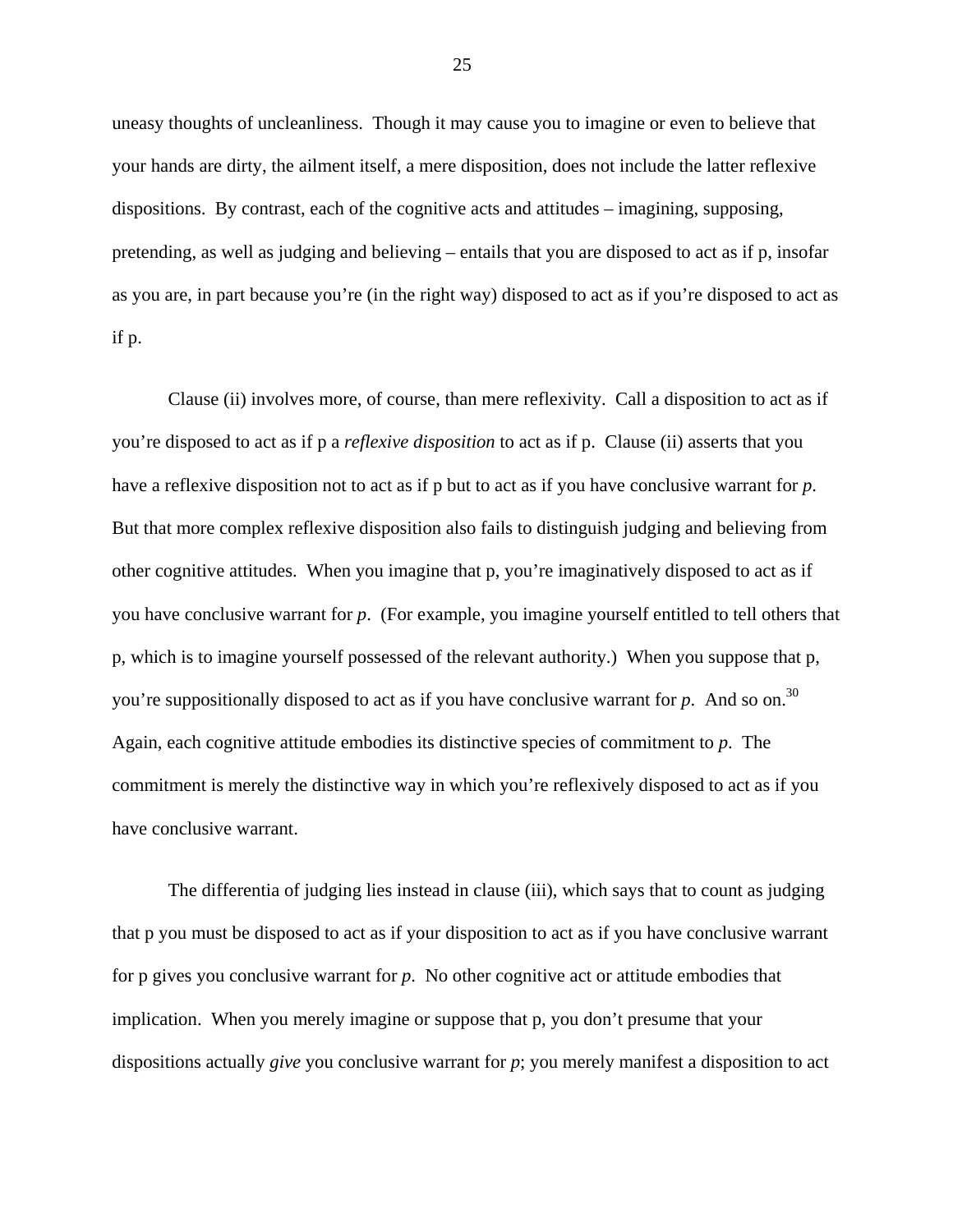as if you possess it. But how could an act or attitude satisfy this differentia? Here we get to the heart of the matter. How could your reflexive disposition to act as if p give you conclusive warrant for *p*?

If it's this self-reflexive disposition to act as if you have warrant for *p* that gives you warrant for *p*, then it's a fact about you that gives you warrant for *p*. And if in judging you represent yourself as warranted on the basis of this fact about you, then in judging you represent yourself as warranted on the basis of self-reliance. This is not the insane thesis that you bootstrapped your way into possession of the warrant. It's merely the tautology that when judging you can't avoid relying on your own status as reliable in judging.

Since parallel tautologies are equally true of the other acts, we must say specifically what reliability in judging comes to. We can again contrast judging with imagining, and it helps to begin with an interpersonal case of each. Say you're telling tall tales to an audience that you hope to impress with your inventive wit. You get your imaginative powers in gear and then see where they take you. Here you have to rely on your dispositions as much as in the judgmental case, though the propositions that you express in telling your tales are not propositions that you judge. The difference is that while your imaginative enterprise does require the exercise of certain virtues – virtues of inventiveness – it does not in itself require exercise of the virtue exercised in good judgment. Yes, you have to be a good judge relative to the propositions that you judge – e.g. that your audience will react in this way or that – but you don't have to be a good judge with respect to the propositions that you imagine. Your self-reliance in each case is a confidence that the reflexive disposition to act as if p manifests the specifically proper virtue.

In parallel fashion, I propose, your reflexive disposition to act as if you have conclusive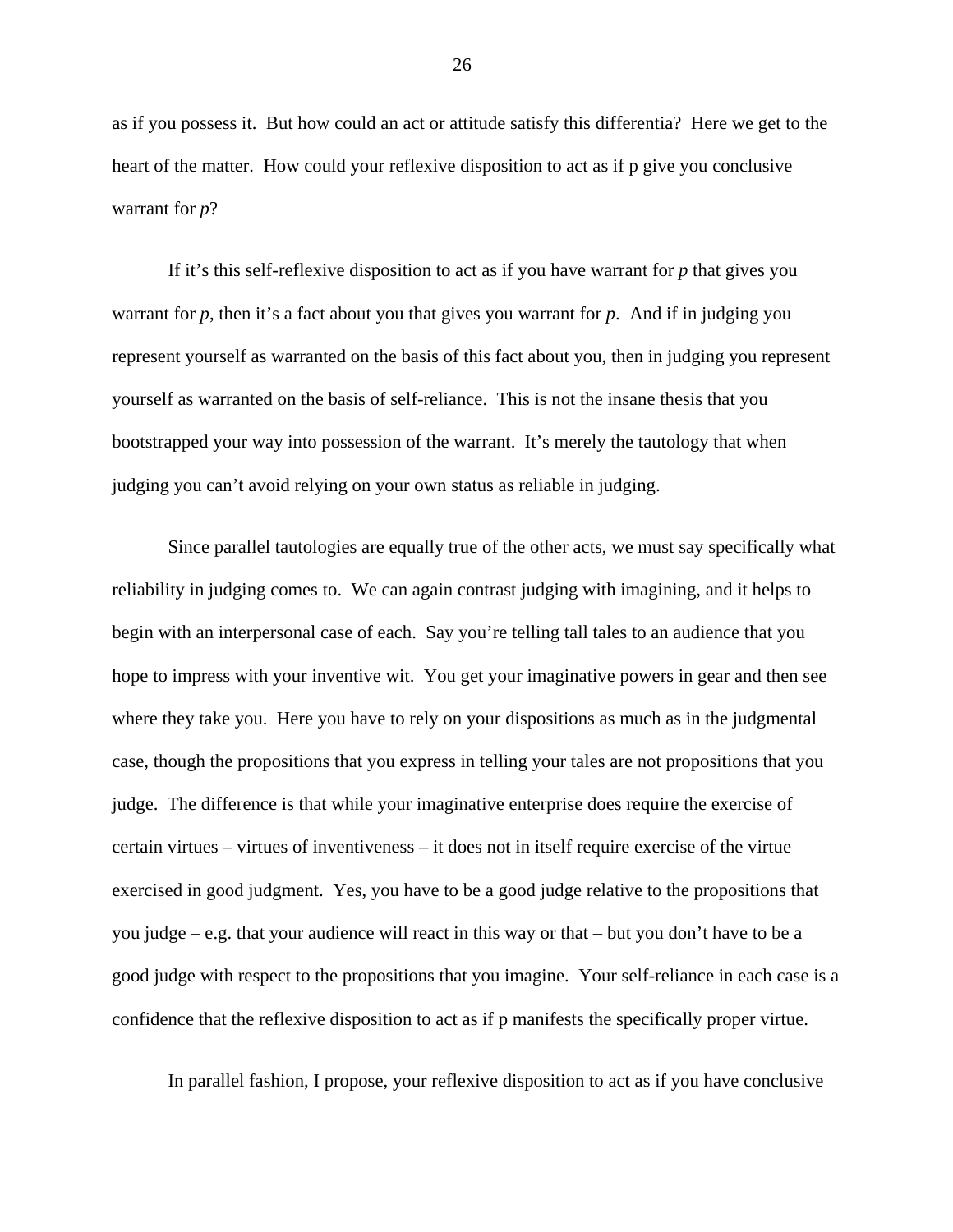warrant for *p* could give you conclusive warrant for *p* if the disposition manifested the virtue proper to judging. It is on your possession of this virtue that you distinctively rely when you judge.

X

What, then, *is* the virtue proper to judging? The temptation is to leave it at: reliability in judging the truth. Of course, such reliability has got to figure in the virtue, since to the extent that you're not reliable in judging the truth on a subject matter you ought not (other things equal) to be willing to judge. But I don't think that's all or even the main part of it. The most fundamental part of the virtue is your ability to hold yourself to contextually appropriate epistemic standards, where – as I've suggested and will now argue – these are the standards that someone whom you might tell what you judge would appropriately use in assessing whether your speech act is an expression of knowledge.

When you judge you present yourself as accepting the truth and as having met the epistemic standard appropriate to the context in which you judge. There are thus two facets to the virtue proper to judging: reliability in judging the truth and reliability in sensing the contextually appropriate epistemic standard. We can say that these are two separate virtues, if we want, and that your self-reliance when you judge involves a confidence in your exercise of both. But there's a reason to resist this separation maneuver, and it derives from my basis for claiming that reliability in sensing standards is more fundamental to judging than reliability in judging the truth.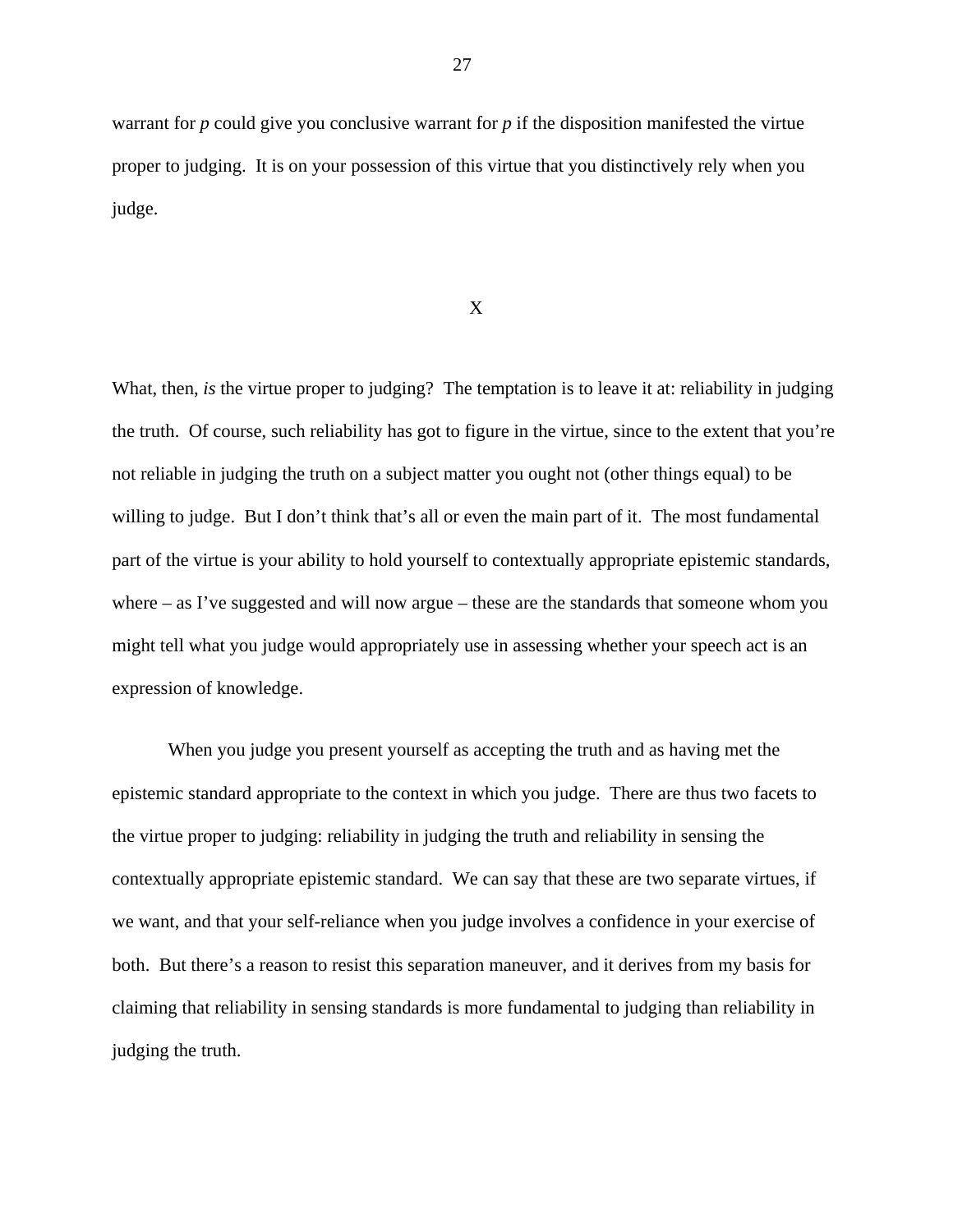The basis for the claim is that it is at best misleading to speak of 'reliability' in judging the truth simpliciter, since there is no conceivable human purpose served by relying on someone as a judge of truth simpliciter. Say you know of someone only that he makes mostly true judgments. Why should this matter to you? After all, the true judgments may be restricted to matters of no conceivable human concern. You yourself could be very 'reliable' indeed if you restricted your judgments to extremely trivial matters. It is at best misleading to speak of 'reliability' where there is no real chance of anyone actually relying on you. What matters is not 'reliability' in judging the truth simpliciter but reliability in judging the truth on relevant subject matters taken in context. But what subject matters? what contexts? My hypothesis is that you can't reliably answer these questions in a given case if you aren't reliable in sensing the contextually appropriate epistemic standard.

To illustrate, let's return to the hiking case and reflect on how unclear it is in advance what would *count* as looking for a trail in such a context. And reflect on how broader issues affect the definition of your practical problem. Sometimes you find a trail by following your eyes, sometimes your ears, sometimes your nose. Reliability in which of these faculties would make you reliable here? And in which specific ways of exercising them? But if it's not clear in advance what counts as looking, it cannot be clear in advance what counts as reliability in finding. We thus discover a new version of *the generality problem*. 31

We can solve the generality problem in theory by insisting that the virtue on which you rely when you judge include a skill in solving the generality problem in practice. The appearance of circularity is both inevitable and non-paradoxical. If you could not in practice solve the generality problem, by relying on your 'sense' of what it takes to have conclusive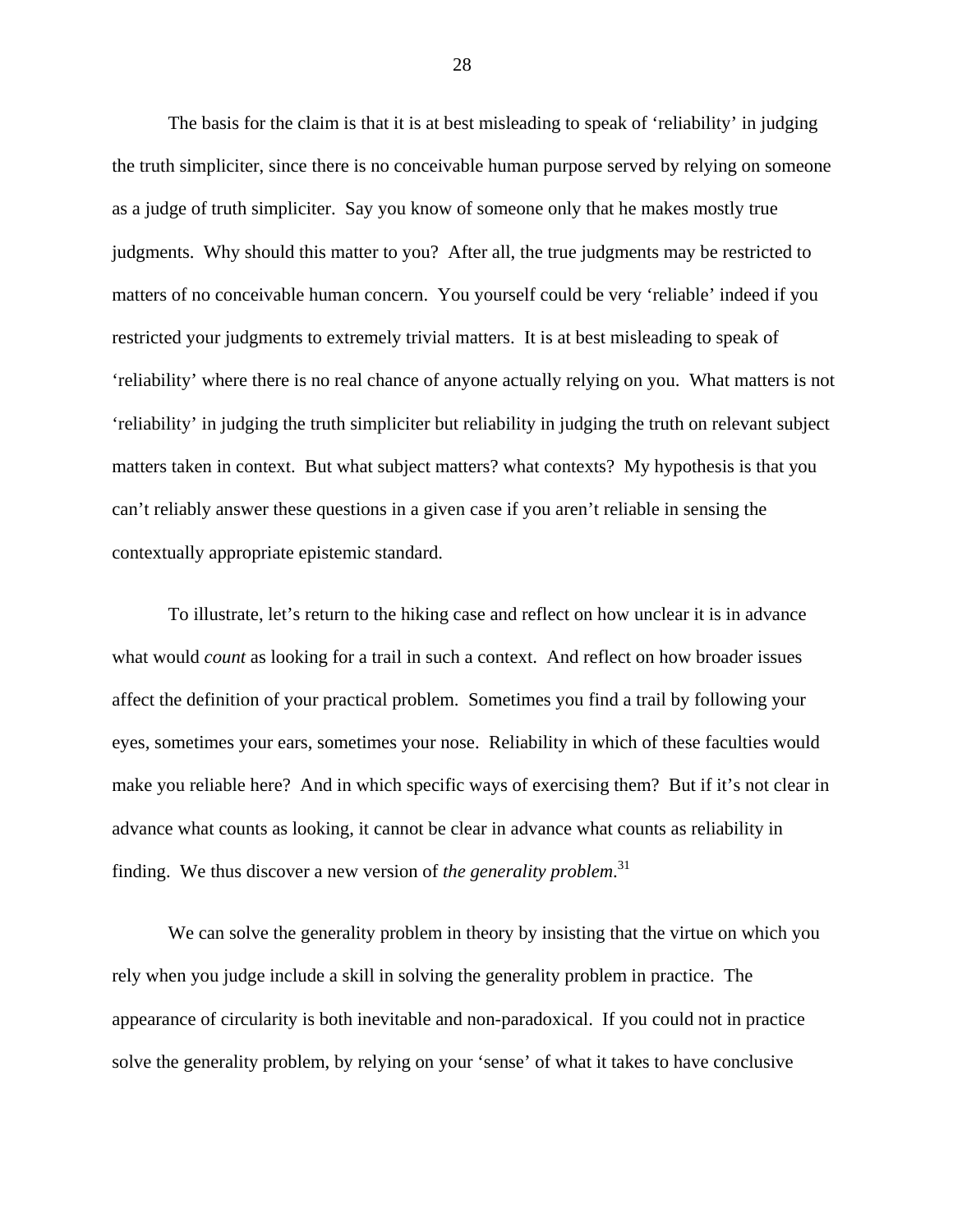warrant for *p* in context, you could never come to judge that *p*. Note that the skill is exercised in second intention. To judge, you needn't actually have the skill. (That *would* be paradoxical!) You need merely be reflexively disposed to act as if you have it.

Why not obviate the challenge and attempt to get by with nothing but hypotheses? You can't get through life forming nothing but hypotheses, I suggest, because the interpersonal contexts in which you find yourself require that you sometimes commit yourself to others, giving them 'your word.' What is this 'word' that you give? It is tempting to view it as the product of your judgment, and then to view telling – that is: informing, letting know – as the externalization of this inner attitude of judgment. I suggest we view matters the other way round. Your 'word' is indeed the product of your judgment, but judging is the internalization of such telling: it is premised on the possibility of letting a possible interlocutor know – if not an actual then an imagined or at least a posited interlocutor. That you can judge that p when aware that you can't claim to know that p to your actual interlocutors merely shows that you needn't conceive of relevant interlocutory space as defined by the actual.

Back in the woods, you know you can't be absolutely certain you're not making a mistake – both about where the trail is and about what standard determines conclusive warrant in judging where the trail is. But when you judge that the trail is 'over there' and thereby resume your hike in that direction, you treat yourself as possessing a complex interpretive skill. Not only do you take yourself to be conclusively warranted in judging where the trail is, but you take yourself to know *how* to be thus warranted by recognizing the appropriate epistemic standard. This recognitional capacity is the virtue proper to judging.

Your grasp of the relevant standard is potentially as complex as your grasp of how the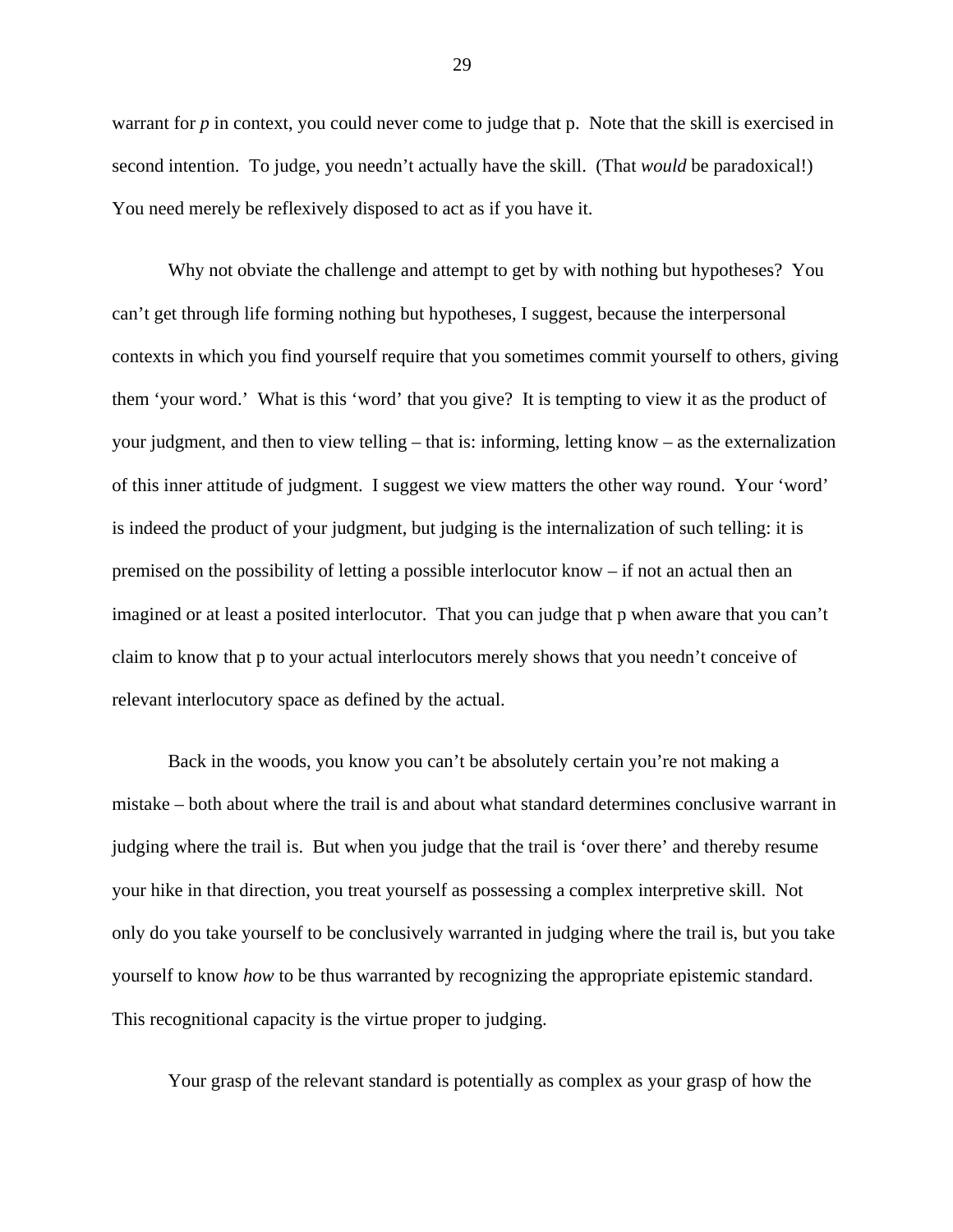present context fits into a broader stretch of the life you share with possible interlocutors (including your own future self) who may (perhaps in memory) rely on your judgment (though such self-reliance is not in other respects like testimony, and I doubt you could coherently conceive of a life that you shared in this respect *only* with your future selves). Of course, the broader grasp does not by itself provide a determinate context. Your sense of this broader context both constrains your sense of the contexts you encounter moment by moment and is their product. To be capable of judgment is to think of yourself as engaged in both of these enterprises, with each informed by the other. Though it must include an appropriate species of purely truth-conducive reliability, the virtue proper to judgment – that on which you rely when you trust your judgment – is more fundamentally hermeneutic. The virtuous judge is reliable both as a source of truth and as an interpreter of what that requires.

## XI

Before returning to doxastic akrasia in section XII, let me reply to some objections. (I'll consider yet another objection in section XIII.)

First, it's natural to demur that when you judge that the trail is 'over there' you don't take yourself to *know* that the trail is in that direction: what you take yourself to know is at most that the trail is *probably* in that direction, where the 'probably' marks your subjective confidence in the proposition. This objection raises large issues,<sup>32</sup> but perhaps I can step round them for now simply by clarifying what case we're imagining. In the case we're imagining, you weren't trying to figure out the probability that the trail is in this direction or that. You were trying to figure out *where* the trail is – or, as you'll put it, *whether* the trail is 'over there.' So if you manage to close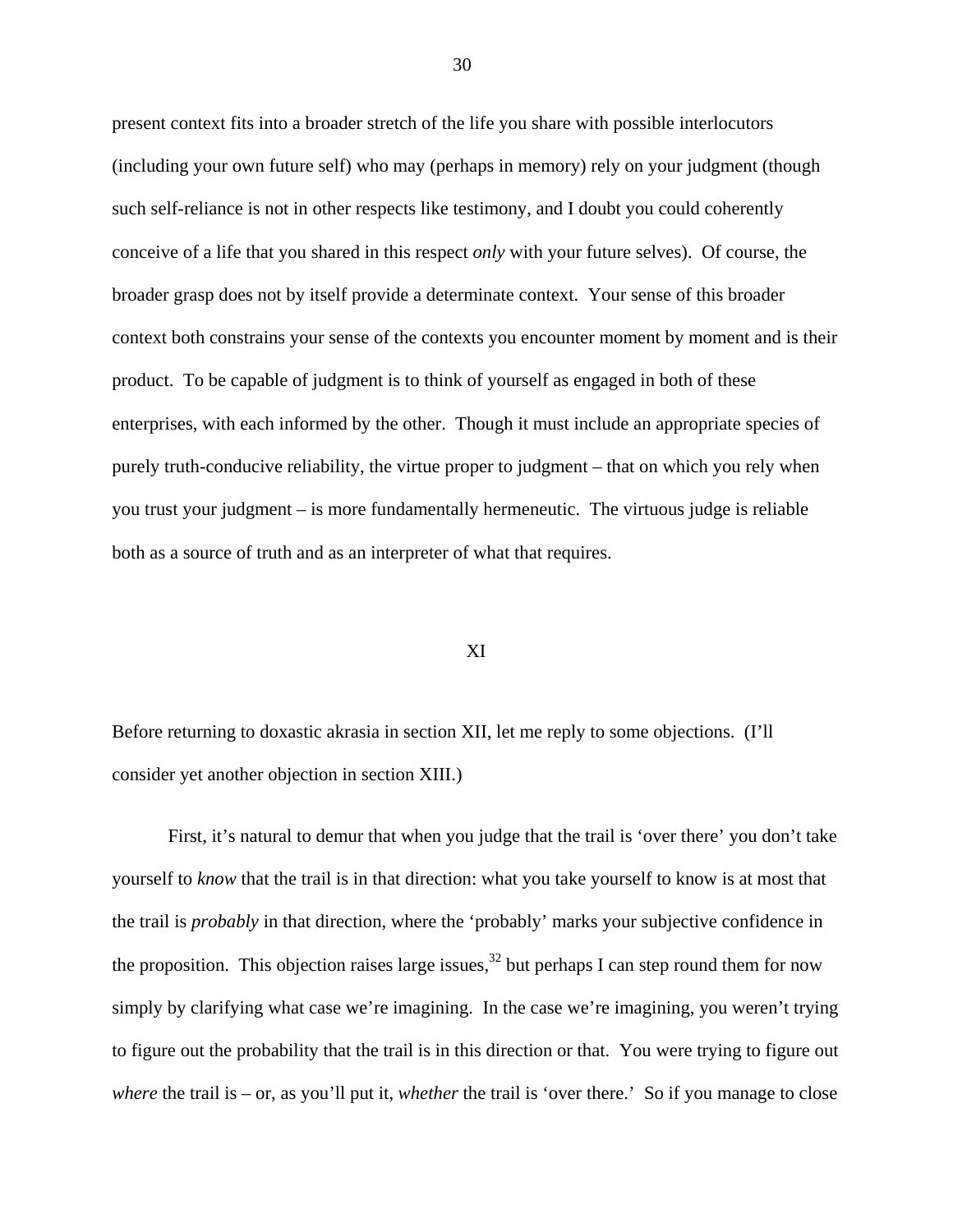this deliberation, the conclusion you draw concerns *where the trail is*, not merely the probability that it is there. (We'd get a different case, but with exactly the same complexities, if we imagine you deliberating the probability that the trail is in this or that direction.) Now we're imagining that you do close your deliberation, by which I mean that you draw a conclusion, not merely that you cease to deliberate (which of course is compatible with giving up on the question). You don't, we're imagining, judge merely that the trail *may* – with such-and-such probability – be in that direction, i.e. that in light of this probability it's worth walking over to look for further evidence of the trail. If that were your attitude, then your walk would manifest the status of your deliberation as ongoing rather than closed. That could of course have been your attitude; you could have decided not to resume your hike but to continue your gathering of evidence in that direction. In the case we're imagining, however, you judge that the trail is in that direction – 'over there' – and then on that basis resume your hike. I propose that when you close your deliberation, you take yourself to know that the trail is 'over there,' in this direction in which you are now inclined to set out.

Second, a worry about (J)'s reference to 'conclusive warrant.' I claim that when you judge that p you are disposed to act as if your being disposed to act as if you have conclusive warrant for p gives you conclusive warrant for *p*. That formulation makes it seem that, by your lights, the basis of your warrant lies in your own dispositions – which again is an insane thesis (unless, of course, the judgment is about your dispositions). My idea, however, is not that you accept your disposition to act as if you have conclusive warrant for *p* as the basis of your warrant for *p* but that you accept it as an epistemic criterion of that warrant, by which I mean *as authoritative* for whether you have it. How could your disposition to act as if you have conclusive warrant for *p* count as such an authority? There are two dimensions to this authority: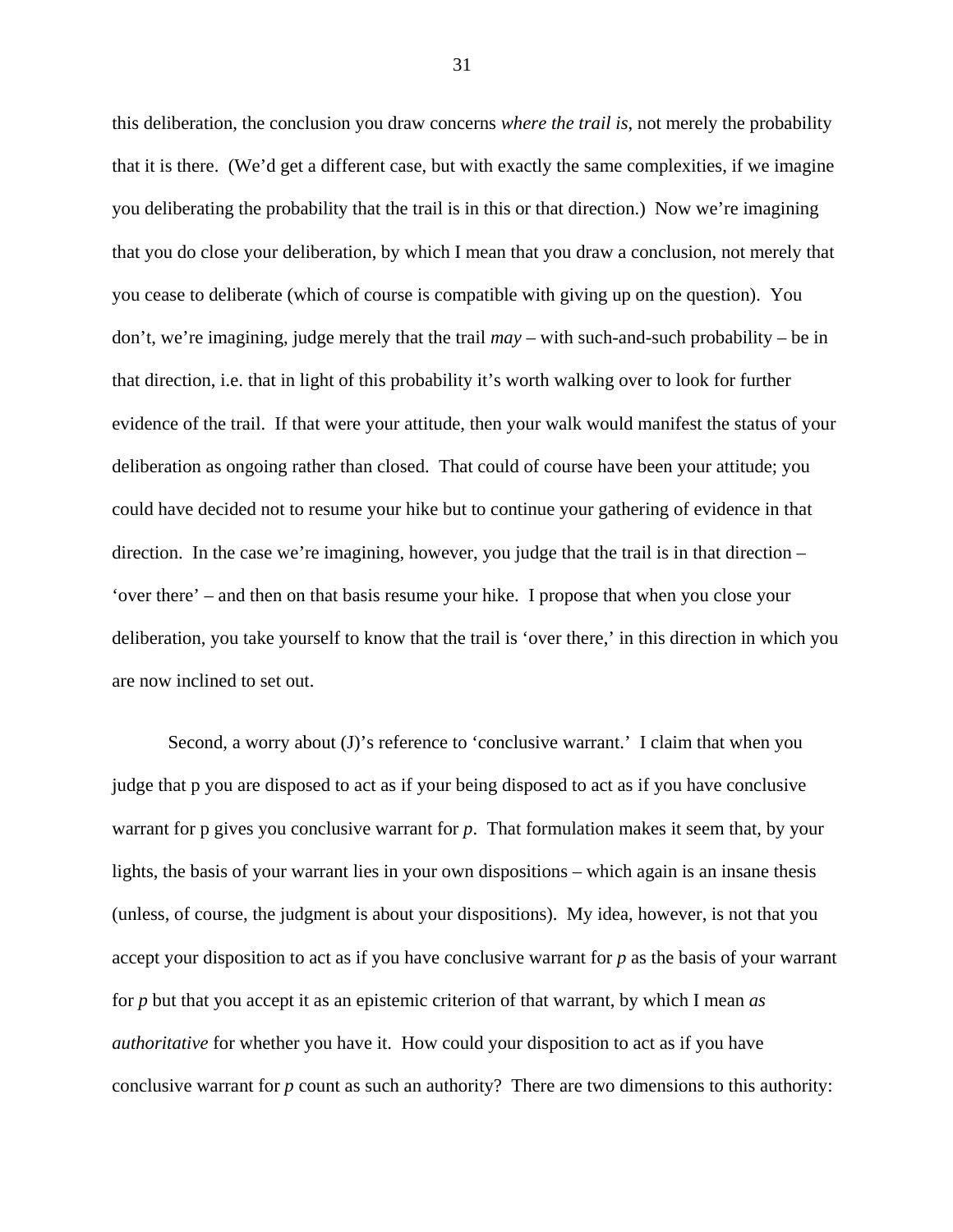first, the disposition must be informed by the doxastic-deliberative weighing of evidence and other warrant-providing considerations; second, the disposition must have been formed through your having concluded deliberation only when these considerations provided you with warrant that is *conclusive*. I codify the second dimension of authority as clause (iii) of (J): what you treat as 'giving' you the conclusive warrant is your disposition to treat the considerations that you've weighed as sufficing for conclusive warrant on the matter – that is, crucially, in the *present context* of deliberation. Of course, again, the basis for this warrant lies in the considerations themselves. But you treat the warrant *as conclusive* by concluding your deliberation. As I'll go on to argue at length, this reliance on your own capacity appropriately to conclude your deliberation is the self-relation at the heart of judgment. It is, I'll argue, the same as reliance on your capacity to gauge what's at stake for an implicit audience of potential interlocutors.<sup>33</sup>

Third, a worry about my gloss of 'accepting that p' as being in a complex dispositional state.<sup>34</sup> This entails that judging that p is most fundamentally a state rather than an act; where it is an act, it is the act of entering into the dispositional state. The gloss may seem at odds with my characterization of judging that p as concluding the deliberation whether p, and generally with my use of agential notions in discussing these issues. In reply let me clarify that I'm offering a quasi-reductive account of judgment: *reductive* because I reduce the agential aspect of judging to non-agential dispositions, but only *quasi* because I do not aim to reduce the concept of judging. My account does not reduce the concept of judging because my analysis (J) appeals to warrant, and we cannot explicate the concept of warrant without explicating the concept of knowledge, which we cannot do without relying on the concept of judging.

Though my analysis of judging, (J), reduces judging to complex dispositional states, my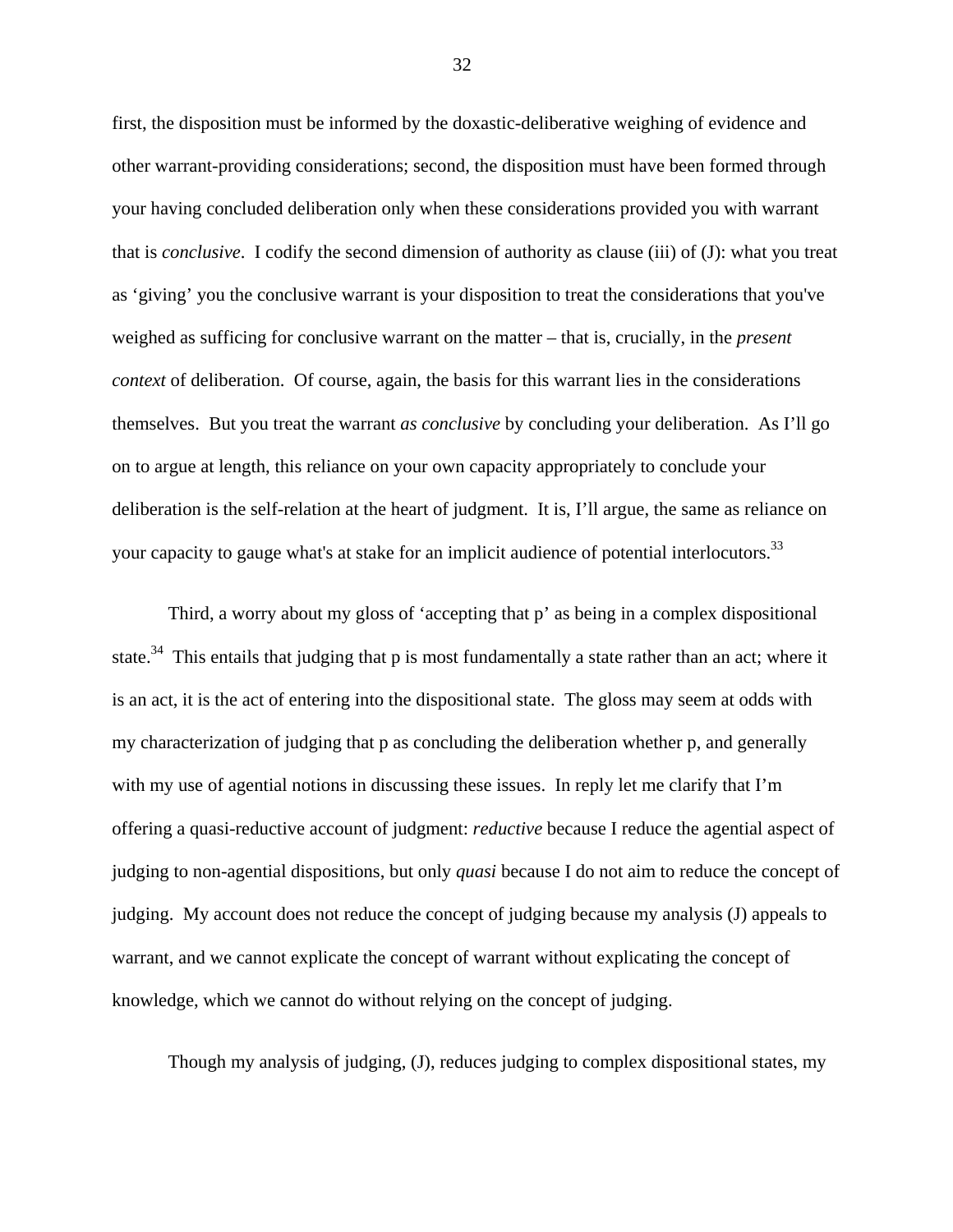argument for (J) focuses on the subspecies of *agential* judging, the judging that happens when you perform the act of concluding a deliberation. This is merely for ease of exposition. I hold that you deliberate whenever you let evidence and other warrant-generating considerations weigh with you and that you conclude a deliberation whenever you satisfy the conditions of (J). It's easier to think about what's going on when you satisfy the conditions of (J) as the termination of a self-conscious process. I use that instance to clarify why we should think both (a) that the process can unfold unselfconsciously and therefore (at least, given certain popular accounts of agency) non-agentially, and (b) that (contra David Owens) we should not infer from this fact that terminating deliberation fails to manifest a species of self-reflection. Though concluding a deliberation is not (given certain common assumptions about agency) an act that you perform, neither is it merely something that happens to you. In adjudicating the self-relation at the heart of (J), you manifest a capacity for self-criticism that brings judgment into the realm of what you take responsibility for, even if the way in which you take responsibility for it is not by performing any action.

Let me emphasize that if you really don't think you *know* that the trail is over there, you can refrain from judging that it is without rendering yourself motionless and doomed. You can form the hypothesis that the trail is over there, and then continue your deliberation by walking over there to confirm whether you were right. If that's your attitude toward the proposition, then you shouldn't tell your companion that the trail is over there but merely that it *may* be, or that you suspect that it is. (In either case you can specify your degree of confidence.) You have a choice between shifting modality or substituting a different proposition, most naturally one not directly about the trail but about this deliberation that you've not yet closed. Whichever way you go, the case is different from the one we're discussing. We are not discussing a case in which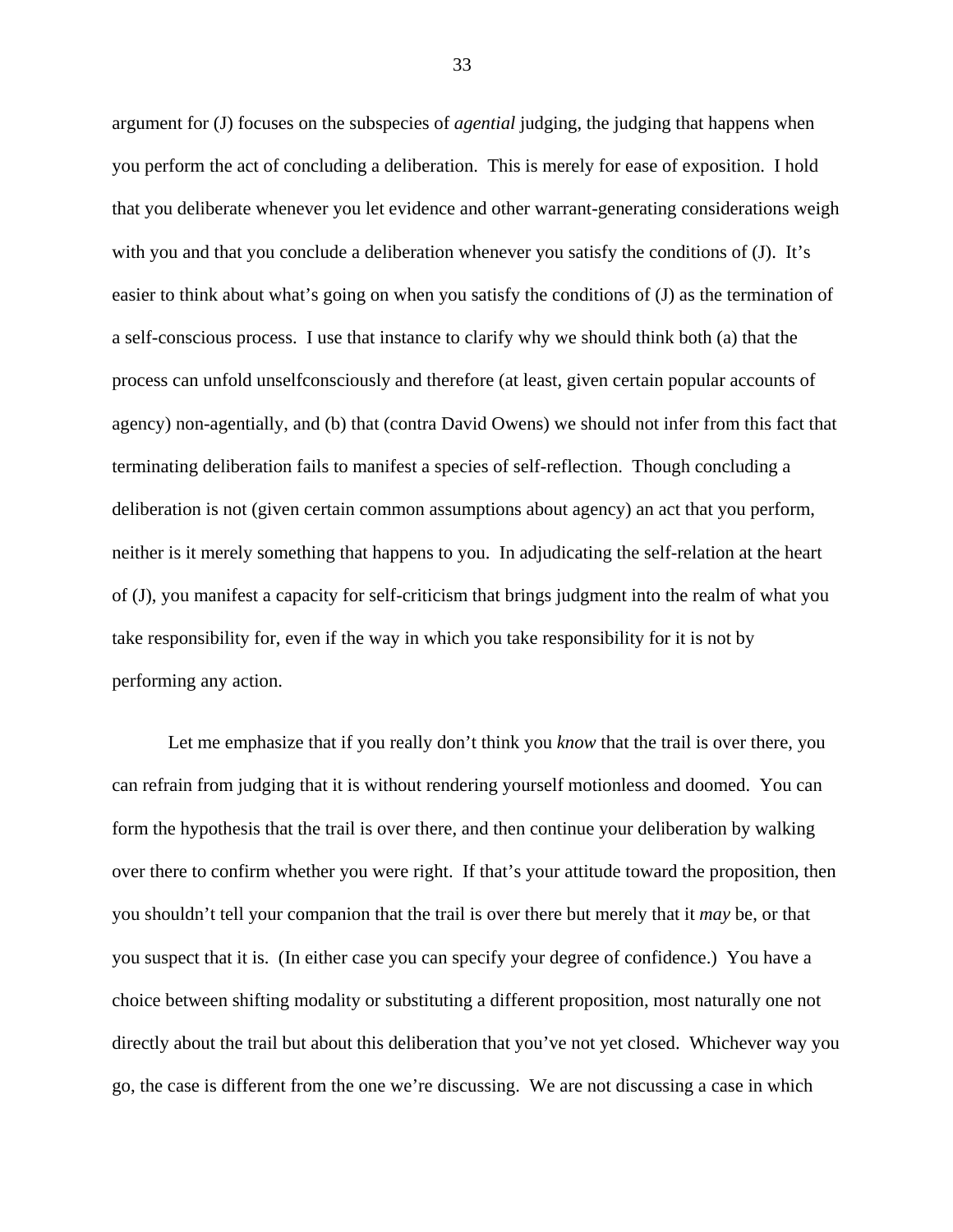you don't judge but merely hypothesize, or in which your judgment is merely *about* your deliberation.

#### XII

How then do I account for the 'non-standard' species of doxastic akrasia introduced in section II? The key is that (B) and (J) allow this possible case: you are disposed to act as if you have conclusive epistemic warrant for *p*, and to treat that disposition as what gives you the warrant, without believing that p. For you to count as believing that p more is required than your thus satisfying the conditions of judgment; you must also be disposed to act as if these complex cognitive dispositions constitute you as a knower. Belief can come apart from judgment because it is possible to doubt that your disposition to act as if you have conclusive warrant for *p* gives you conclusive warrant for  $p$  – even when you are disposed to treat it as giving you the warrant. This is possible because it is possible for your dispositions concerning your own epistemic entitlements to come apart from your dispositions to act. When you doubt your judgment that p, you typically won't be disposed to act as if p. Acting as if p is not impossible in that condition, however – though if you do act as if p while doubting your judgment that p, it will be a selfdissociated or self-alienated species of action. Insofar as what you do presupposes epistemic entitlement to *p*, you won't be able to recognize yourself in your doings. Though *your judgment* is in control of your conduct, you yourself are not.<sup>35</sup>

This self-alienation manifests your doubt in the reliability of the faculty whose exercise informs your sense of epistemic entitlement: your faculty of acting as if you have conclusive warrant for a proposition only when you have conclusive warrant for that proposition. To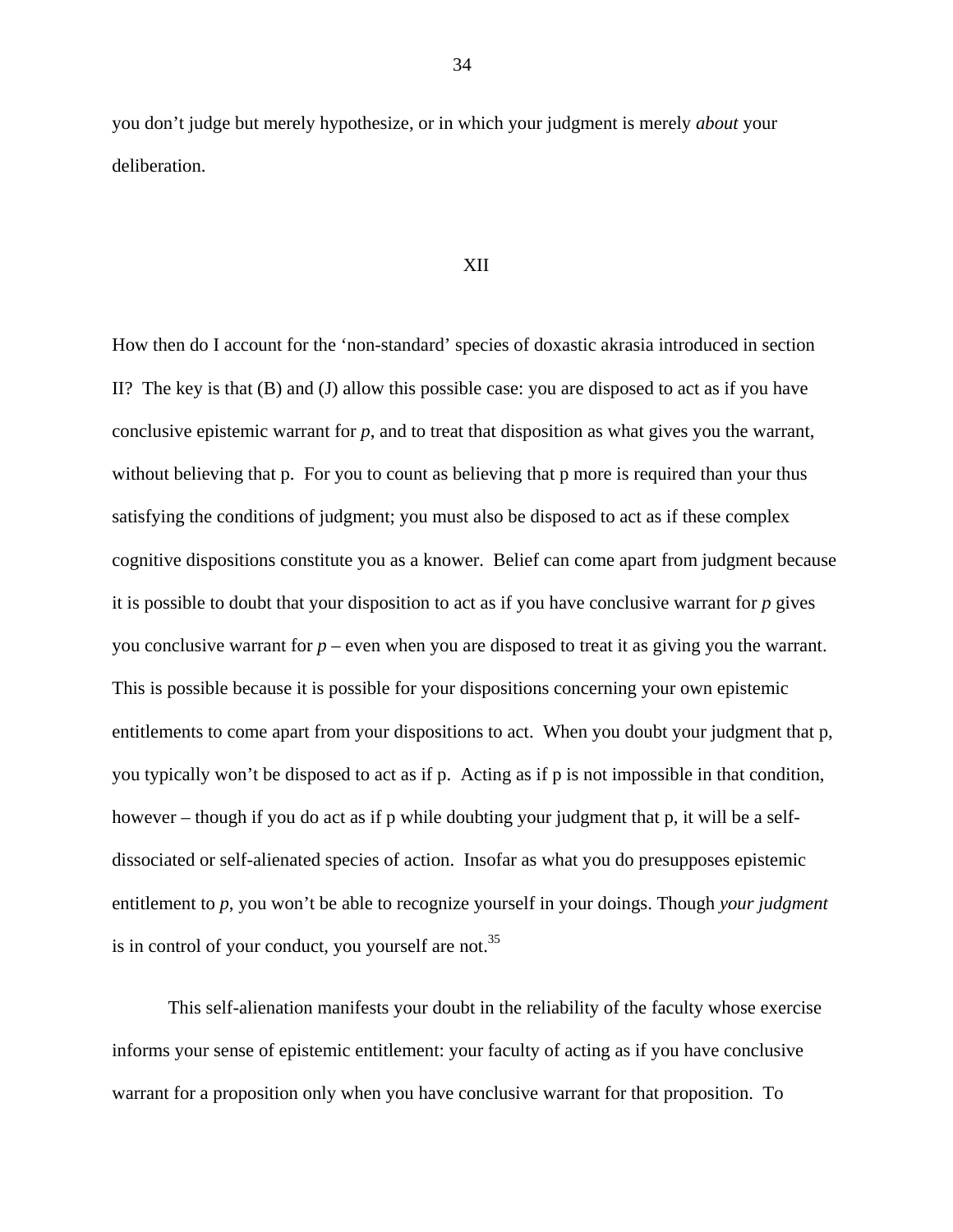understand the possibility that I have in mind, we need to be clear that this is not the ('standard') sort of doxastic akrasia in which you both believe that p and believe that not-p (or otherwise believe in a 'motivated' way that you cannot acknowledge). In that case, you might doubt the reliability of your faculty for determining when you have conclusive warrant simply because it has enmired you in this conflict. But such self-doubt plays no role in the akrasia itself: the problem in standard akrasia isn't that you don't trust your judgment. In the non-standard case under discussion, by contrast, that is the problem: you judge that p (by being disposed to treat the fact that you're disposed to act as if you have conclusive warrant for *p* as giving you conclusive warrant for *p*) while nonetheless at the same time doubting your judgment (by not being disposed to act as if p). How could you do this? By doubting the reliability of the dispositions that perform the job of judgment, that of closing the deliberation whether p only when you have conclusive warrant for *p*. If you go on to act on these dispositions, you aren't in on your action in the way you are when you believe. This species of doxastic akrasia would lead to action, or at any rate behavior, that is governed by judgment but not by belief.

This stance may resemble the self-relation prescribed by Pyrrhonean skeptics. But such self-doubt cannot be simply a broad sense of your unreliability on the question whether p, since if you have such a broad doubt in your reliability you'll not have managed to form the disposition at the heart of judging that p. The self-doubt must therefore be more specific.

Closing deliberation only when you have conclusive warrant for *p* involves gauging not merely whether p but what's at stake in the context of deliberation in a very particular respect. As I've argued, you must gauge whether a possible audience to whom you could go on to express this judgment would thereby come to have a testimony-based warrant for believing that p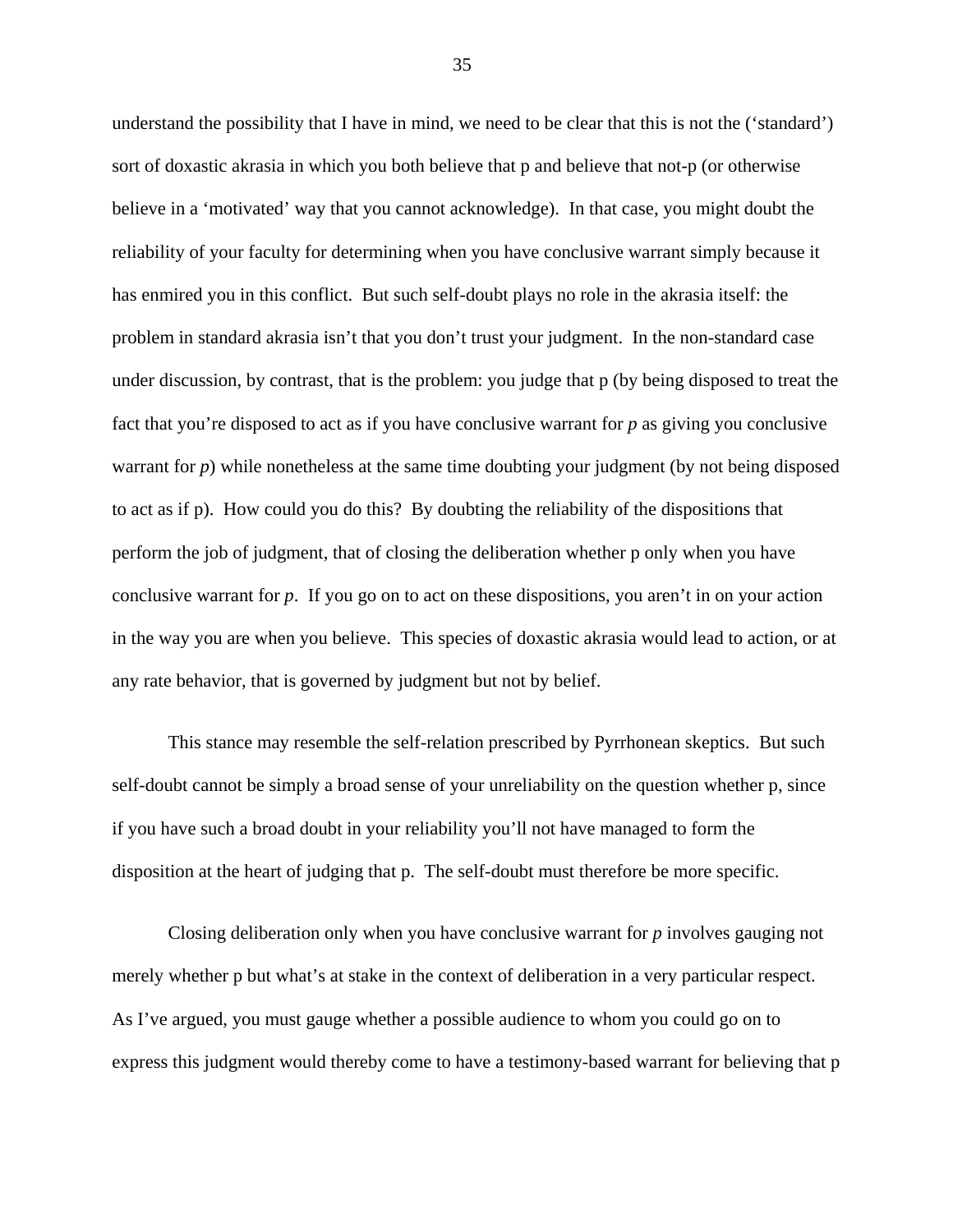themselves. The mental act of closing deliberation in a judgment expresses, in effect, a commitment to the cogency of possible speech acts that you could perform on its basis. If, having judged that p, you were to tell someone A in circumstances C that are relevantly like your own, would that telling (other things equal) allow A to know that p (or at least to possess conclusive warrant for *p*)? Well, what epistemic standard holds in C? The standard that would allow A, this possible interlocutor, to know in C. But that would have to be the standard that A would aim to meet in judging that p herself in C. By the same reasoning, that standard would have to be the standard prevailing in the contexts of *A*'s possible interlocutors. In each case, in sum, the standard tracks the epistemic needs of those who would assess the act of telling in the course of wondering whether to rely on the teller's word.

You have to go by your 'sense,' as I've been putting it, of this contextual standard, and this 'sense' obviously can't amount to another judgment, on pain of a vicious regress. Your 'sensing' of this standard is simply your accepting that (i.e. your being disposed to act as if) your having closed deliberation by judging that p gives you conclusive warrant for *p* – relative to the *second-personally* relevant epistemic standard. If you judge that p while doubting your ability to sense this standard, your self-dissociation goes deeper than traditional forms of skepticism, whether Pyrrhonean or Cartesian, can make intelligible. Such self-doubt would manifest a dissociated sense of where you stand with possible interlocutors – both real and imagined. The self-alienation thereby expresses the role of possible interlocutors in constituting your sense of self. You'd better hope the self-doubt doesn't generalize.

The hypothetical speech act is an implicit claim to know (or at least to possess conclusive warrant) relative to the standards of pertinent interlocutors needing the information you thereby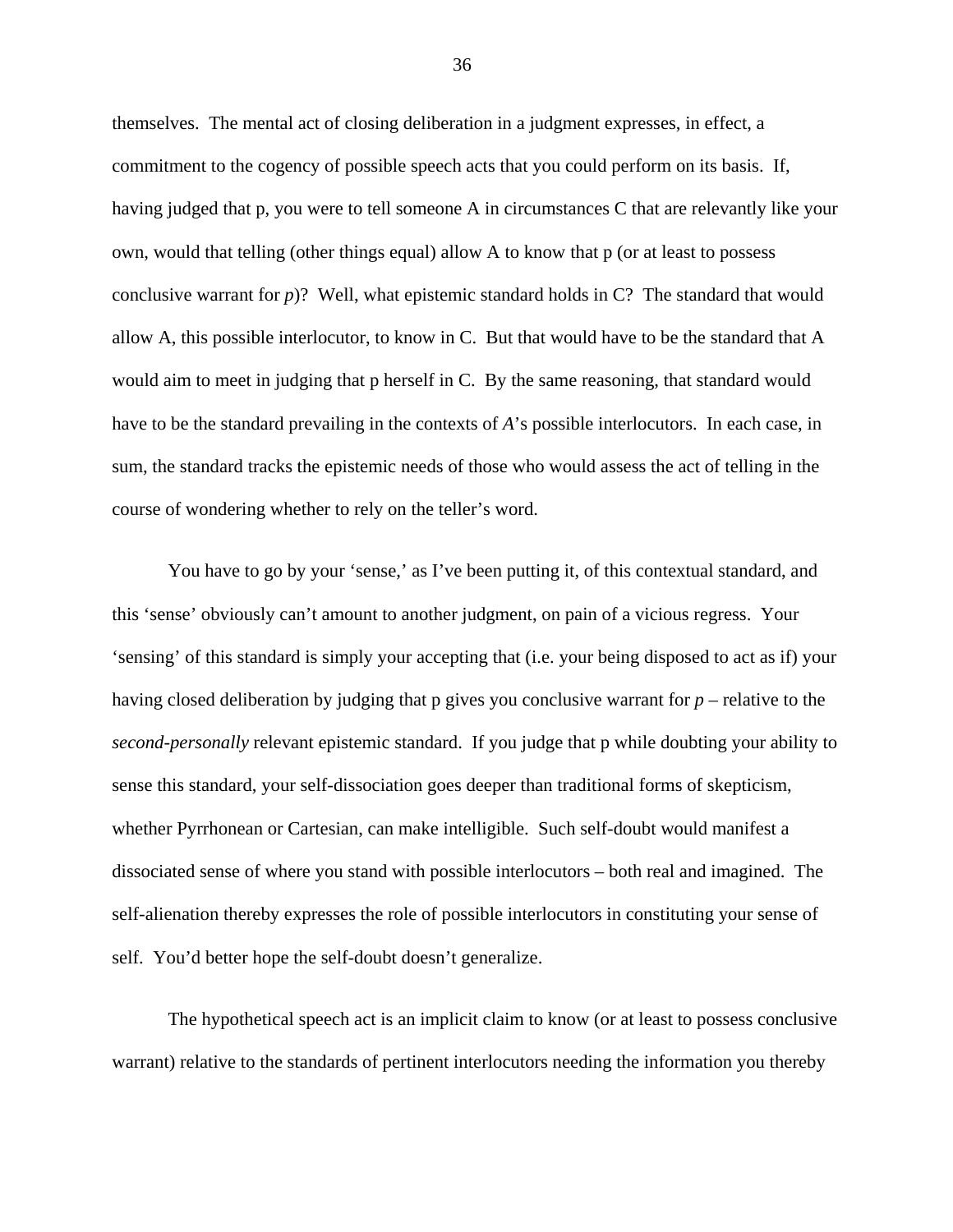impart.<sup>36</sup> And your mental act of judging is committing yourself to the cogency of performing such a speech act. You may judge though fail to believe because you may doubt your ability in this instance to gauge the cogency of inviting others to judge on your say-so.

## XIII

Can't you intelligibly tell someone 'I believe that p, but I don't know that p'? Indeed you can. Properly understood, such cases are not counterexamples to my accounts of judgment and belief but confirm them.

Here is an example from Seymour Hersh: "Richard Armitage, the Deputy Secretary of State in Bush's first term, told me, 'I think Iran has a secret nuclear-weapons program – I believe it, but I don't know it."<sup>37</sup> In saying that he doesn't know that Iran has a secret nuclear-weapons program, Armitage is acknowledging that the epistemic standard for assessing such a claim, especially as made by the recent Deputy Secretary of State, is very high. The disavowal of knowledge makes sense only because of this feature of the background. Compare: "Richard Armitage, looking out his office window at the torrents of rain pummeling the glass, told me, 'I think it's raining out – I believe it, but I don't know it.'" This could make sense only if Armitage and his interlocutor are engaging in some epistemology, with a skeptical challenge looming in the background. But then the disavowal of knowledge would play the same role as before in acknowledging the unusually high epistemic standard. Since the standard is unusually high, the self-ascription of belief in each case has a hypothetical air: I am disposed to act as if p, and I would count myself as believing that p if the epistemic standard weren't so unusually high. Armitage's 'I believe it' amounts only to a hypothesis plus an indication that the standard is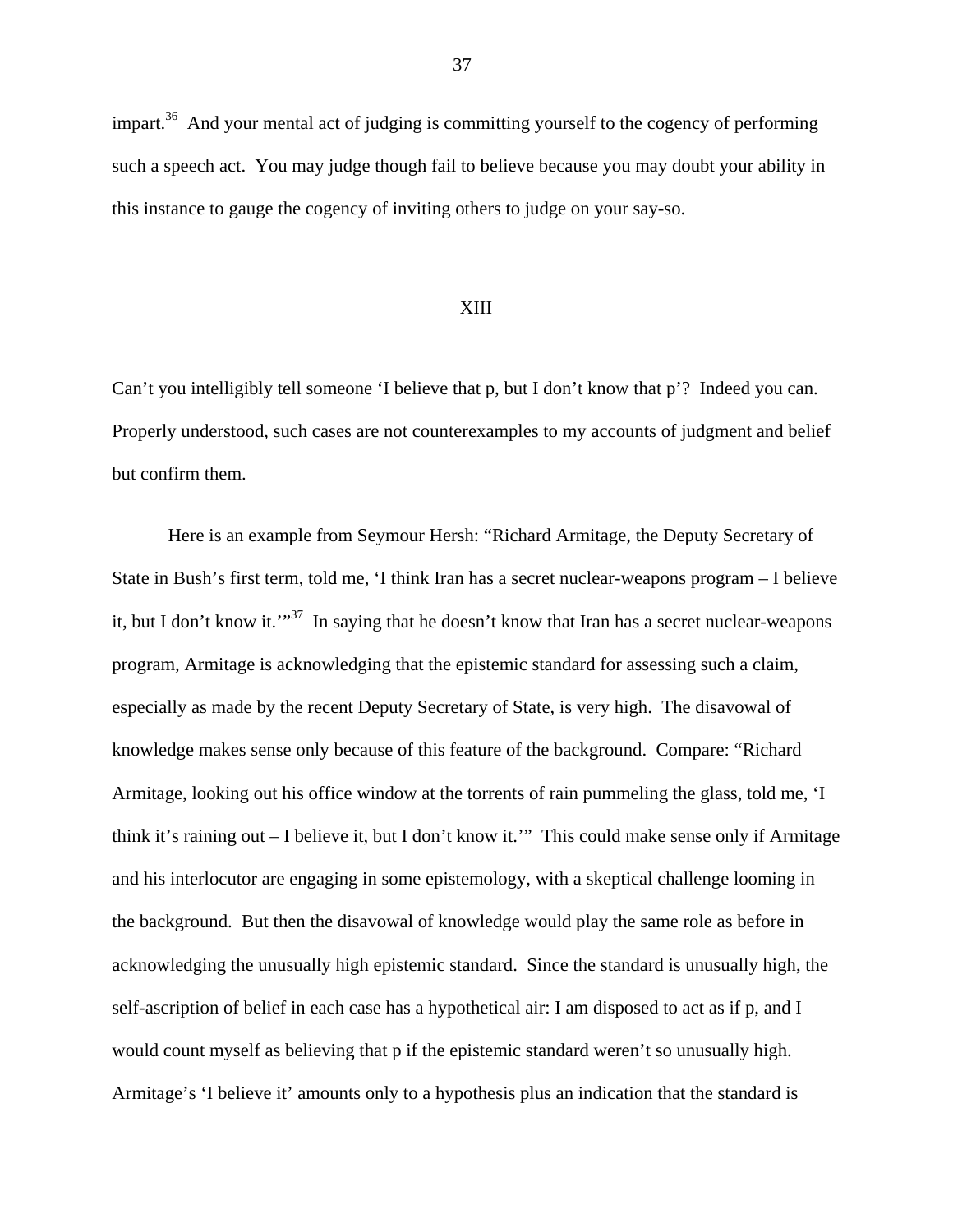unusually high.

My account can thus accommodate cases in which it makes sense to self-ascribe belief – that is, to *say* 'I believe' – without self-ascribing knowledge. What you'd be saying is that you *would* know, and therefore feel entitled to judge, if the epistemic standard in your interlocutory context weren't so unusually high. It's an acknowledgment not only that but how the epistemic standard governing judgment is sensitive to context: since you're telling *me*, and my doxastic context imposes a higher epistemic standard, you don't feel entitled simply to tell me what you would feel entitled to judge relative to the needs of other possible interlocutors.<sup>38</sup>

You needn't, therefore, put yourself in position to let all your interlocutors know that p when you judge that p. But you can't judge that p while regarding yourself as unable to let *any possible* interlocutor know that p. If you couldn't let any possible interlocutor know that p, then you couldn't (even potentially) give anyone your word that p. If you couldn't (even potentially) give anyone your word, then you haven't a 'word' to give. If you haven't a 'word' to give  $-$  if you don't regard yourself as epistemically capable of informing anyone on the question whether p – then you haven't formed a judgment whether p. By putting the point in terms of your 'epistemic' capacities I mean to abstract from your physical capacities or your psychological capacities. You can of course judge that p while acknowledging that you can't tell anyone that p because you're gagged or because you've been given a drug that induces great shyness. Again, call the possible people to whom you physically and psychologically can or could speak your 'possible interlocutors.' My point is that if you are unable to give any possible interlocutor your word that p, then you haven't really judged that p. As you'll put it when they ask you whether p: 'I just can't say,' meaning not that you haven't any words to utter but that you haven't a word –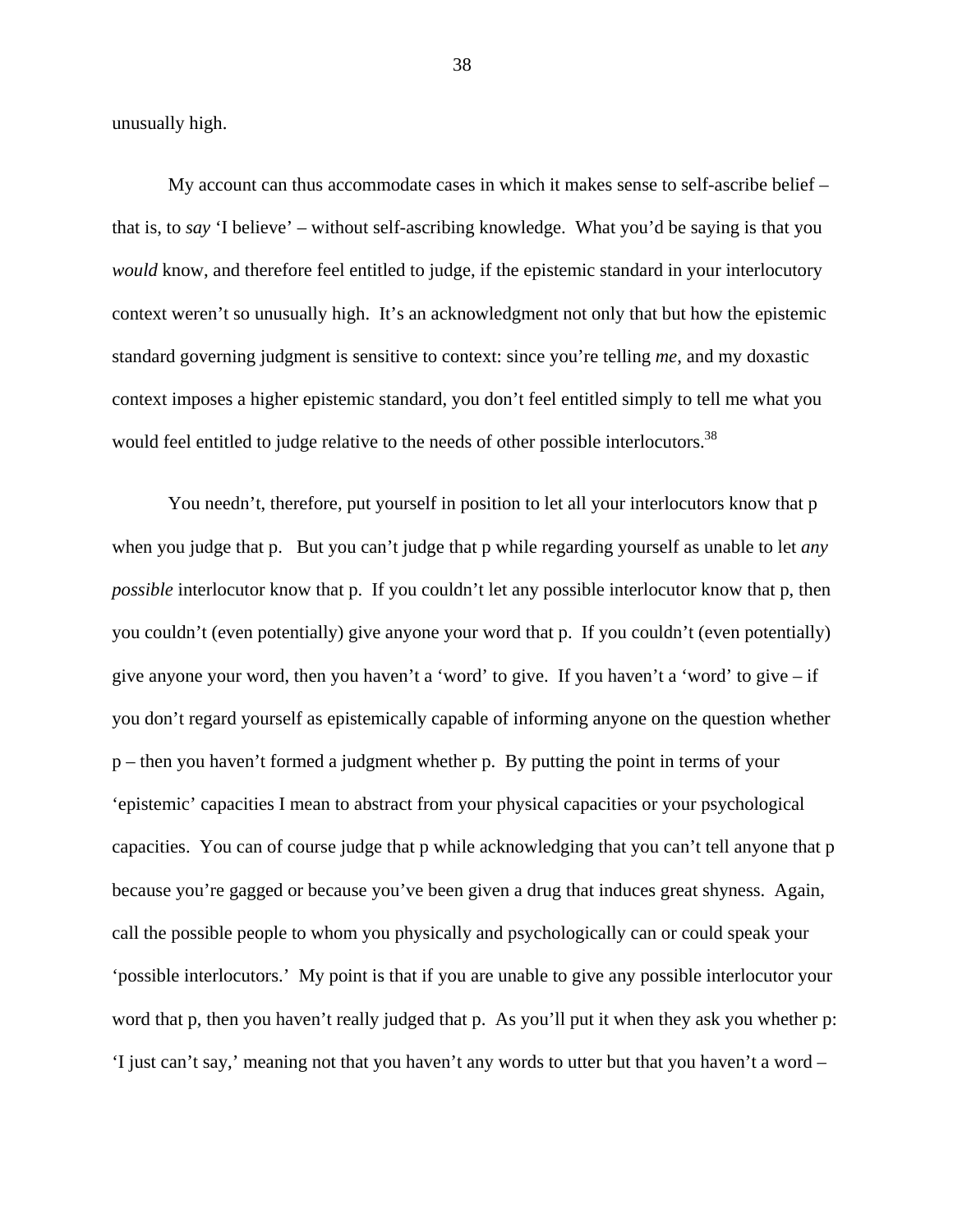*your* word, your assurance – to give.

#### XIV

Let me put my account in perspective before elaborating, in the final section, its core position on epistemic normativity.

My approach can be viewed as developing an idea of Edward Craig's: that the point of the concept of knowledge is to indicate potential informants, where an informant is someone who can let her audience know that p simply by telling them that  $p^{39}$ . If the concept of knowledge serves to identify potential informants, the standard that a knowledge claim must meet is the standard governing the context of someone wondering whether the claim is true – since it is they who stand ready to be informed.<sup> $40$ </sup> And if the norm you must meet to count as knowing is sensitive to the context of someone wondering whether you know, then in aiming to know you must aim to meet the standard governing that context (or those contexts, if there is more than one such person). Insofar as we can make sense of the thesis, this is the 'aim' that governs the formation of belief. (I'll say how the metaphor is potentially misleading in the next section.) My contribution here is twofold: first, we can make some sense of the idea that there is an aim governing and giving content to the attitude of belief; second, the aim is not merely truth but knowledge – thus second-personally construed. We aim at truth *by* aiming at knowledge.<sup>41</sup>

The aim governs belief by informing the more basic attitude of judgment that, as my title puts it, 'invites' belief. Strictly speaking, then, it is judging, not believing, that has an aim. Judging is concluding doxastic deliberation when you sense you have met the relevant epistemic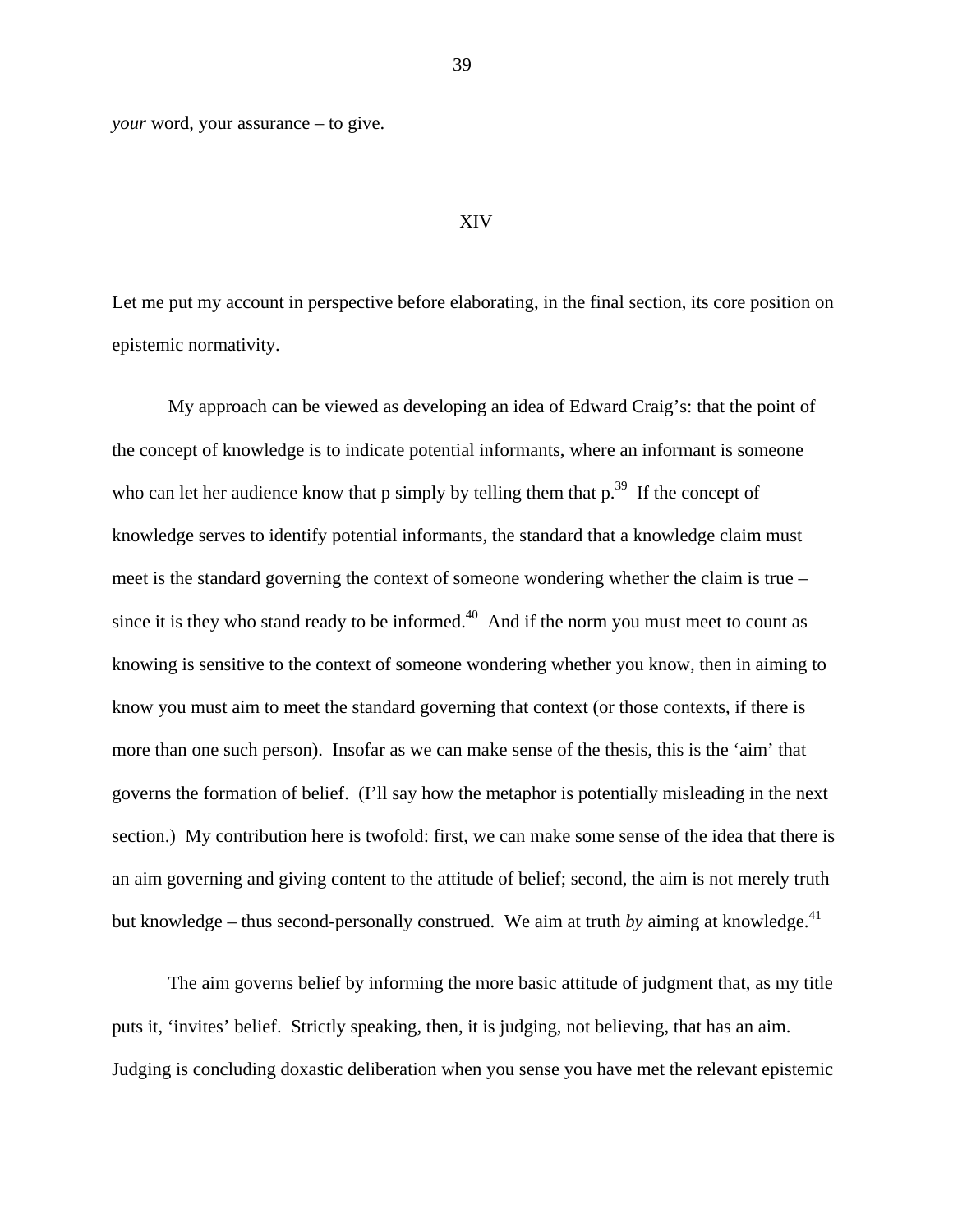standard, something you can do only within a fundamentally second-personal intrapersonal relation. My approach is distinctive in treating not only knowing but also judging and believing as second-personal concepts.<sup>42</sup> Just as telling is inviting your interlocutor to trust you,<sup>43</sup> judging is inviting self-trust. Believing is then taking up the invitation: accepting your own judgment as another might accept your testimony. Your status as knowing is thus what would enable *another* to know by trusting you exactly as you trust yourself in believing. And that other would know in just the same way. The first-person self-relation thus aims both to mimic and to warrant the second-person relation. Believing aims at knowing by instituting an intrapersonal facsimile of the interpersonal relation whereby you can enable another to know.

### XV

My approach to judgment and belief makes room for a novel approach to questions of epistemic normativity. When you judge that p you form a reflexive disposition both to act as if you have conclusive warrant for *p* and to treat the disposition as giving you that warrant. As I've explained, I don't think you thereby count as believing that  $p - at$  least not insofar as believing figures in self-government.<sup>44</sup> For judging is pure disposition, albeit a complex one, and selfgovernment is that region of our thought wherein we endorse or otherwise 'buy into' our dispositions – not merely acquiesce in them. (B) says what it is to buy into your judgment: it's to be disposed to treat your judgment as constituting you as a knower. By my account, the selfgovernment constitutive of belief-formation is a disposition to treat yourself as factively entitled to a proposition by certain of your dispositions. The entitling dispositions are those in (J). In one respect, then, belief is a disposition. In another respect, however, belief is not a disposition.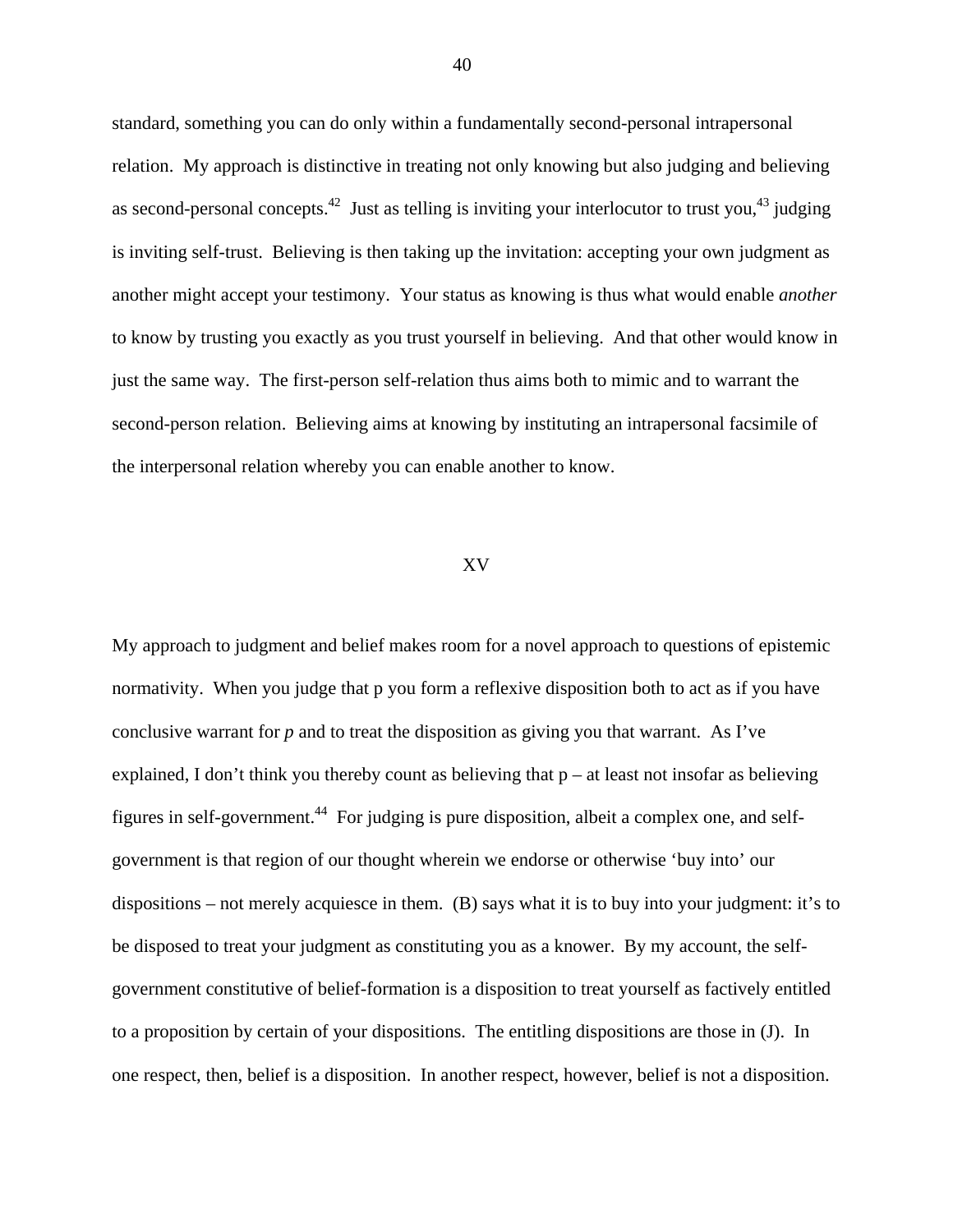Since it is a disposition not only to present yourself as knowing (as in judgment) but to treat the presentation as accurate, belief embodies a *claim* of knowledge that judgment only aspires to.

It is in that claim that you constitute yourself as subject to epistemic norms, since without such a claim you would not be a unified target for epistemic praise and blame. A mere disposition is something with which you must cope, but it is not yet anything for which you can be praised or blamed. Only a claim – as we say: a stance, a position – presents a target for praise or blame. Here you deserve praise or blame for being disposed to treat your dispositions as constituting you as a knower.

The self-reliance that you need in order to judge thus differs from the self-trust that you need in order to treat what you judge as a guide. If trust is not mere reliance,  $45$  then only the selfrelation at the core of believing is a self-trust relation. Judging thus involves intrapersonal relations in one sense but not in another. The relations are to yourself – to your dispositions – but they are not to yourself qua person. It's only when you go on to believe, trusting your judgment, that you realize a bilateral intrapersonal relation, a relation in which you count as your own epistemic authority. Judging does invite that relation, projecting an audience whose epistemic needs it presumes to anticipate. But the final word rests with the one who would treat that presumption as amounting to knowledge. When you trust your judgment, you make an implicit claim that the presumption is warranted. When you act on judgment without self-trust, by contrast, what you do is in this respect self-dissociated: you do not credit your own presumption.

My accounts of judgment and belief in (J) and (B) are quasi-reductive, but the account of knowledge on which they ultimately rest is not. I view knowledge as setting the norm for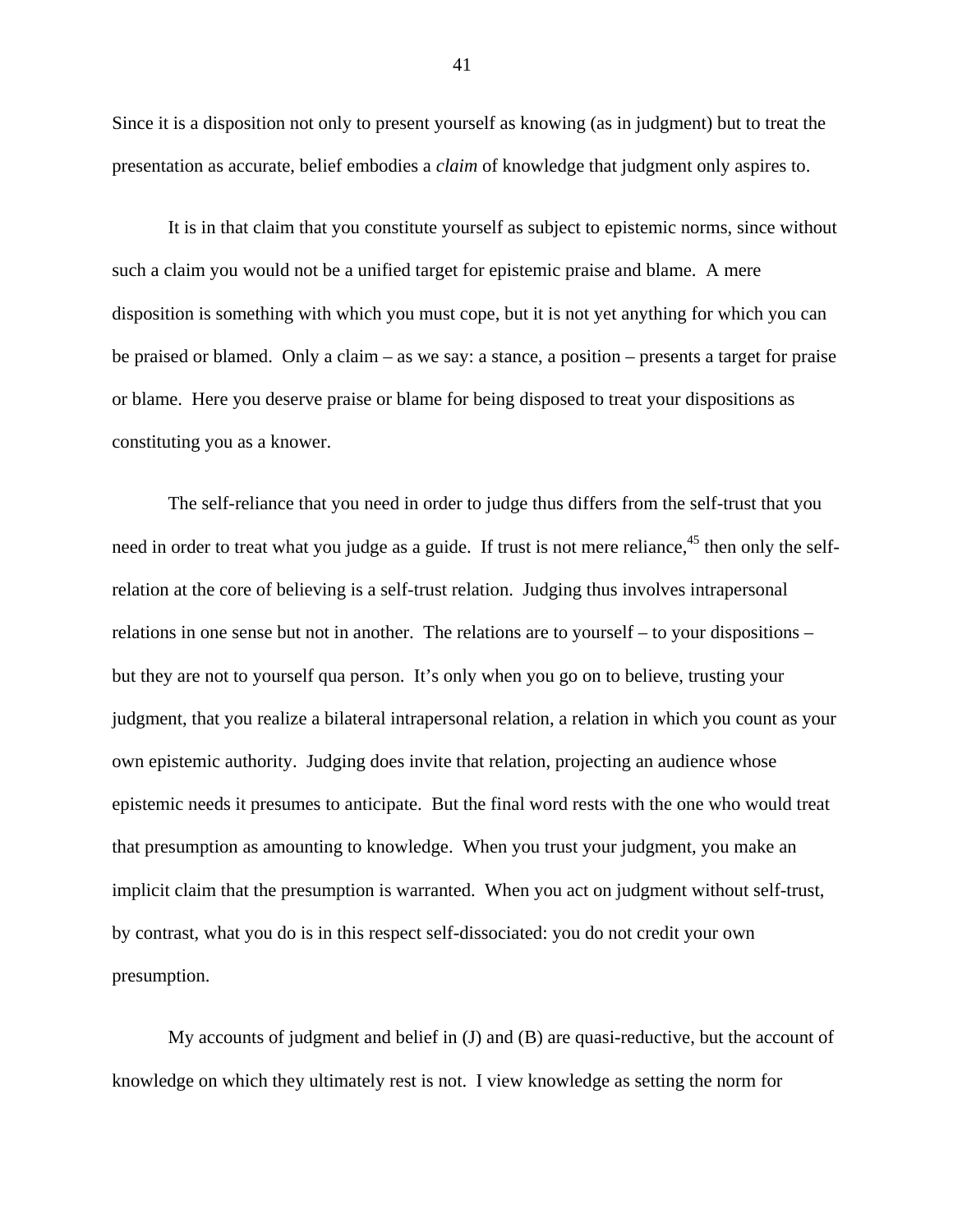judgment and belief, and I suspect that the most we can say about this norm in general is how it functions. I hold that it functions primarily as what ensures that the results of your doxastic deliberations are useful not only to yourself but also to others. I follow Edward Craig in viewing the concept of knowledge as constitutively tied to the concept of an informant, but I don't think Craig has adequately explicated what the status of informant involves. On my view, being an informant involves more than being a reliable guide to the truth, since a good informant must be trustworthy in another dimension as well. When you let your audience know that p, you thereby assure them not only of the truth of p but of what it would take for them to know that p. You invite them to rely on you in believing that p in the way that you thereby show you rely on yourself.46

The presumption informing this invitation manifests the aim of judgment, which in turn lends its content to the 'aim' of belief – in that now-widespread *façon de parler*.<sup>47</sup> On my account, belief does not literally have an aim, but it is not wrong to say that judging aims at knowledge. More exactly, when you judge that p you aim to institute a self-relation wherein self-trust on the question whether p expresses a more fundamental status of knowing that p. Though you can't count as knowing till you've instituted the self-relation, you presume that the judgment puts you in position to know simply through trust.

In an important respect, then, the 'aiming' metaphor is misleading. When you aim at a target and shoot, the target plays no agential role in determining whether your aim was correct. But when you aim to constitute yourself as a knower, the self thus constituted plays a role in its constitution. The role is target-like in its passivity but untarget-like in its agential bearing. When you trust yourself and believe, what you add to judgment's invitation is a reasonable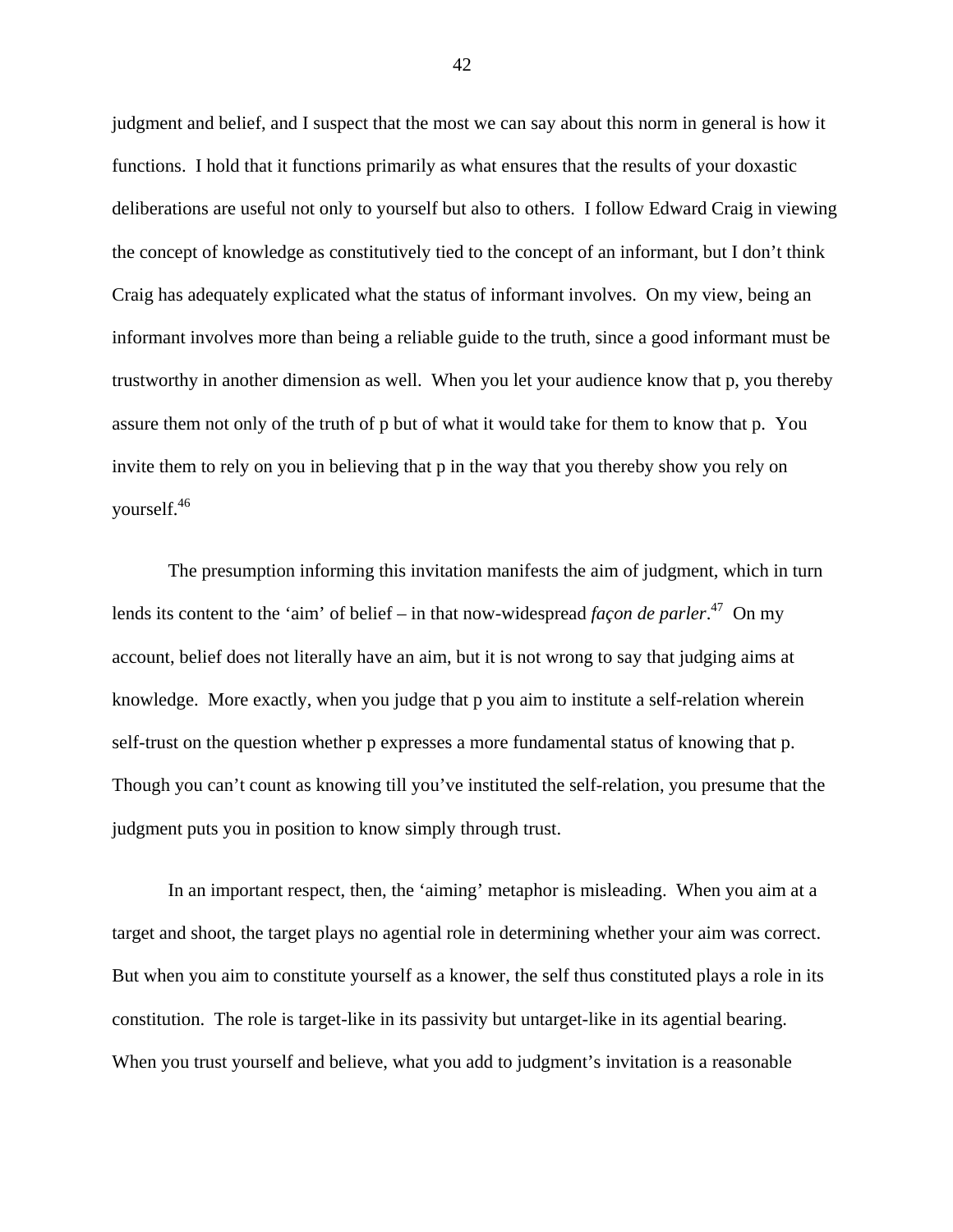responsiveness to the trustworthiness of your own judgment. You needn't *judge* that you're trustworthy – which would in turn raise all the same questions about that new content. The responsiveness is not itself a judgment, a belief, or any other assessment. The agency you thereby manifest is not active but passive. It is reasonable, and thus agential, insofar as this passivity is informed by a counterfactual sensitivity to evidence of untrustworthiness: as I explained in section VII, you must be disposed *not* to trust insofar as there is evidence that your judging self is not worthy of it (and have been so disposed had that self not been worthy).

Judging is, in sum, less like aiming at a target than like leading on a dance-floor.<sup>48</sup>

Success is not merely a status but a relationship.

<u>.</u>

 $1$  "The soul when it thinks is simply conversing with itself, asking itself questions and answering, affirming and denying... So I define one's thinking as one's speaking and one's thoughts as speech that one has had not with someone else or aloud but in silence with oneself" (Plato, *Theaetetus*, 189e-190a). "Judgment is to grasping a thought as assertion is to the expression of a thought" (Michael Dummett, *Frege: Philosophy of Language* [Cambridge: Harvard University Press, second edition, 1981], 298). See also Wilfrid Sellars, "Language as Thought and as Communication," *Philosophy and Phenomenological Research* 29 (1969). 2

<sup>&</sup>lt;sup>2</sup> See Peter Unger, *Ignorance: A Case for Scepticism* (Oxford: Oxford University Press, 1975), Chapter VI; Michael Slote, "Assertion and Belief," in J. Dancy (ed.), *Papers on Language and Logic* (Keele: Keele University Library, 1979); Timothy Williamson, *Knowledge and Its Limits* (Oxford: Oxford University Press, 2000), Chapter 11; Keith DeRose, "Assertion, Knowledge, and Context," *Philosophical Review* 111 (2002). As he notes in footnote 6 (252), Williamson argues for a somewhat more general thesis from which my formulation follows. 3

 $\beta$  One virtue of my elaboration of the combined thesis is that it generates a principled basis for rejecting the thesis as applied to assertion (i.e. the second thesis on its own). What some philosophers incorrectly view as a feature of assertion is in fact a feature of 'inner' assertion or judgment. I pursue this argument in [Author's paper 6].

 $4^4$  Citing Wittgenstein's observation that "One can mistrust one's own senses, but not one's own belief"(*Philosophical Investigations*, trans. G.E.M. Anscombe (Oxford: Blackwell, 1956), p. 190), Richard Moran argues that the unintelligibility of 'mistrusting one's own belief' shows that "neither trust nor mistrust has any application here" (*Authority and Estrangement* [Princeton: Princeton University Press, 2001], 75). My aim in this paper is both to explain why that claim is true, in the respect that it is, and to argue that it is not true in the respect in which Moran appears to intend it. While Moran acknowledges that "insofar as I lack confidence in my judgment about X, I have no settled belief about it" (77), he does not appear to recognize the extent to which its constitutive relation to judgment implicates belief in robust self-trust relations just as such. One implication of my discussion is that Moran should have cast his treatment of doxastic authority and self-estrangement as an inquiry into the dynamics of judging as inviting self-trust. 5

 $<sup>5</sup>$  I should note that it is not my aim to capture every aspect of ordinary usage of the terms 'judge'</sup> and 'believe.' Both 'I trust my judgment' and 'I don't trust my judgment' (along with second- and third-person variants) are common in colloquial English, but the general form 'I judge that p' (in any person) comes off as rather stilted, the verb 'to judge' having been relegated to specialized usage (as what an official Judge does, e.g. in law or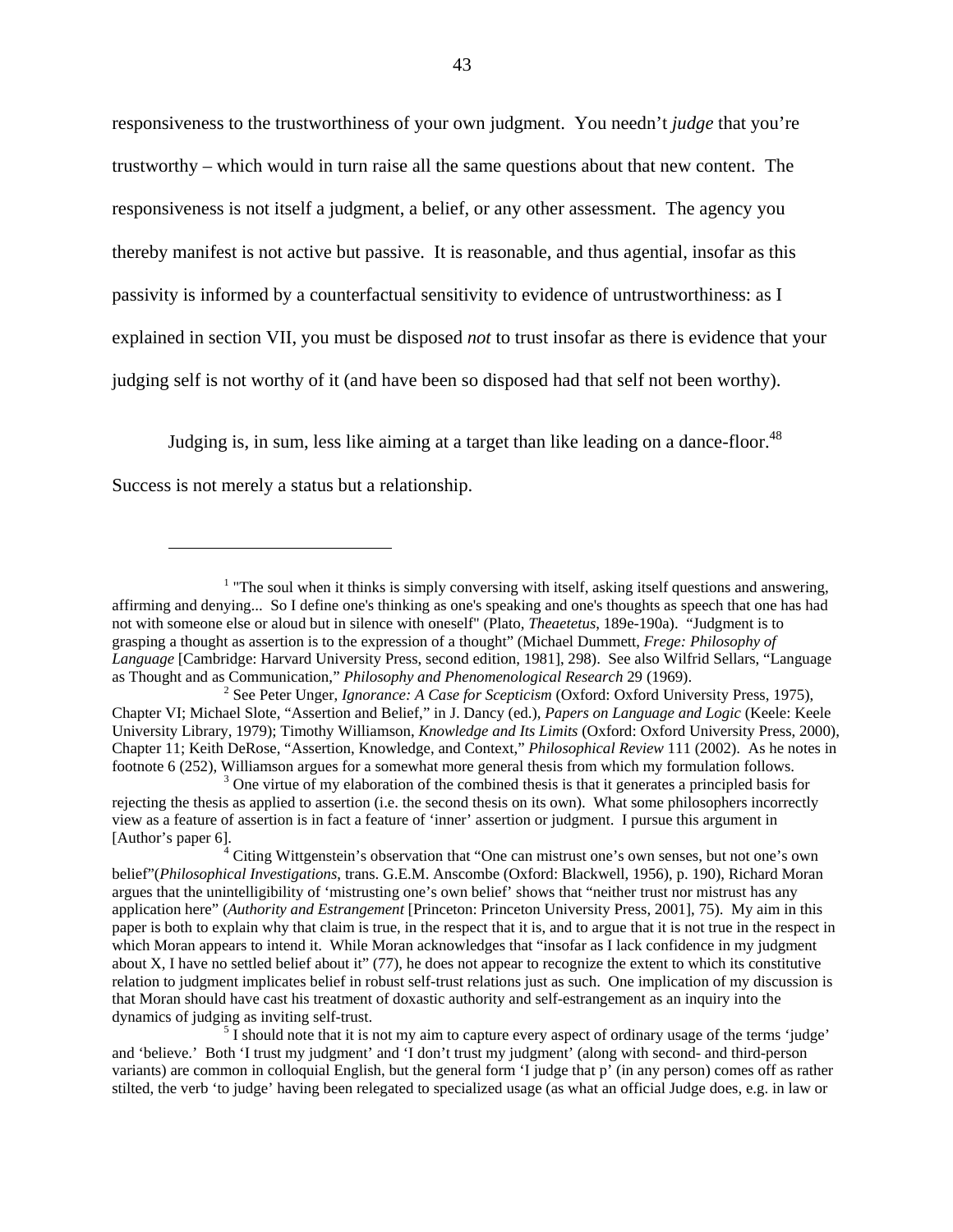sport). Nonetheless, 'I (don't) trust my belief' (or a variant) is not merely stilted but a solecism.

 $\delta$  This formulation assumes that doxastic akrasia involves conflicted believing, an assumption rejected by Alfred R. Mele, *Self-Deception Unmasked* (Princeton: Princeton University Press, 2001), especially Chapter 4. But I could reformulate to avoid this assumption. My point is merely that in 'standard' doxastic akrasia the subject's judgment does not come apart from her belief. 7

 $\frac{7}{1}$  For example, though you may be 'alienated' from your behavior (or from the motives that produce it) in both cases, there is an extra dimension of alienation in the non-standard case: the dimension that I codify as your lack of self-trust. It's a good question whether such alienated behavior should count as 'full blown' action (in David Velleman's sense; see his Introduction to *The Possibility of Practical Reason* [Oxford: Oxford University Press, 2000]), but that's the subject of a different paper.

<sup>8</sup> Nishi Shah and J. David Velleman, "Doxastic Deliberation," *Philosophical Review* 114 (October 2005), 497-534, at 503. 9

 $^9$  "A problem might be thought to arise in the transition from [the] act of affirmation to an affirmative attitude, but to our minds, there is no problem about that transition... Exactly how one accomplishes the transition is of course ineffable, but it is a perfectly familiar accomplishment, in which a proposition is occurrently presented as true in such a way as to stick in the mind, lastingly so represented" (*ibid.*). <sup>10</sup> "Doxastic Deliberation," 507.

 $\overline{a}$ 

<sup>11</sup> "Doxastic Deliberation," 508.

<sup>12</sup> If you have the intuition that conviction must be belief – that is, must manifest *trust* in your judgment – I simply ask you to set that intuition aside for now. I am putting my thesis in these terms only to commensurate it with Shah and Velleman's discussion. Nothing turns on whether a conviction is a judgment or a belief. In my idiolect, it makes sense to wonder whether to trust my own conviction (but not whether to trust my own belief). But I concede that it also makes sense to say that when I doubt my judgment I am not yet convinced on the matter. I concede that 'being convinced' that p is somewhat ambiguous as between judging that p and believing that p. 13 You could of course also worry that you've left deliberation open when you should have closed

it – in other words, that the standard is not as demanding as you're taking it to be. But in that case you won't have formed a judgment, so there won't be anything (apart from the faculty of judgment) to mistrust. So we couldn't get a gap between judgment and belief. This doxastic gap can appear only when you worry that the standard is more demanding than you're taking it to be.<br><sup>14</sup> I add the 'yet' as a reminder that you don't *dis*believe that p, if that means a deliberate refusal to

believe that p. You merely lack the belief that p.<br><sup>15</sup> In these remarks I draw on the position in the epistemology of testimony that I defend at length

in [Author's paper 1] and [Author's paper 2].<br><sup>16</sup> "Doxastic Deliberation," 503.<br><sup>17</sup> Again, in section VIII I'll replace 'knows' with 'has conclusive warrant.'

<sup>18</sup> It may, of course, help indirectly by helping you to diagnose prejudices skewing your deliberation whether p. Still, that's obviously a different deliberation, and you could never conclude the first deliberation by appeal to such a consideration.

 $19$  Unless, again, the proposition has practical content – for example, that you will soon stop deliberating. Throughout this discussion I'm going to set such cases aside, since these practical considerations have evidential content in this context and are not therefore *purely* practical.<br><sup>20</sup> Even apriori reflections are potentially open-ended insofar as it isn't an apriori matter how much

checking and rechecking of your reasoning may be required to safeguard against mistakes. Sometimes you don't know that p because your apriori reasoning was too slipshod to yield knowledge as opposed to a good guess.<br><sup>21</sup> (London: Routledge, 2000). I accept the broad thrust of Owens's polemic in the early chapters

of the book, though the very different account that I offer of *how* belief (via judgment) aims at knowledge departs from his on the role of reflection in closing doxastic deliberation. (Owens hasn't the resources to consider my account, since he doesn't distinguish judgment from belief.) In light of this difference, unlike Owens I am not in the business of denying autonomy or freedom its traditional role at the core of doxastic reason. I'm instead trying to reconceptualize what autonomy or freedom must *be* in order to play that role.<br><sup>22</sup> Once more, I'll refine the formulations in section VIII, replacing 'knows' with 'has conclusive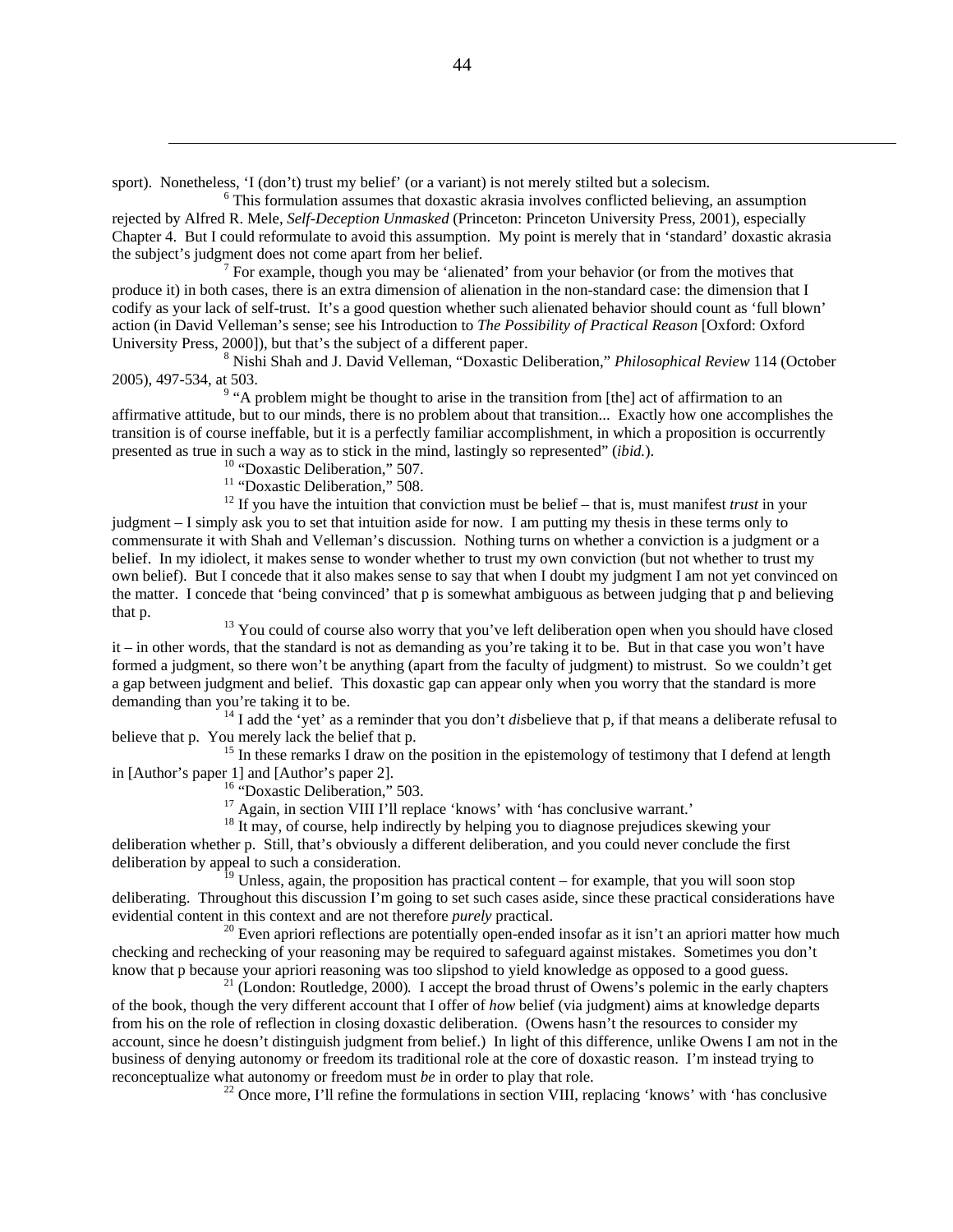$\overline{a}$ 

warrant.' The lack of refinement shouldn't matter in the meantime.<br><sup>23</sup> I'll assume that all such considerations are in some sense 'practical.'<br><sup>24</sup> My usage of 'accept' resembles David Velleman's in "On the Aim of Belief *of Practical Reason*, 250, except that I've eschewed Velleman's use of the proto-judgmental term 'regard' in my gloss of acceptance. Velleman holds that to accept that p is to regard *p* as true, where this 'regard' is the attitude held in common among believing, imagining, supposing, and pretending that p. My appeal to a disposition to act as if p captures this commonality, given that I include mental acts. (Velleman comes very close to my dispositional formulation when he characterizes the motivational role of belief on 255.)<br><sup>25</sup> When you merely pretend to judge that p, you are disposed to act as if you judge that p without

actually judging that p. But it is incoherent to be disposed both to act as if you judge that p and to treat this judgment as constituting you as a knower without actually judging that p. When you *merely* pretend to judge that p you necessarily don't view yourself as thereby knowing that p. (You can, of course, believe that p without having the belief that you judge (or have judged) that  $p -$  just as you can believe that p without believing that you believe that p.) 26 Another advantage of switching to a conclusive warrant account is that we thereby allow that a

doxastic agent may blamelessly judge a false – though conclusively warranted – proposition. 'But you didn't have conclusive warrant for *p*' is always a legitimate (pro tanto) criticism of someone who judges that p, whereas 'But *p* is not true' may not be a legitimate criticism where the agent has conclusive warrant for  $p$ .<br><sup>27</sup> Note the formal parallel with the Gricean theory of meaning, on which producing speaker's

meaning is intending that your hearer produce a certain result as a result of his recognizing your intention that he produce this result. Indeed, I've modeled my account on Grice's, transforming the interpersonal into the intrapersonal. (The issues of speaker's meaning and judgment are obviously very different, however. All I've taken from Grice is the form of the account.)<br><sup>28</sup> Velleman also makes the point that imagination, supposition and pretense 'aim' at the truth in

the sense that they involve imagining-, supposing-, and pretending-true ("On the Aim of Belief," *op. cit.*, 247-250).

 $^{29}$  I do not in the least deny the possibility of self-deceptive or otherwise less than fully self-aware judgment or belief. It may indeed surprise you to find yourself judging that p, or to learn that you believe that p. You can be surprised by your own judgments because you can be deceived about what you judge. The reflexivity of judging has relevance not to whether you're surprised but to what you're surprised at – that is, to the *target* of your surprise: you're surprised that you are disposed to act not only as if p but as if you are disposed to act as if p (where the proposition in question may be *you have conclusive warrant for p* or merely *p*). You are surprised not merely to find yourself disposed but to find yourself reflexively implicated in your dispositions.<br><sup>30</sup> It may seem more accurate to say that you're disposed to imaginatively (or suppositionally, etc.)

act as if p, rather than that you're imaginatively (suppositionally, etc.) disposed to act as if p. (Again, the proposition in question may be *you have conclusive warrant for p* or merely *p*.) And that may seem to provide a basis for distinguishing judging and believing from these other acts: when you believe, you are disposed to *act* as if p, not merely to 'believingly' act as if p. The problem, however, is that 'imaginatively' acting as if p *is* acting as if p. Or if we say it isn't, we'll have to explain how imagining differs from believing, which leaves us back where we started. <sup>31</sup> I mean the 'problem of generality' for reliabilism discussed in Alvin Goldman, 'What is

Justified Belief?' in George Pappas (ed.), *Justification and Knowledge: New Studies in Epistemology* (Dordrecht: D. Reidel, 1979), Section II, and developed in Richard Feldman, 'Reliability and Justification,' *Monist* 68 (1985). More recently, see Earl Conee and Richard Feldman, 'The Generality Problem for Reliabilism,' *Philosophical* 

*Studies* 89 (1998).<br><sup>32</sup> The demurral may embody the mistake about the point of making a judgment that I mentioned in the previous section: it may rest on the idea that you could get through life forming nothing but hypotheses. I pursue this issue more fully issue in [Author's paper 5].<br><sup>33</sup> We're in the vicinity of the worries about 'bootstrapping' that I assuage by a similar move in the

account of intention that I defend in [Author's paper 7] and [Author's paper 8]. My point in both instances is that what you rely on is not merely the considerations that warrant you or give you reasons but how you weigh them.<br><sup>34</sup> I'll clarify other aspects of my dispositional analysis in section X, including the reflexivity built

into (J).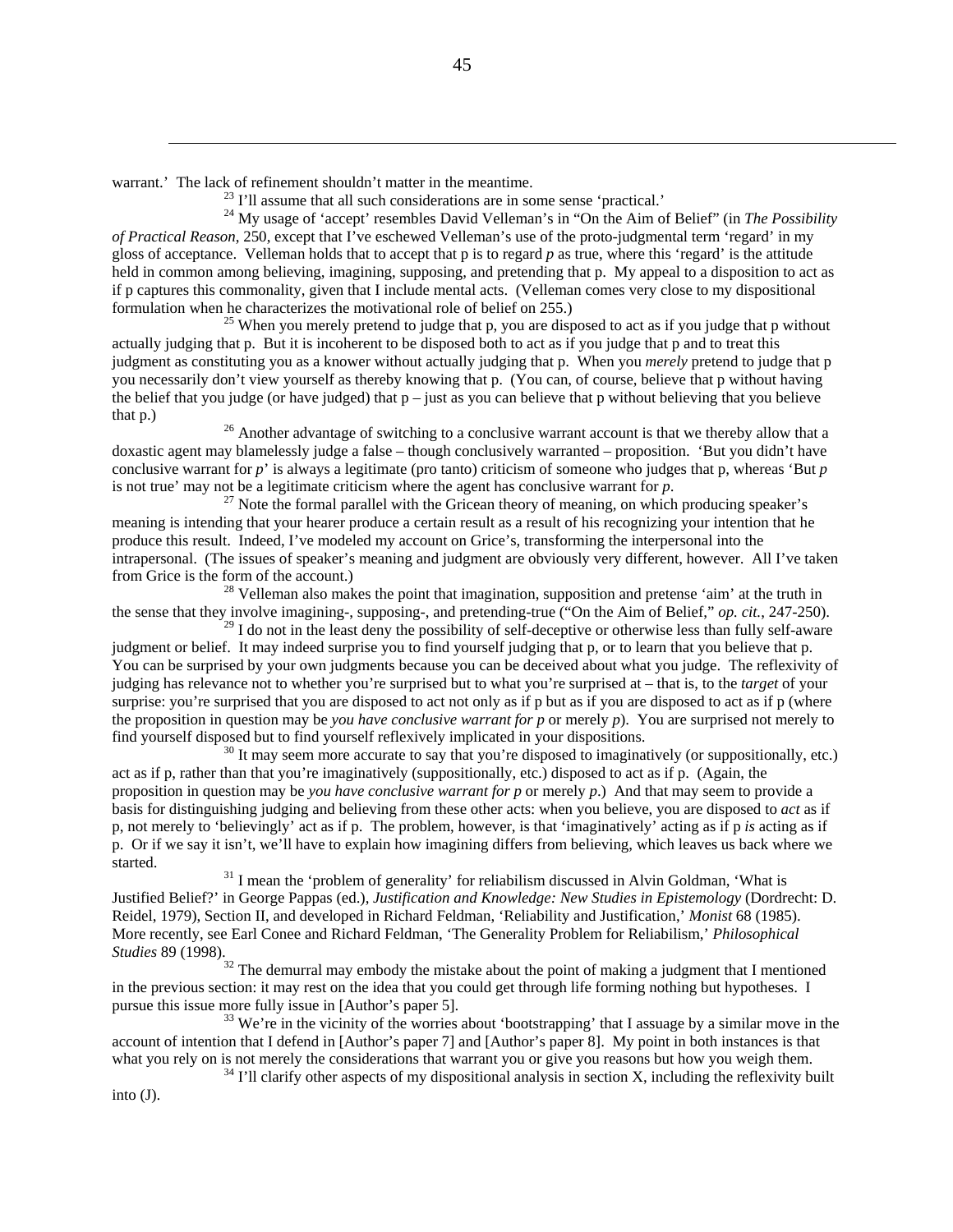$35$  This formulation looks ahead to my account in section XV of what this possibility shows about epistemic normativity. In brief, what it shows is that, though judgment *invites* an intra-personal relation, the

judger's self-relation becomes intra-*personal* only when the invitation is accepted in belief.<br><sup>36</sup> I'll say more about the identity of these interlocutors in section XIII. It is crucial that they needn't include just any

<sup>37</sup> Seymour Hersh, "The Iran Plans," *The New Yorker*, 17 April 2006.<br><sup>38</sup> As I explain in [Author's paper 2], when S's context is less demanding that A's it is possible for S to judge that p without being entitled to tell A that p. Moreover, when S's context is more demanding than A's, she may sincerely tell A that p without judging that p herself. Such cases reveal that it is not a necessary condition on sincere assertion that the speaker says what she believes. They also directly falsify the 'knowledge account' of assertion, since such an S may be perfectly entitled to assert that p, though in failing to believe that p she fails to know that p. (For the knowledge account of assertion, see the works cited in note 2 above. I pursue this point in [Author's paper 5].)

<sup>39</sup> *Knowledge and the State of Nature* (Oxford: Oxford University Press, 1990), especially Chapter V. I claim that this is the point of the concept of knowledge, not of testimony. Again, I don't claim that testimony

necessarily passes on knowledge.<br><sup>40</sup> John MacFarlane has developed this position most fully; see his "The Assessment Sensitivity of Knowledge Attributions," in Tamar Szabo Gendler and John Hawthorne (eds.), *Oxford Studies in Epistemology* (Oxford: Oxford University Press, 2005. I dissent, however, from MacFarlane's core defense of his position (see

 $^{41}$  I agree here with David Owens (*Reason without Freedom*, 35). I do not, however, place any *explanatory* weight on the idea that belief has an 'aim,' so my account avoids the pitfalls that Owens lays out for the thesis that belief has an aim ("Does Belief have an Aim?" *Philosophical Studies* 115 (2003), 283-305). 42 'Second-person concepts' may seem to echo Stephen Darwall's emphasis on 'second-personal

reasons' in the practical context (see his *The Second-Person Standpoint* (Cambridge: Harvard University Press, 2006), an emphasis that he argues cannot be sustained in the epistemic context (55-60). As I clarify at length in [Author's paper 1], which develops the analysis of testimonial telling that I presented in [Author's paper 2] (and defends it against some recently published objections), my conception of the second-personal is quite different from Darwall's. For Darwall, second-personal considerations concern what is *owed* to someone (e.g. respect), whereas for me they concern what someone may *need* (e.g., as we'll see, a trustworthy informant). In a purely practical context, my dissent from Darwall's conception of the second-personal most fundamentally addresses his claim that reasons of (sometimes much needed) *care* are third-, not second-, personal (126-130). I pursue the practical issue in [Author's paper 3] and [Author's paper 4].<br><sup>43</sup> See my [Author's paper 2].

 $\overline{a}$ 

<sup>44</sup> Some philosophers view belief in a way that doesn't let issues of self-government – broadly, the 'ethics' of belief – arise. It should be clear that I'm setting such approaches aside. Such approaches are typically not interested in distinguishing belief (or judgment) from other cognitive attitudes such as supposition and pretense. 45 Annette Baier (in the papers on trust collected in her *Moral Prejudices* (Cambridge: Harvard

University Press, 1994)) and Karen Jones ("Trust as an Affective Attitude," *Ethics* 107 (1996)) both rightly emphasize the difference between trust and mere reliance. I present my own reasons for emphasizing the distinction in [Author's paper 3].

 $46$  The show can of course be merely that: a pretense. Let me emphasize once again that I am not analyzing telling or asserting in terms of letting know, nor am I appealing to any comparison with letting know in my explanation of judging. 'S is letting A know that p' is factive in two dimensions: it entails that p, and it entails that S believes that p. Judging needn't involve a parallel factivity in either dimension: you can judge what is false, and you can fail to believe what you judge. The parallel between the intrapersonal and the interpersonal that I am trying to explain is only imperfectly (but still, I think, usefully) captured by the parallel between judging and letting know. 47 Besides the work of Velleman and Shah cited earlier, see Peter Railton, "Truth, Reason and the

Regulation of Belief," *Philosophical Issues* 5 (1994), 71-93, and "On the Hypothetical and Non-Hypothetical in Reasoning about Belief and Action," in G. Cullity and B. Gaut (eds.), *Ethics and Practical Reason* (Oxford: Oxford University Press, 1997). For a very different approach to the relation between aiming at truth and aiming at